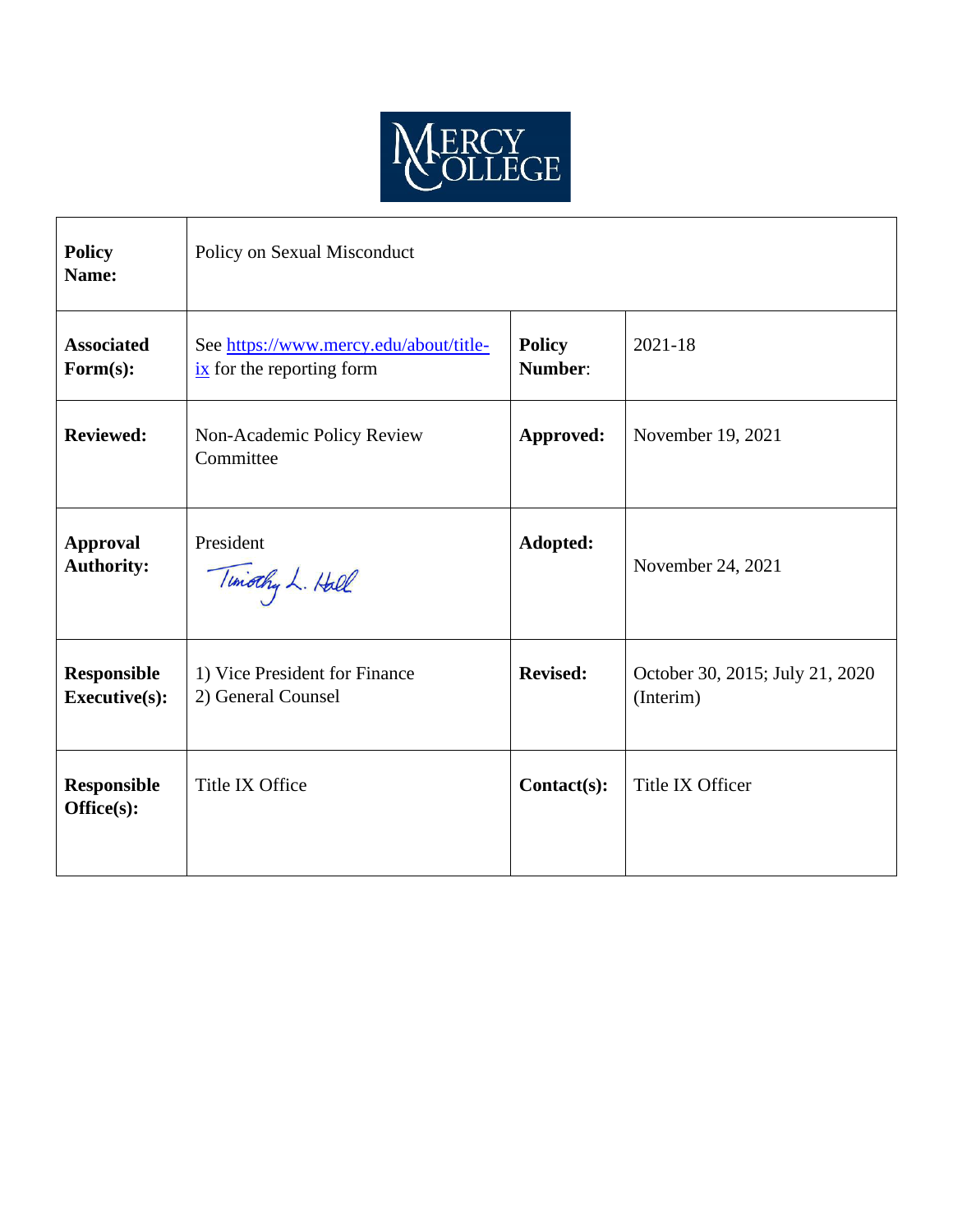# **MERCY COLLEGE POLICY ON SEXUAL MISCONDUCT**

# TABLE OF CONTENTS

| POLICY STATEMENT<br>I.                                                                                                                                                                                                                                                          | 3                                      |
|---------------------------------------------------------------------------------------------------------------------------------------------------------------------------------------------------------------------------------------------------------------------------------|----------------------------------------|
| II. PROHIBITED CONDUCT AND DEFINITIONS<br>A. Sexual Harassment and Sexual Violence<br><b>B.</b> Definitions<br>C. Retaliation                                                                                                                                                   | 4<br>4<br>4<br>9                       |
| III. APPLICABILITY                                                                                                                                                                                                                                                              | 9                                      |
| IV. TITLE IX COORDINATOR                                                                                                                                                                                                                                                        | 9                                      |
| V. RESOURCES AND INFORMATION FOR INDIVIDUALS AFFECTED BY<br>SEXUAL MISCONDUCT<br>A. Reporting to Law Enforcement<br>B. Mercy's Process When Cases are Reported to Outside Law Enforcement<br>C. Obtaining Immediate Medical Attention and Emotional Support                     | 10<br>10<br>11<br>11                   |
| VI. IMPORTANT INFORMATION ABOUT REPORTING AND CONFIDENTIALITY<br>OBLIGATIONS OF MERCY EMPLOYEES<br>A. Confidential Employees<br><b>B.</b> Responsible Employees<br>C. Special Rules Concerning Public Awareness and Advocacy Events                                             | 12<br>12<br>13<br>14                   |
| VII. REPORTING SEXUAL MISCONDUCT AT MERCY COLLEGE<br>A. Complainant's Rights                                                                                                                                                                                                    | 14<br>14                               |
| B. Where to Report Allegations of Sexual Misconduct on Campus<br>C. Request that the College Maintain a Complainant's Anonymity or Not Conduct<br>an Investigation                                                                                                              | 15<br>16                               |
| D. Filing External Complaints<br>E. Reporting and Other Actions by Bystanders<br>F. Reporting Retaliation<br>G. Amnesty for Alcohol and/or Drug Use<br>H. Coordination with Outside Law Enforcement Authorities<br>Timing<br>I.<br><b>False and Malicious Allegations</b><br>J. | 17<br>17<br>17<br>18<br>18<br>18<br>18 |
| VIII. SUPPORTIVE MEASURES AND ACCOMMODATIONS<br>A. Range of Supportive Measures and Accommodations<br><b>B.</b> No Contact Orders<br>C. Emergency Removal                                                                                                                       | 19<br>19<br>20<br>20                   |
| D. Process for Review of Supportive Measures and Accommodations, Including<br>No Contact Orders and Emergency Removal                                                                                                                                                           | 20                                     |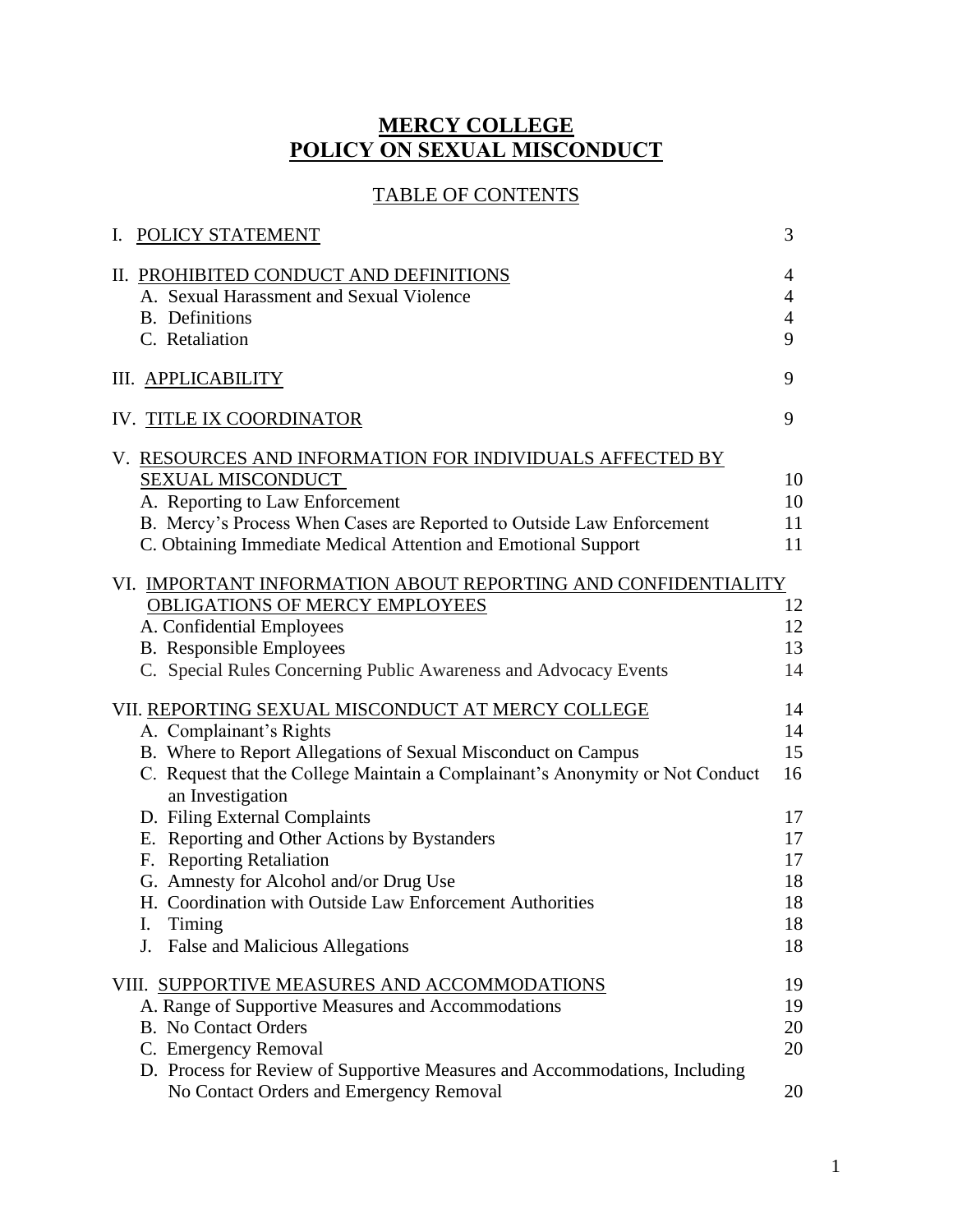| IX. EVALUATION OF INITIAL ALLEGATIONS OF SEXUAL MISCONDUCT                   | 21 |
|------------------------------------------------------------------------------|----|
| X. RIGHTS AND PROCEDURES THAT APPLY TO ALL SEXUAL MISCONDUCT                 |    |
| <b>MATTERS</b>                                                               | 21 |
| A. Rights of Parties During any Investigation and Resolution                 | 21 |
| <b>B.</b> Informal Resolution                                                | 23 |
| C. Title IX Sexual Harassment Grievance                                      | 24 |
| D. Appeals for Title IX Sexual Harassment and Non-Title IX Sexual Misconduct | 24 |
| E. Conflict/Bias                                                             | 25 |
| F. Hearing Recording                                                         | 25 |
| G. Student Respondent Withdrawal Before Allegations are Resolved             | 26 |
| H. Transcript Notations                                                      | 26 |
| Recordkeeping<br>I.                                                          | 26 |
| XI. PROCEDURES FOR TITLE IX SEXUAL HARASSMENT MATTERS                        | 27 |
| A. Requirement of a Title IX Formal Complaint                                | 27 |
| B. Initiation of Title IX Grievance Procedure                                | 27 |
| C. Informal Resolution                                                       | 28 |
| D. Dismissal of Title IX Formal Complaint Prior to Resolution                | 28 |
| E. Appeal of Dismissal of a Title IX Formal Complaint                        | 29 |
| F. Formal Resolution and Investigation                                       | 29 |
| G. Live Hearing                                                              | 32 |
| H. Hearing Procedures                                                        | 34 |
| XII. PROCEDURES FOR NON-TITLE IX SEXUAL MISCONDUCT MATTERS                   | 38 |
| A. Rights of the Parties                                                     | 38 |
| <b>B.</b> Informal Resolution                                                | 38 |
| C. Investigation and Findings                                                | 38 |
| D. Action Following the Termination of an Investigation                      | 39 |
| E. Disciplinary Process and Procedures                                       | 41 |
| XIII. COLLEGE OBLIGATIONS UNDER THIS POLICY                                  | 42 |
| A. Dissemination of Policies, Procedures, and Notices                        | 42 |
| B. Training and Educational Programming                                      | 42 |
| XIV. RULES REGARDING INTIMATE RELATIONSHIPS BETWEEN EMPLOYEES AND            |    |
| <b>STUDENTS</b>                                                              | 44 |
| A. Relationships Between Faculty or Employees and Students                   | 44 |
| B. Relationships Between Supervisors and Employees                           | 44 |
| XV.<br><b>IMPLEMENTATION</b>                                                 | 45 |
| APPENDIX A: MERCY COLLEGE STUDENT BILL OF RIGHTS                             | 46 |
| APPENDIX B: MERCY COLLEGE TITLE IX RESOURCE LIST                             | 47 |
| APPENDIX C: DECORUM POLICY FOR TITLE IX HEARINGS                             | 51 |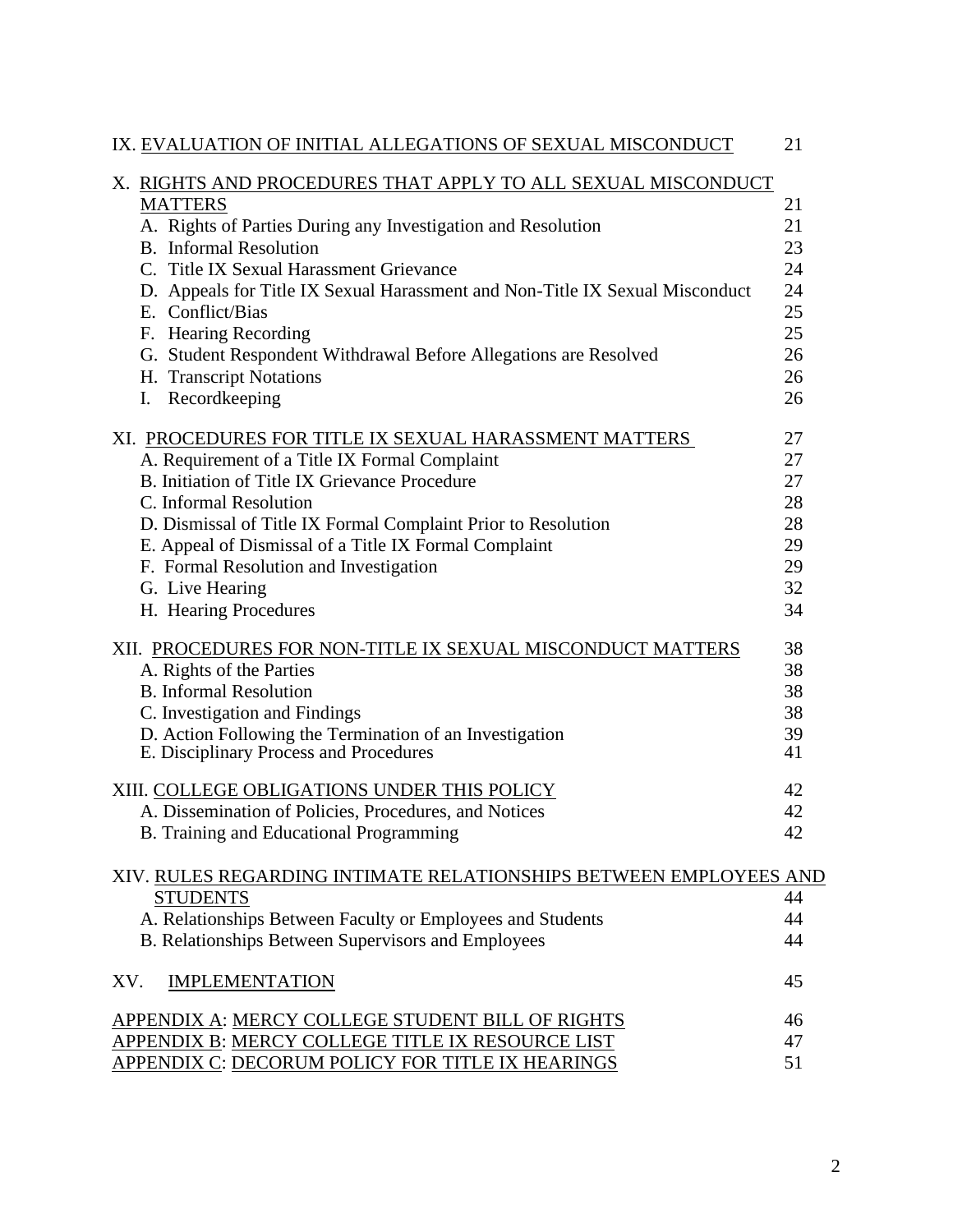# **I. POLICY STATEMENT**

Every member of the Mercy College community, including students and employees, deserve the opportunity to live, learn and work free from sexual harassment and sexual violence.

Accordingly, Mercy is committed to:

- Defining conduct that constitutes prohibited sexual harassment and sexual violence under the relevant laws and regulations, including federal Title IX, New York State Education Law Article 129B, and New York State Human Rights Law;
- Providing clear guidelines for students and employees on how to report incidents of sexual harassment and sexual violence and a commitment that a complainants' privacy will be maintained to the greatest extent possible;
- Promptly and accurately responding to and investigating allegations of sexual harassment and sexual violence under a predictable, fair grievance process that provides due process protections to alleged victims and alleged perpetrators of sexual harassment and sexual violence, and effectively implementing remedies for victims;
- Referring incidents to law enforcement and for disciplinary action when appropriate, and acting to investigate and address any allegations of retaliation;
- Providing ongoing assistance and supportive measures to students and employees who are involved in complaints of sexual harassment and sexual violence, including both complainants and respondents, such as providing information regarding where and how to obtain supportive services both on and off-campus, as well as their rights under federal law, state law and Mercy policy, including filing a complaint with the College as well as with external agencies;
- Providing awareness and prevention information on sexual harassment and sexual violence, and widely disseminating this policy, as well as the Mercy College Student Bill of Rights, disseminating information on resources available both on campus and locally, and implementing training and educational programs on sexual harassment and sexual violence to all College constituencies; and
- Gathering and analyzing information and data that will be reviewed in order to improve safety, reporting, responsiveness and the resolution of incidents at Mercy College.

Throughout this Policy, rights afforded and responses by the College will vary depending on whether the complainant is a student or employee, and whether conduct falls under the federal Title IX law and regulations and if not, then under which other federal, state laws and local laws relating to sexual harassment and sexual violence, including but not limited to: Title VII of the Civil Rights Act, Article 129A and 129B of the New York State Education Law, or the New York State, New York City and Westchester County Human Rights Laws. The College will make every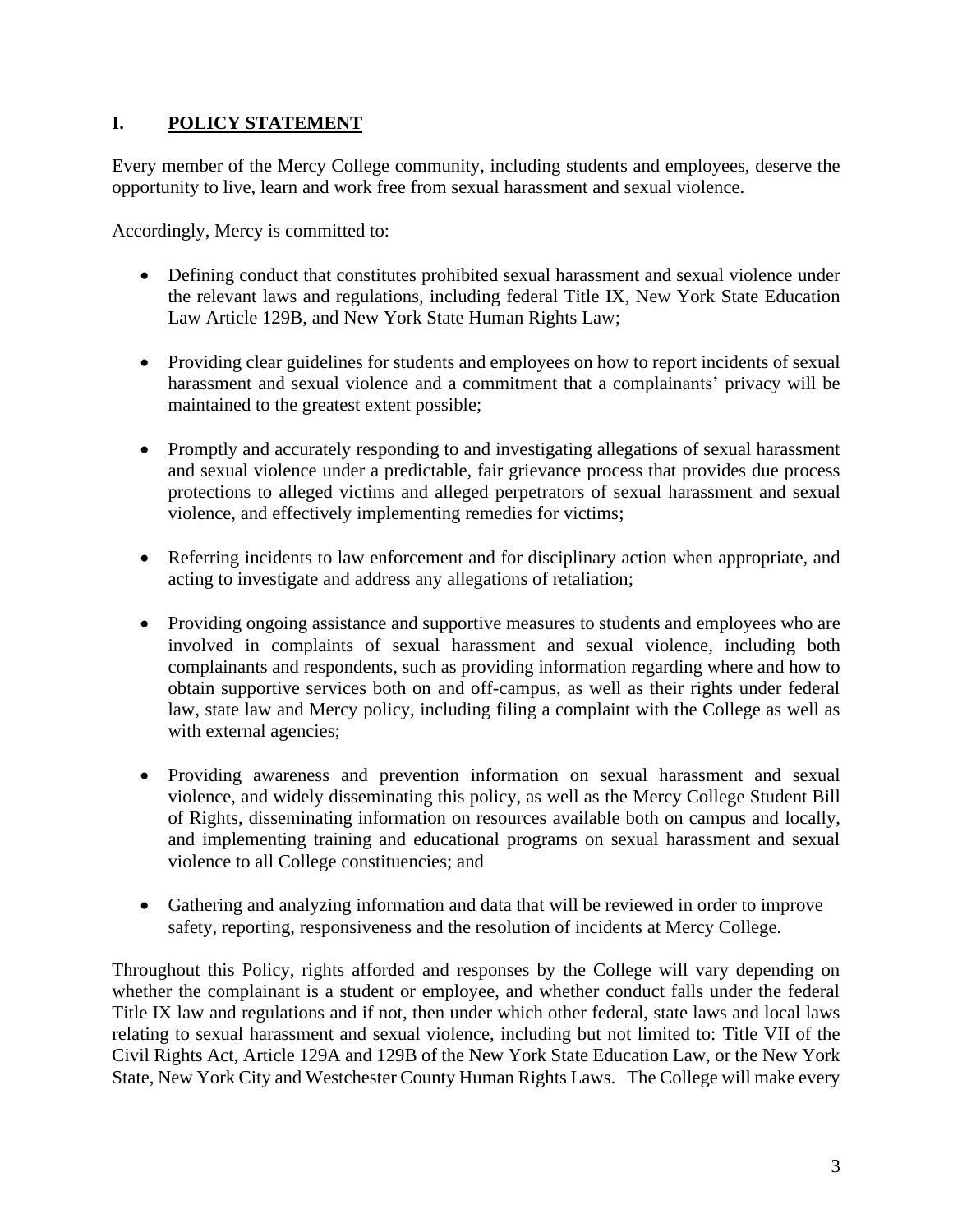effort to make clear the policies as it pertains to each area, but in the event of confusion, please contact Mercy's Title IX Coordinator for clarification.

### **II. PROHIBITED CONDUCT AND DEFINITIONS**

#### **A. Sexual Harassment and Sexual Violence**

This Policy prohibits sexual harassment and sexual violence (together and hereinafter referred to as "Sexual Misconduct") against Mercy College students, employees and others as set forth in Section III below.

### **B. Definitions**

The following behaviors constitute Sexual Misconduct prohibited under this Policy:

- 1. **Dating Violence** is violence committed by a person who is or has been in a social relationship of a romantic or intimate nature with the victim. Dating violence can be a single act or a pattern of behavior, based on the frequency, nature, and severity of the conduct. Dating violence includes the threat of sexual assault or physical abuse. The existence of such a relationship is determined based on a consideration of the following factors: (1) The length of the relationship; (2) The type of relationship and (3) The frequency of interaction between the persons involved in the relationship. A relationship may be romantic or intimate regardless of whether the relationship was sexual in nature.
- 2. **Domestic Violence** includes felony or misdemeanor crimes of violence committed by a current or former spouse or intimate partner of the victim by a person with whom the victim shares a child, by a person who is cohabitating with or has cohabitated with the victim as a spouse or intimate partner, by a person similarly situated to a spouse of the victim under applicable domestic or family violence laws, or by any other person against an adult or youth victim who is protected from that person's acts under applicable domestic or family violence laws. Domestic violence can be a single act or a pattern of behavior, based on the frequency, nature, and severity of the conduct.
- 3. **Sexual Assault**: **Contact** is any sexual contact, including sexual touching for the purpose of sexual gratification of either party or degrading or abusing such person, without a person's consent. Sexual touching includes contact under or over clothing with another person's anus, breasts, buttocks, genitals, groin or inner thigh; touching another person anywhere with any of these body parts; making another person touch any of these body parts under or over clothing; or the emission of ejaculate on the clothing or body of another person.
- 4. **Sexual Assault**: **Penetration** is any form of vaginal, anal, or oral penetration or attempted penetration, however slight, by a penis, object, tongue, or finger without a person's consent. This term includes incest and statutory rape.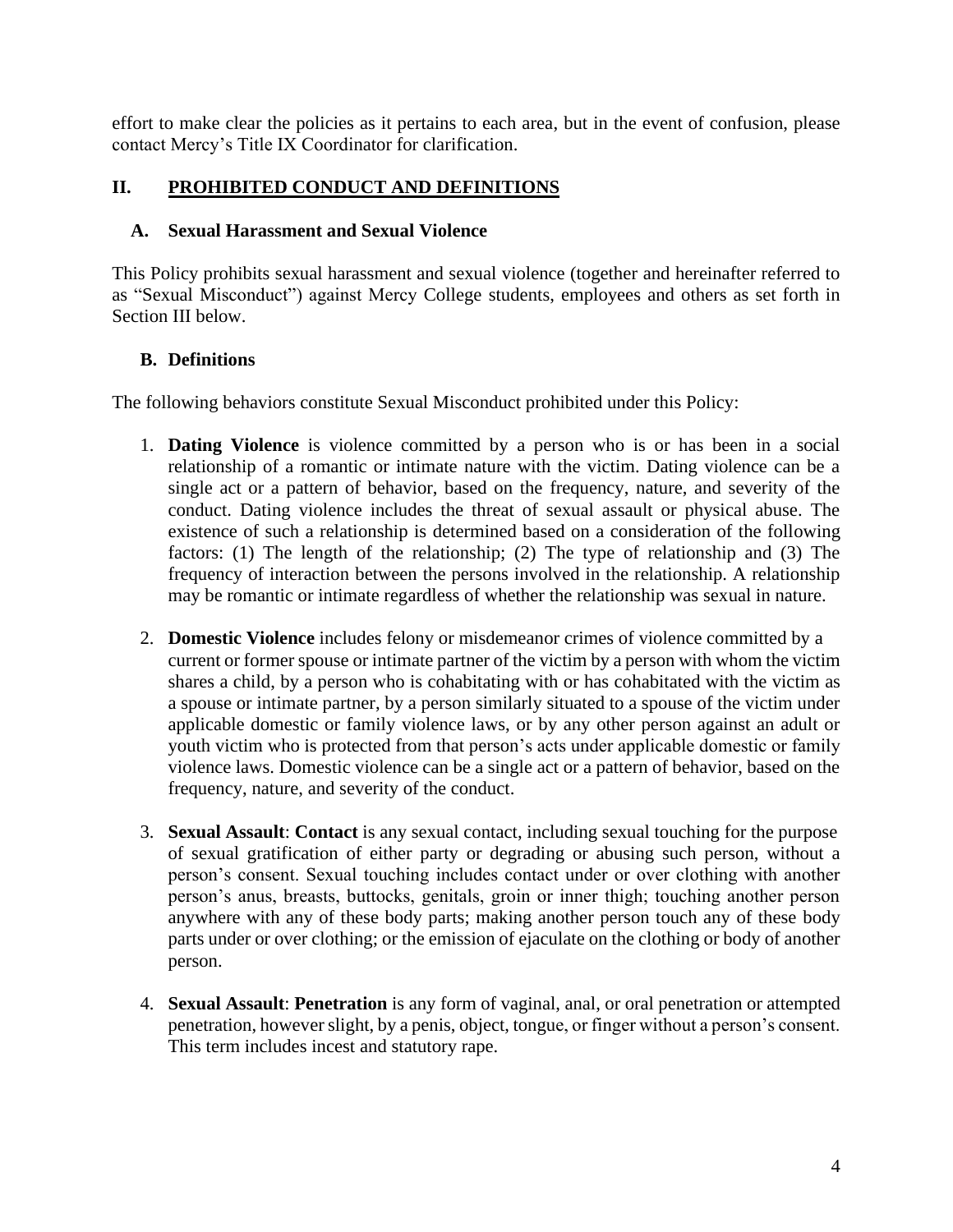5. **Sexual Harassment** is unwelcome verbal or physical behavior based on a person's sex (including sexual orientation, gender, gender expression and gender identity, including transgender status). Conduct is considered "unwelcome" if the individual did not request or invite it and considered the conduct to be undesirable or offensive. This includes unwelcome conduct when: (1) a Mercy employee conditions the provision of an aid, benefit, or service of Mercy on an individual's participation in unwelcome sexual conduct (quid pro quo); and/or (2) such conduct alters the conditions of, or has the effect of interfering with, an individual's educational or work experience by creating an intimidating, hostile or offensive environment (hostile environment). The effect will be evaluated based on the perspective of a reasonable person in the position of a complainant.

While it is not possible to list all circumstances that might constitute Sexual Harassment, the following are some examples of conduct that might constitute such harassment:

- a. Suggestive body language or inappropriate or unwelcome physical contact that does not qualify as Sexual Assault;
- b. Verbal abuse or offensive comments of a sexual nature, including sexual slurs, persistent or pervasive sexually explicit statements, questions, jokes or anecdotes, degrading words regarding sexuality or gender, suggestive or obscene letters, notes, or invitations;
- c. Making lewd or sexual comments about an individual's appearance, body, or clothing;
- d. Visual displays or distribution of sexually explicit drawings, pictures, or written materials;
- e. Displaying nudity or engaging in sexual relations in spaces that can be seen by others;
- f. Undue and unwanted attention, such as repeated inappropriate flirting, staring, or making sexually suggestive gestures; or
- g. Offensive comments regarding a person's sexual orientation, gender identity or gender expression, such as persistent mocking or disparagement of a person based on a perceived lack of stereotypical masculinity or femininity.

Further, under New York State Law for Mercy College employees, harassment (including sexual harassment) is against the law whenever an individual is subjected to inferior terms, conditions or privileges of employment. The harassment need not be severe or pervasive in order for the College to be liable, although the actions are defensible if they are not more than "petty slights or trivial inconveniences."

- 6. **Stalking** means engaging in a course of conduct directed at a specific person that would cause a reasonable person to: (1) fear for their safety or the safety of others or (2) suffer substantial emotional distress. This Policy addresses stalking that is based on sex (including sexual orientation, gender, gender expression and gender identity, including transgender status). All other stalking will be addressed under other applicable policies.
- 7. **Title IX Sexual Harassment** is a subset of the broader definition of Sexual Harassment above. It is defined by the USDOE to mean conduct on the basis of sex that occurs in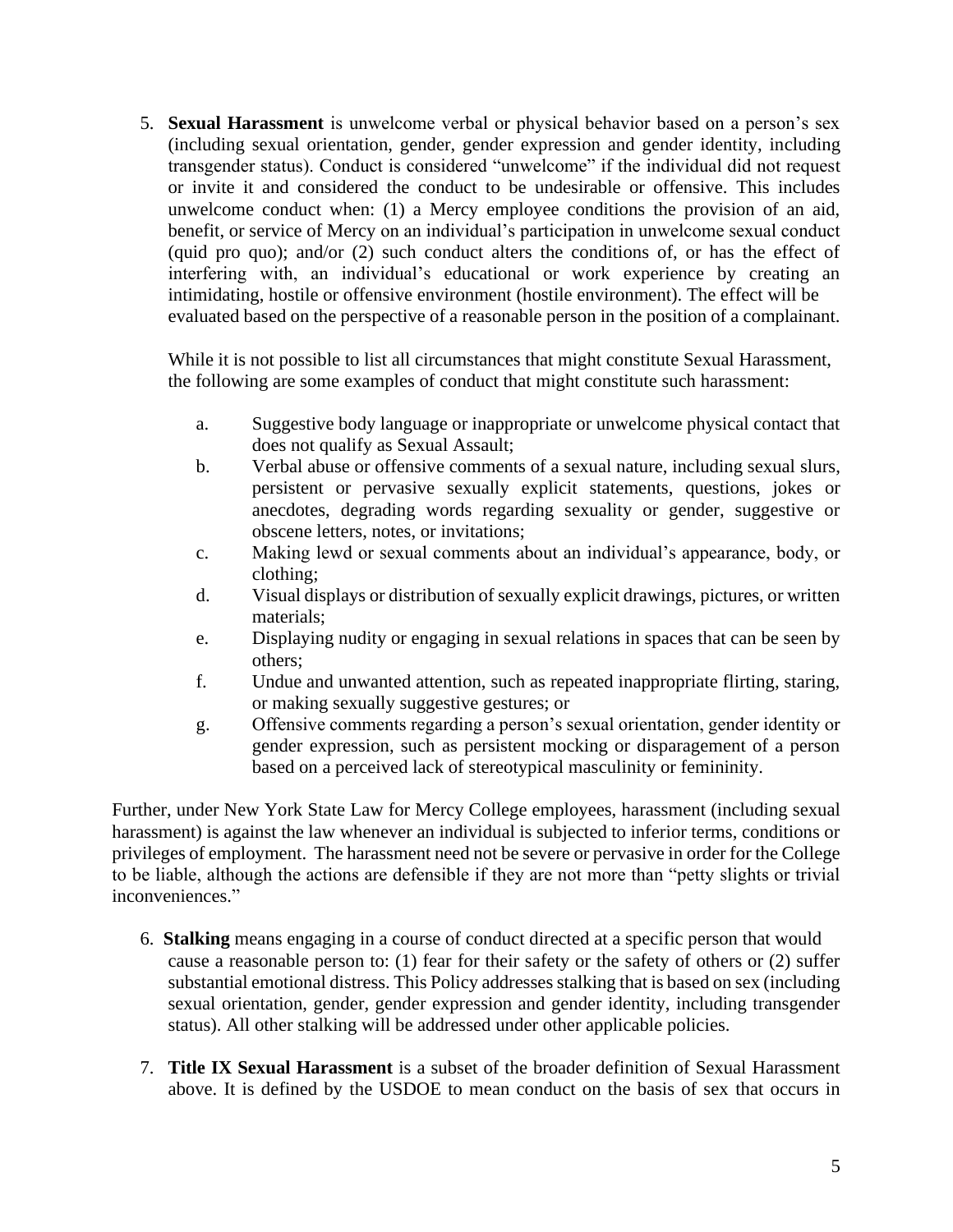Mercy's education program or activity against a person in the United States and that satisfies one or more of the following: (1) a Mercy employee conditioning the provision of an aid, benefit, or service of Mercy on an individual's participation in unwelcome sexual conduct; (2) unwelcome conduct determined by a reasonable person to be so severe, pervasive, and objectively offensive that it effectively denies a person equal access to Mercy's education program or activity; or (3) Sexual Assault, Dating Violence, Domestic Violence, or Stalking as defined in this Policy.

- 8. **Voyeurism** is unlawful surveillance and includes acts that violate a person's right to privacy in connection with their body and/or sexual activity such as:
	- a. Viewing another person's sexual activity, intimate body parts, or nakedness in a place where that person would have a reasonable expectation of privacy, without that person's consent.
	- b. Recording images (e.g. video, photograph) or audio of another person's sexual activity, intimate body parts, or nakedness where that person would have a reasonable expectation of privacy, without that person's consent;
	- c. Disseminating images (e.g. video, photograph) or audio of another person's sexual activity, intimate body parts, or nakedness where that person would have a reasonable expectation of privacy, if the individual distributing the images or audio knows or should have known that the person depicted in the images or audio did not consent to such disclosure; or
	- d. Using or installing, or permitting the use or installation of a device for the purpose of recording another person's sexual activity, intimate body parts or nakedness in a place where the person would have a reasonable expectation of privacy without that person's consent.

Other important terms and concepts addressed in this Policy:

- 1. **Consent** means affirmative consent.
- 2. **Affirmative Consent** is a knowing, voluntary and mutual decision among all participants to engage in sexual activity. Consent can be given by words or actions, as long as those words or actions create clear permission regarding willingness to engage in the sexual activity. Silence or lack of resistance, in and of itself, does not demonstrate consent. The definition of consent does not vary based upon a participant's sex, sexual orientation, gender identity or gender expression.
	- a. Consent to any sexual act or prior consensual sexual activity between or with any party does not necessarily constitute consent to any other sexual act.
	- b. In order to give consent, one must be of legal age (17 years or older in New York).
	- c. Consent is required regardless of whether the person initiating the act is under the influence of drugs and/or alcohol.
	- d. Consent cannot be given when a person is incapacitated, which occurs when an individual lacks the ability to knowingly choose to participate in sexual activity. Incapacitation maybe caused by lack of consciousness or being asleep, being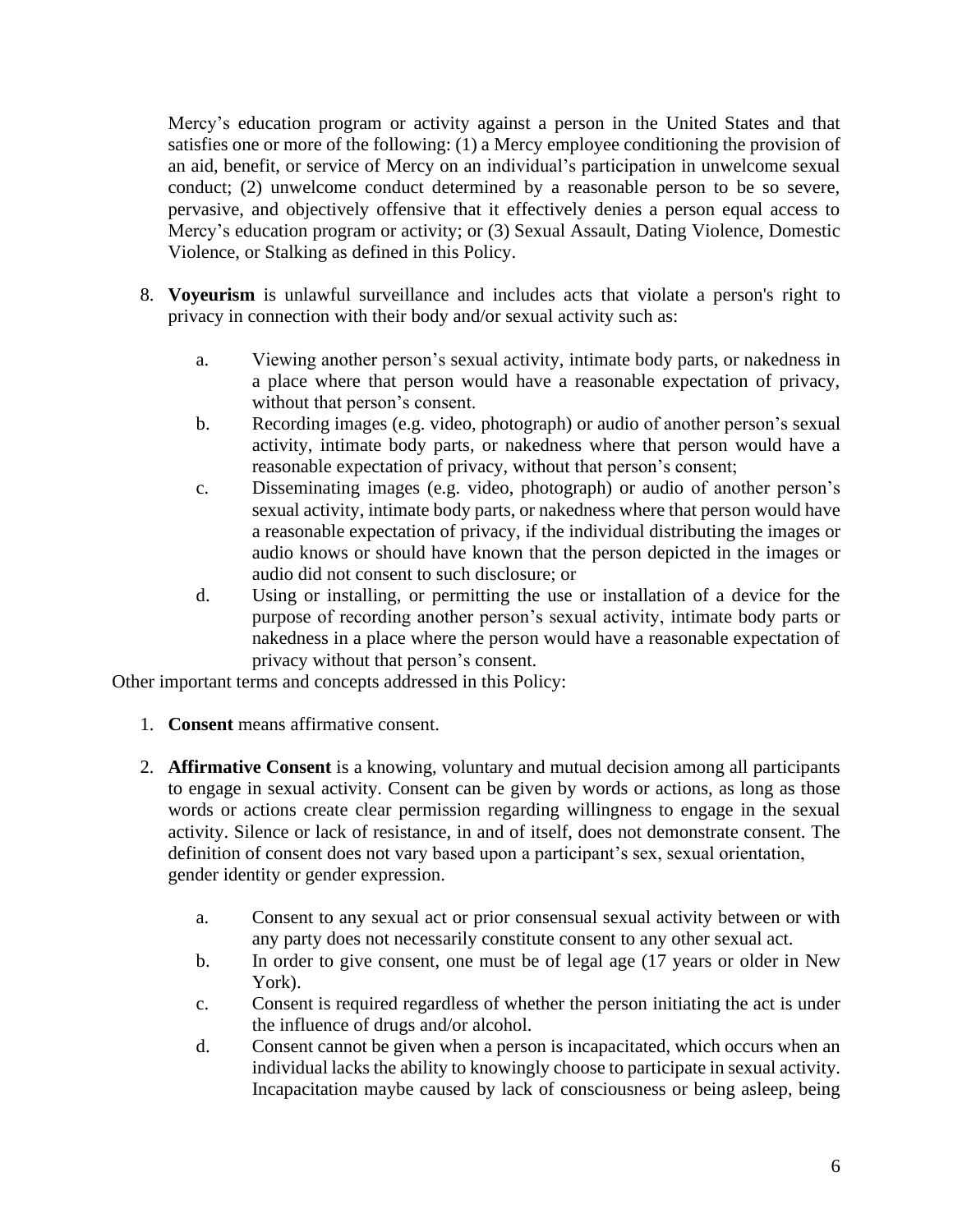involuntarily restrained, or if the individual otherwise cannot consent. Depending on the degree of intoxication, someone who is under the influence of alcohol, drugs, or other intoxicants may be incapacitated and therefore unable to consent.

- e. Consent cannot be given when it is the result of any coercion, intimidation, force, or threat of harm.
- f. Consent may be initially given but withdrawn at any time. When consent is withdrawn or can no longer be given, sexual activity must stop.

### 3. **Sexual Act/Sexual Activity** is

- a. Any form of vaginal, anal, or oral penetration or attempted penetration, however slight, by a penis, object, tongue or finger.
- b. Any sexual contact, including sexual touching. Sexual touching includes contact under or over clothing with another person's anus, breasts, buttocks, genitals, groin or inner thigh; touching another person anywhere with any of these body parts; making another person touch any of these body parts under or over clothing; or the emission of ejaculate on the clothing or body of another person.
- 4. **Complainant** refers to the individual who alleges that they have been the subject of Sexual Misconduct, and may be a Mercy student, employee (including all full-time and part-time faculty and staff and paid/unpaid interns) or visitor. Under this Policy, the alleged incident(s) may have been brought to the College's attention by someone other than the complainant.
- 5. **Confidentiality** is the commitment not to share any identifying information with others, except as required by law in emergency circumstances (such as risk of death or serious bodily harm). Confidentiality may only be offered by individuals who are not required to report known incidents of Sexual Misconduct to college officials. Licensed mental health counselors, medical providers and pastoral counselors may offer confidentiality. See additional discussion in Section VI.
- 6. **Day**. Whenever this Policy refers to a "day," it means a calendar day other than a Saturday, Sunday or federal or state holiday.
- 7. **Education program or activity** includes locations, events, or circumstances over which the College exercised substantial control over both the respondent and the context in which the sexual harassment occurs, and also includes any building owned or controlled by a student organization that is officially recognized by the College.
- 8. **Knowingly submitting false statements or information** means knowingly making false statements or submitting false information in connection with any allegation of Sexual Misconduct (as opposed to providing information which, even if erroneous, is provided in good faith). Anyone who knowingly makes false statements or submits false information in connection with any allegation of Sexual Misconduct will be subject to disciplinary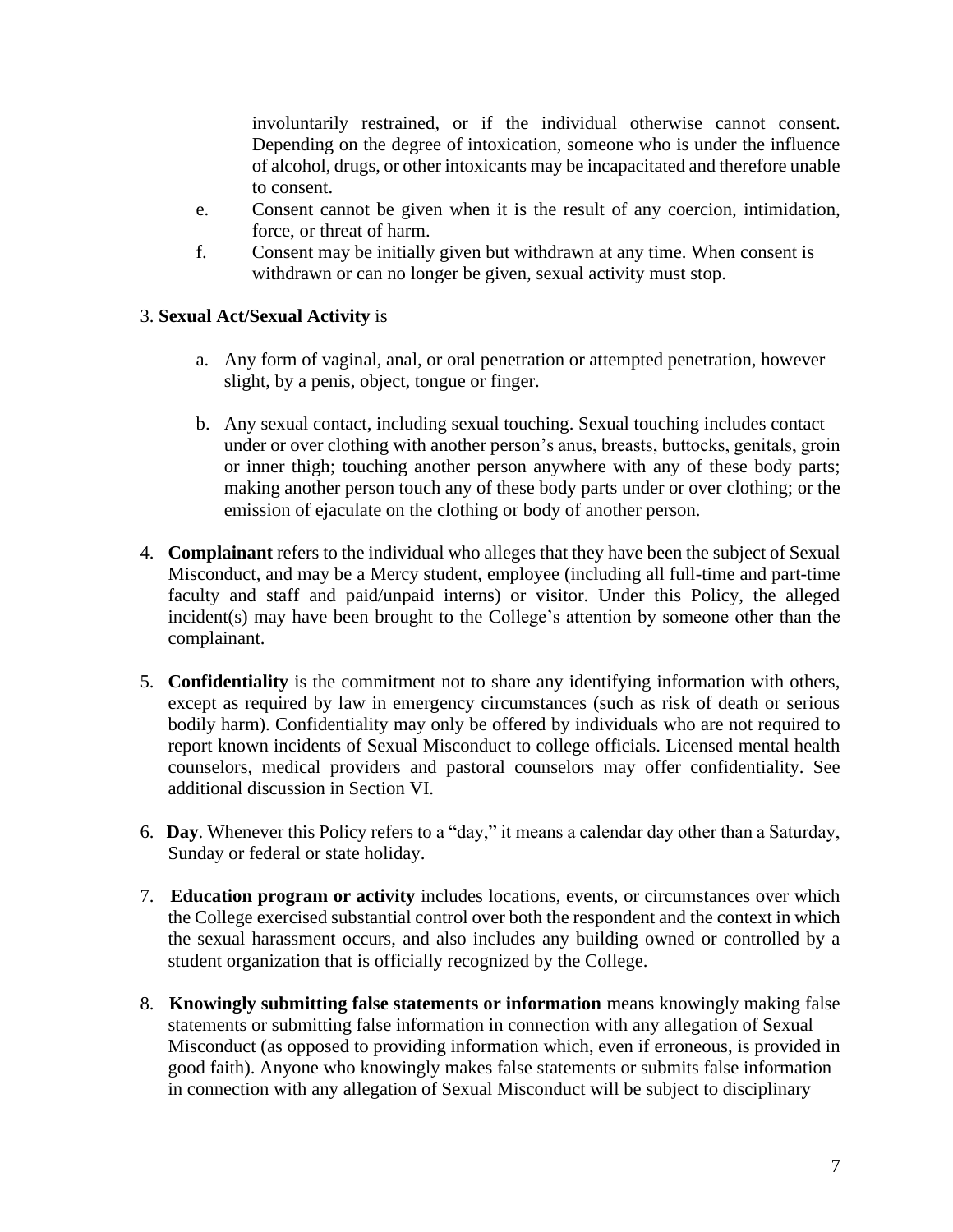action in accordance with Mercy policies, handbooks and collective bargaining agreements.

- 9. **Non-Title IX Sexual Misconduct Matter** is the term used to describe allegations of Sexual Misconduct that does not meet the definition of Title IX Sexual Harassment and therefore will be resolved, investigated and adjudicated pursuant to the procedures outlined in Section XII.
- 10. **Party** is a Complainant or Respondent.
- 11. **Preponderance of evidence** is the standard of evidence used during the investigation and adjudication of Sexual Misconduct allegations under this Policy. A preponderance of the evidence means whether it is more likely than not that the Sexual Misconduct occurred.
- 12. **Privacy** is the assurance that an individual or the College will only reveal information about allegations of Sexual Misconduct to those who need to know the information in order to carry out their duties or responsibilities or as otherwise required by law. Individuals who are unable to offer the higher standard of confidentiality under law, but who are still committed to not disclose information more than necessary, may offer privacy. See additional discussion in Section VI.
- 13. **Respondent** refers to the individual who is alleged to have committed Sexual Misconduct against a Mercy student, employee, or visitor.
- 14. **Retaliation** is adverse treatment of an individual as a result of that individual's reporting Sexual Misconduct, assisting someone to report Sexual Misconduct, opposing in a reasonable manner an act or policy believed to constitute Sexual Misconduct, or participating in any manner (or refusing to participate) in an investigation or resolution under this Policy. Adverse treatment includes intimidation, threats, coercion or discrimination for the purpose of interfering with any right or privilege secured by this Policy. All individuals are prohibited from engaging in retaliation, including complainants, respondents and others, such as friends or relatives of the parties.
- 15. **Title IX Formal Complaint** is a document filed by a complainant or signed by the Title IX Coordinator alleging Title IX Sexual Harassment against a respondent and requesting that the college investigate the allegations. The Title IX Coordinator may sign a Title IX Formal Complaint with or without a complainant's desire to participate in a grievance process.
- 16. **Title IX Sexual Harassment Matter** is the term used to describe allegations of Sexual Misconduct that meet the definition of Title IX Sexual Harassment and therefore must be resolved, investigated and adjudicated pursuant to the Title IX grievance procedures required by the USDOE and outlined in Section XI.
- 17. **Visitor** is any person other than a Mercy student or employee who interacts with the Mercy community. Mercy alumni are considered visitors under this Policy.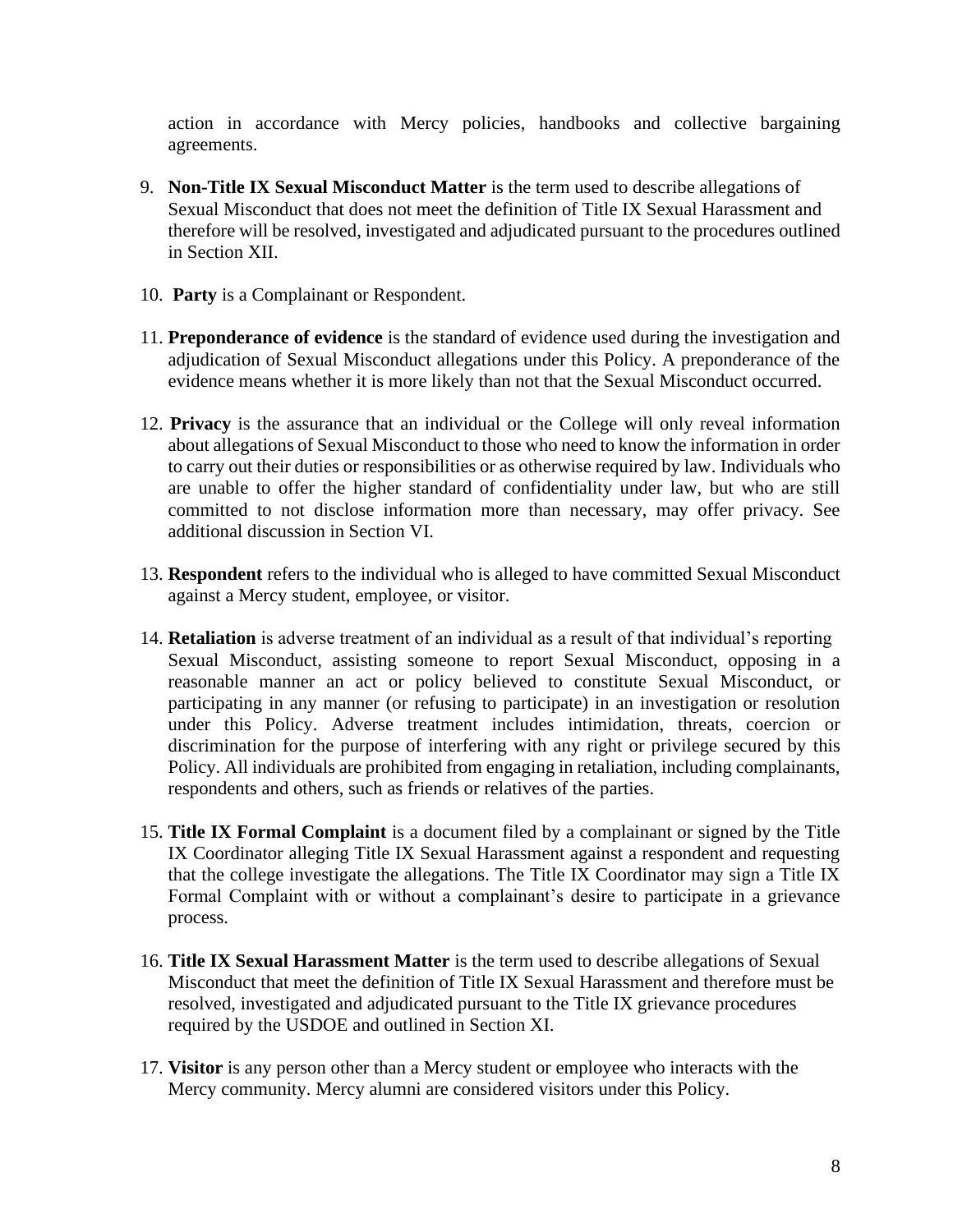18. **Writing**. Whenever this Policy requires a "writing," electronic mail satisfies the writing requirement.

## **C. Retaliation**

The College prohibits retaliation against any person who reports Sexual Misconduct, assists someone making such a report, or participates in any manner in an investigation, hearing or resolution of a complaint under this Policy, including respondents and their witnesses.

# **III. APPLICABILITY**

- **A. Students and Employees**. This Policy applies to **all students and employees,** including all full-time and part-time faculty and staff at all of Mercy College's campuses and locations.
- **B. Other Community Members**. This Policy also applies to other members of the College community, including but not limited to **student applicants for admission, applicants for employment, contractors, vendors and visitors**. If other community members engage in behavior prohibited under this Policy or are subjected to behavior prohibited under this Policy at a Mercy College location, the College will take appropriate action, including immediate removal from the campus/location.
- C. This Policy applies regardless of an individual's race, color, national origin, religion, creed, age, disability, sex, gender identity or expression, sexual orientation, familial status, pregnancy, predisposing genetic characteristics, military status, domestic violence victim status, or criminal conviction when sexual misconduct occurs in the College's educational programs or activities, against a person in the United States.
- D. While this Policy applies to prohibited sexual harassment and sexual violence, the College's *[Policy on Equal Opportunity and Non-Discrimination](https://www.mercy.edu/about-mercy/student-affairs/education/about-mercy/sites/www.mercy.edu.about-mercy/files/about-mercy/media/browser/NonDiscriminationPolicyRevised_0.pdf)* ("*Non-Discrimination Policy*") addresses all *other* forms of prohibited discrimination, including sex-based discrimination. Complaints under the College's *Non-Discrimination Policy* can be made by students, employees and other community members here: Discrimination Complaint [Form.](https://www.mercy.edu/discrimination-complaint-form)

# **IV. TITLE IX COORDINATOR**

Mercy College has designated an employee as the "Title IX Coordinator." This employee is responsible for compliance with Title IX of the Education Amendments of 1972, which prohibits sex discrimination in education programs, as well as enforcing federal Title VII, New York State's sexual harassment laws, and New York Education Laws 129A and 129B. Contact information for the Title IX Coordinator can be found at:<https://www.mercy.edu/about/title-ix>

The Title IX Coordinator has overall responsibility for implementing this Policy, including but not limited to: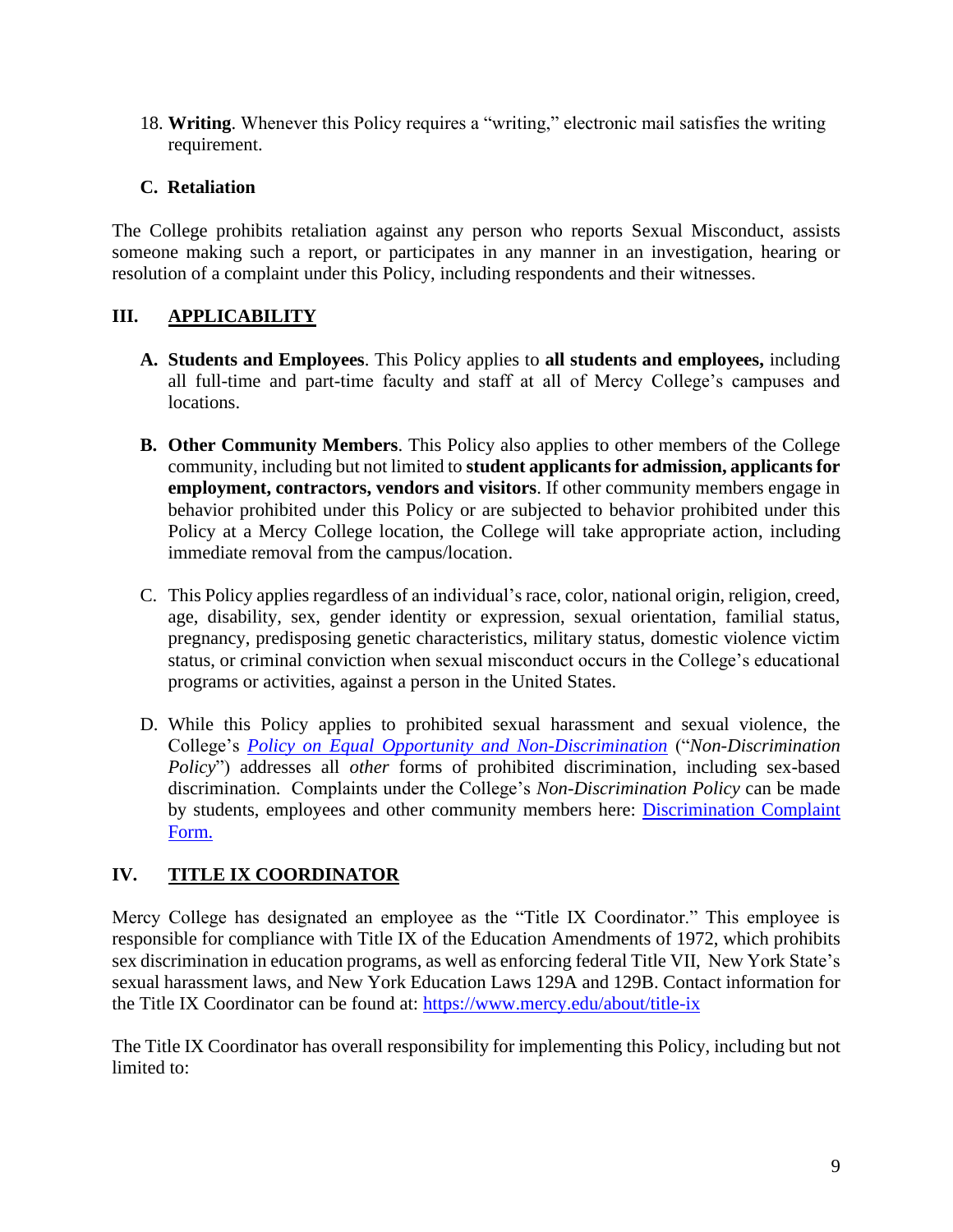- A. Ensuring their contact information is provided to applicants for admission and employment, including name, title, office address, e-mail address, and telephone number of the Title IX Coordinator, and that this information is prominently displayed on the College website;
- B. Receiving all complaints that are not strictly confidential, including providing emergency access in the first instance of disclosure by an individual reporting under this Policy;
- C. Overseeing the investigation of complaints;
- D. Ensuring all persons involved in a complaint are advised of their rights, in writing, under state and federal laws, and this Policy;
- E. Ensuring investigations are handled in a prompt and thorough manner, maintaining confidentiality when requested and where appropriate, and offering privacy for all persons involved to the greatest extent possible;
- F. Keeping the College President and other appropriate senior administrators informed of ongoing investigations, including findings of misconduct and penalties to be imposed under this Policy;
- G. Ensuring appropriate student education and employee training, including for Responsible Employees (defined below), Hearing Officer(s), Appeals Panel members, advisors and individuals facilitating informal resolution, is conducted;
- H. Ensuring a campus climate assessment is conducted in accordance with relevant law; and
- I. Ensuring the College's compliance with federal and state reporting obligations.

### **V. RESOURCES AND INFORMATION FOR INDIVIDUALS AFFECTED BY SEXUAL MISCONDUCT**

Mercy is committed to providing assistance, support and resources to those affected by Sexual Misconduct. This Section discusses a complainant's option of reporting Sexual Misconduct to outside law enforcement, the differences between Mercy's process and procedures and those of outside law enforcement, and how to obtain immediate medical attention and emotional support.

### **A. Reporting to Law Enforcement**

Students, employees and other community members are strongly encouraged to report sexual violence that occurred on or off-campus to local law enforcement and/or state police ("outside law enforcement"). Mercy does not require that a complainant report sexual violence to outside law enforcement; nor will Mercy do so without the complainant's agreement, except in exceptional circumstances. The College may report sexual violence to outside law enforcement without the complainant's consent when the College determines that the respondent poses a serious continuing threat to the physical safety of the complainant or another person.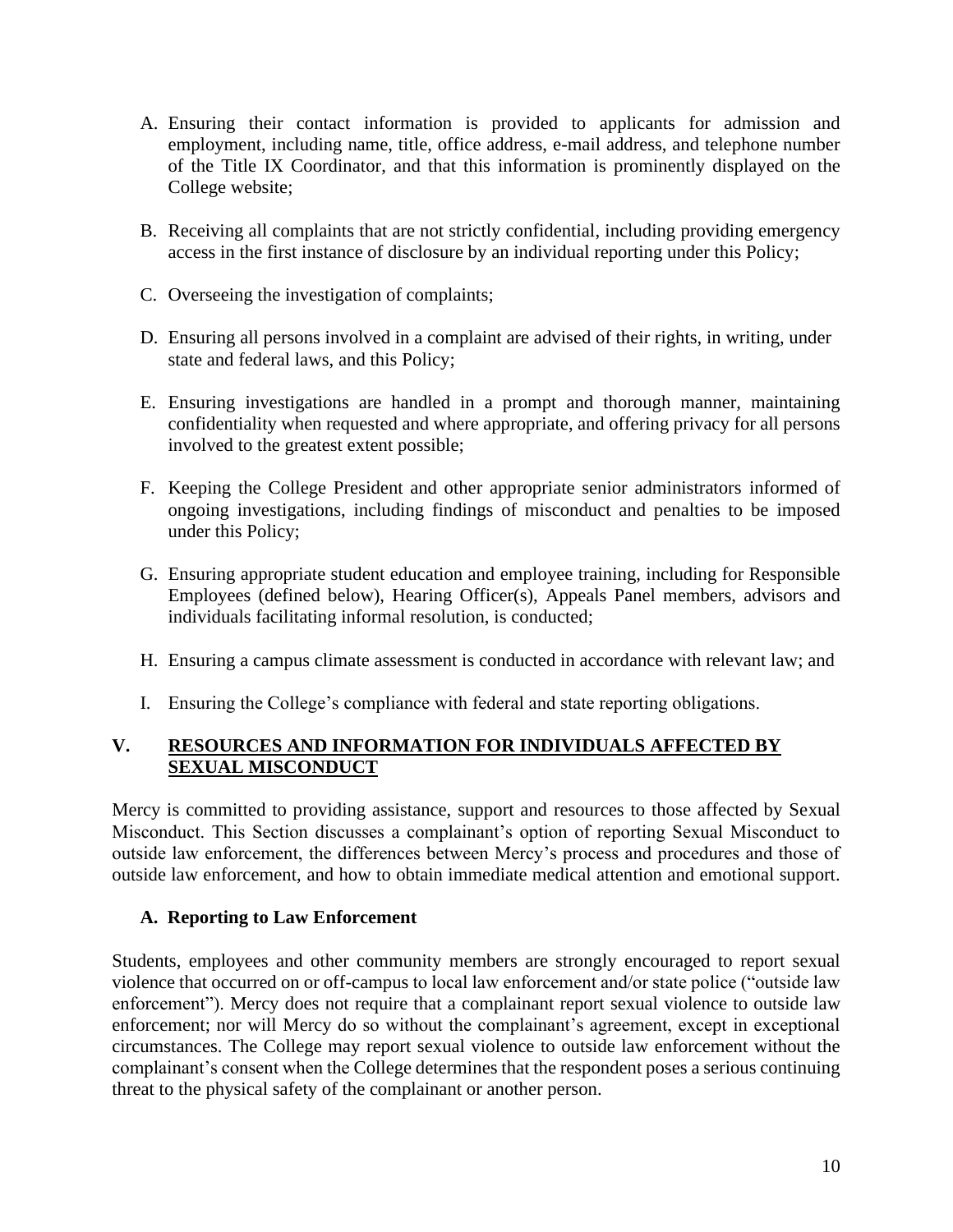If a student or employee chooses to report sexual violence to outside law enforcement, Mercy will provide assistance. The College shall have an appropriately trained employee available at all times to provide the complainant with information regarding options to proceed, including information regarding the criminal justice process and the preservation of evidence. Campus Safety officers can also assist the complainant with filing a complaint both on and off-campus, and in obtaining immediate medical attention and other services.

### **B. Mercy's Process When Cases are Reported to Outside Law Enforcement**

In cases where the complainant reports allegations to outside law enforcement authorities as well as to the College, the College must determine what actions to take based on its own investigation. The College may coordinate with outside law enforcement authorities in order to avoid interfering with their activities and, where possible, to obtain information regarding their investigation. Neither a law enforcement determination whether to prosecute a respondent, nor the outcome of any criminal prosecution, is dispositive of whether the respondent has committed a violation of this Policy.

Students, employees and other community members should be aware that Mercy procedures and standards differ from those of criminal law. When Mercy investigates allegations of Sexual Misconduct or brings disciplinary proceedings for violations of this Policy, the issue is whether the respondent violated Mercy policy. The standard applied in making this determination is whether the preponderance of the evidence supports a finding of responsibility (or whether it is more likely than not that the alleged conduct occurred). An individual found to have violated this Policy may be sanctioned by the College. In the criminal justice system, on the other hand, the issue is whether the accused violated criminal law. The standard applied is proof beyond a reasonable doubt and an individual found guilty of a crime is subject to criminal penalties, such as incarceration, probation and fines.

# **C. Obtaining Immediate Medical Attention and Emotional Support**

Mercy College is committed to assisting anyone who experiences sexual violence to seek comprehensive medical attention as soon as possible to treat injuries, obtain preventative treatment for sexually transmitted diseases, and preserve evidence, among other things. For rapes in particular, immediate treatment and the preservation of evidence (i.e. retain the clothing worn during the attack, do not shower, retain text messages, etc.) of the incident are crucial for many reasons, including facilitating an investigation if the complainant decides to file a criminal complaint. In addition, individuals who have experienced or witnessed sexual violence are encouraged to seek emotional support as soon as possible.

On-campus resources, at no cost to students, include a nurse/nurse practitioner and registered nurses at the Dobbs Ferry campus and licensed mental health counselors through the Health and Wellness Center. Please visit the College's website at: [https://www.mercy.edu/student](https://www.mercy.edu/student-affairs/health-wellness-center)[affairs/health-wellness-center](https://www.mercy.edu/student-affairs/health-wellness-center) for more information about obtaining assistance.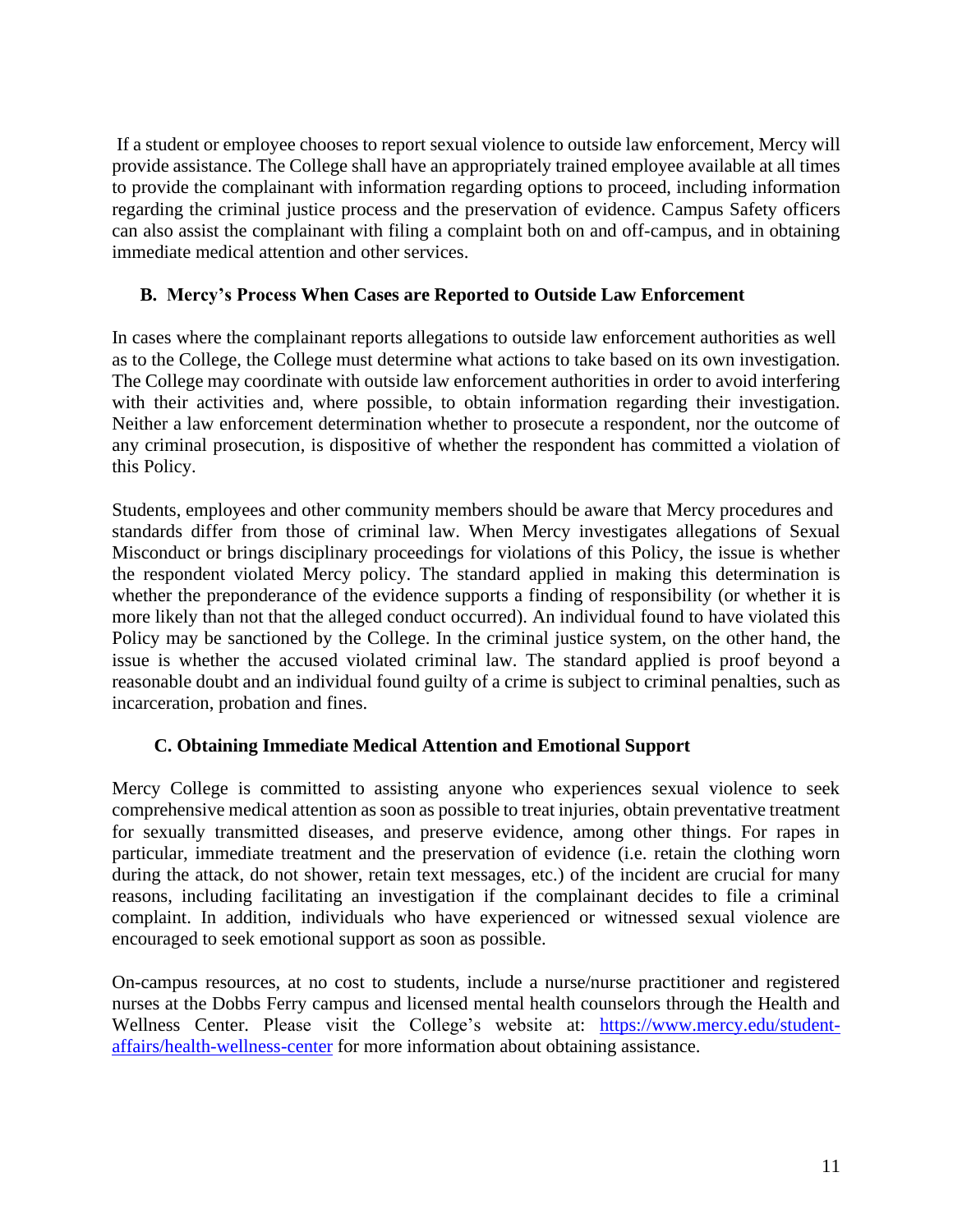A list of local off-campus resources can be found in Appendix B of this Policy and on the Mercy College website at [https://www.mercy.edu/about/title-ix,](https://www.mercy.edu/about/title-ix) which includes rape crisis centers, anonymous and confidential reporting hotlines, mental health counseling, victim advocacy services, legal assistance, and visa immigration services available throughout Westchester County and New York City. This list also includes a designation of which local hospitals are designated as SAFE (Sexual Assault Forensic Examination) hospitals, which are specially equipped to handle rapes, including the gathering of evidence. These services are available to both students and employees.

### **VI. IMPORTANT INFORMATION ABOUT REPORTING AND CONFIDENTIALITY OBLIGATIONS OF MERCY EMPLOYEES**

Mercy values the privacy of its students and employees and recognizes that they should be able to seek the assistance they need without fear that the information they provide will be shared more broadly. An individual who speaks to a College employee about Sexual Misconduct should be aware that employees fall into three categories:

- **Confidential Employees** have an obligation to maintain a complainant's confidentiality regarding allegations of Sexual Misconduct and will not share any identifying information with others, except as required by law in emergency circumstances;
- **Responsible Employees** are required to report allegations of Sexual Misconduct to the Title IX Coordinator but will protect an individual's privacy to the greatest extent possible and share information with other staff only on a need-to-know basis; and
- All other employees are strongly encouraged, but not required to report allegations of Sexual Misconduct to the Title IX Coordinator. These employees are otherwise encouraged to protect an individual's privacy to the greatest extent possible and share information only with the Title IX Coordinator.

Note: Under the Clery Act, the College is required to maintain records, advise the government about reports of certain crimes and issue timely warnings when there is a serious, continuing threat to the community. Such reports and warnings do not disclose identifying information.

# **A. Confidential Employees**

1. Student Complainants. Students who wish to speak to someone who will keep the communications confidential should speak to one of the following:

- a. Counselor at the counseling center; or
- b. Nurse or nurse practitioner at the College Health Office.

These individuals will not report the allegations to the Title IX Coordinator or other College employees without the student's permission. The only exception is in the case where there is an imminent threat of serious injury to the complainant or another person.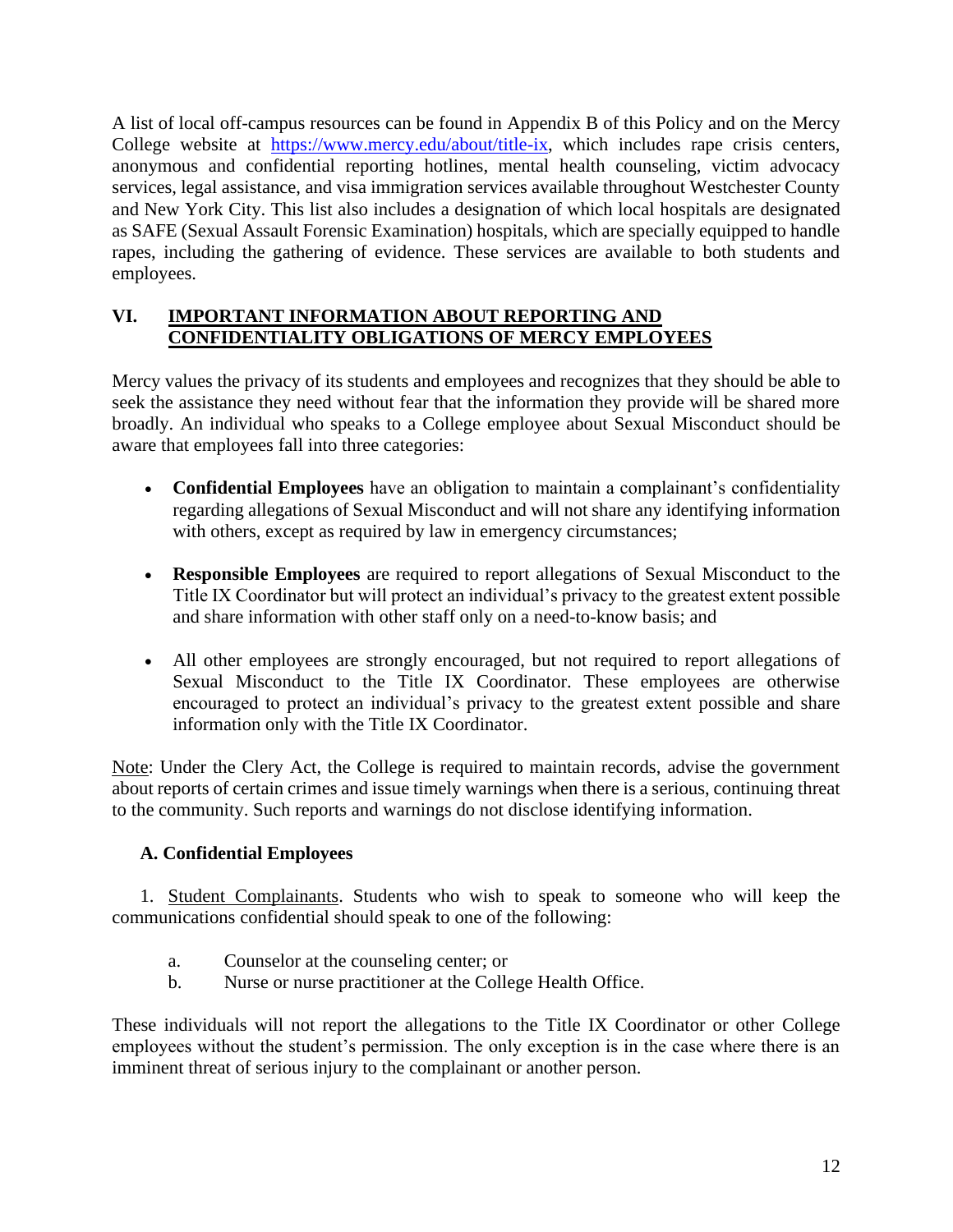If a student speaks solely to a confidential employee, the College will be limited in its ability to conduct an investigation into the allegations or pursue disciplinary action against the respondent. Confidential employees will assist students in obtaining other necessary support.

2. Employee Complainants. Although Mercy does not directly employ individuals to whom Mercy employees can speak on a confidential basis regarding Sexual Misconduct, free confidential support services are available through the Employee Assistance Program (EAP), which is administered by an outside company. Confidential community counseling resources are also available throughout Westchester County and New York City. See Appendix B.

Complainants may use these confidential resources even if they decide not to report allegations of Sexual Misconduct or participate in an investigation, Mercy's resolution process or the criminal justice process. A complainant who first speaks to a confidential resource may later decide to report allegations to the College or with outside law enforcement.

### **B. Responsible Employees**

Individuals designated as Responsible Employees have a duty to report allegations of Sexual Misconduct, including all relevant details, to the Title IX Coordinator. These employees are not permitted to maintain a complainant's confidentiality but will maintain a complainant's privacy to the greatest extent possible, and information reported to them will be shared only with the Title IX Coordinator and other people responsible for handling the College's response to the report.

To the extent possible, before a complainant reveals any information to a responsible employee, the employee should advise the complainant of the employee's reporting obligations—and if the complainant wants to maintain confidentiality, direct the complainant to confidential resources.

Mercy has designated the following individuals as Responsible Employees:

- Athletic staff
- Campus Safety staff
- Deans and Associate Deans
- Faculty advisors to student groups
- Human Resources staff
- President's Office
- Provost and Associate Provosts
- Residential Life staff
- Staff Officers
- Title IX Coordinator
- Vice President, Assistant Vice Presidents and Executive Directors in the Office of Student Affairs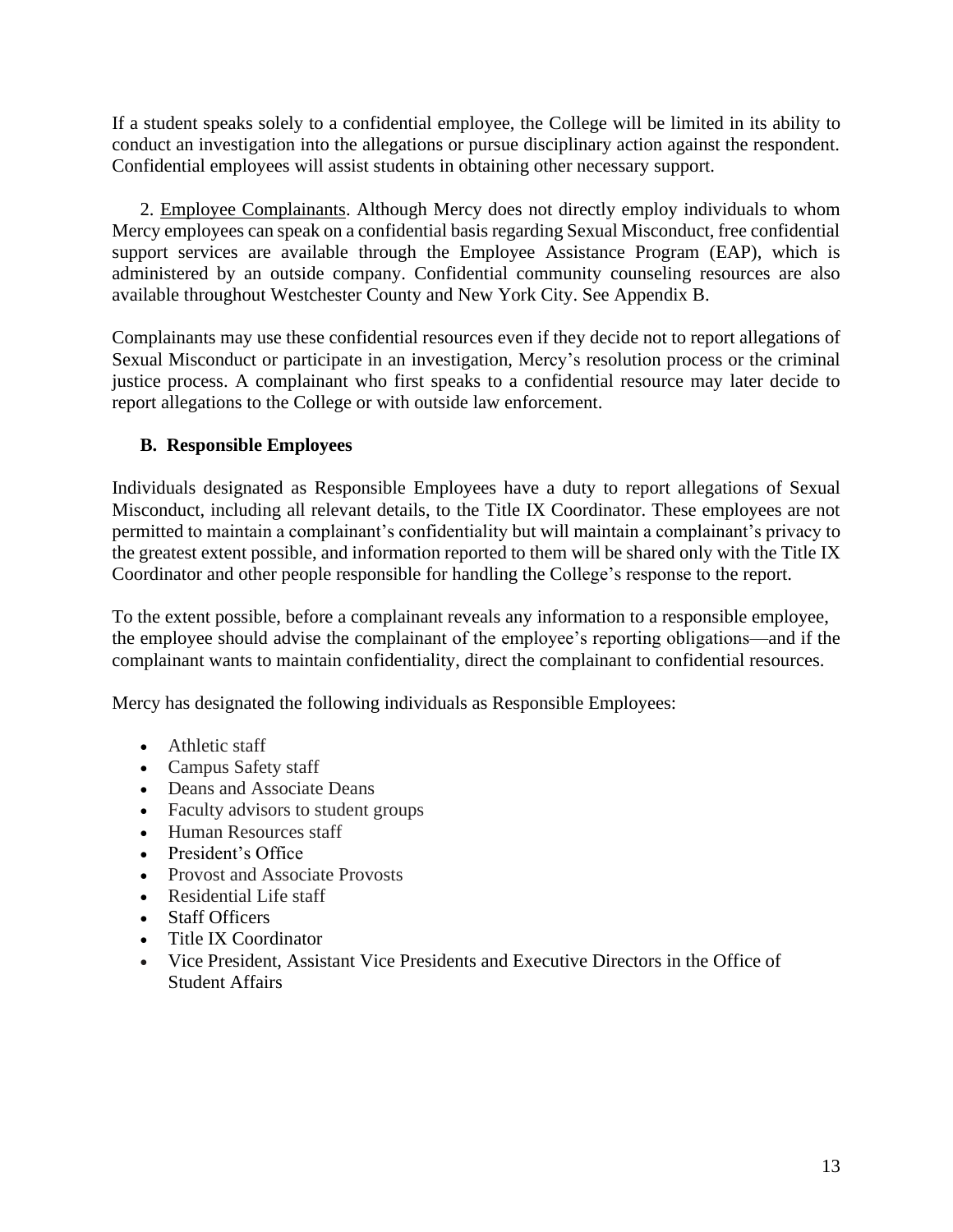• Managers or Supervisors<sup>1</sup> regarding alleged Sexual Misconduct involving people who report to them

# **C. Special Rules Concerning Public Awareness and Advocacy Events**

Mercy supports public awareness events that help provide its community with information about Sexual Misconduct and how it can be addressed and prevented. In order to preserve the ability to participate freely in public awareness and advocacy events, if an individual discloses information about Sexual Misconduct at such event (for example, Take Back the Night gatherings, candlelight vigils, or protests) the College will not treat the disclosure as triggering an obligation to commence an investigation based on that information. Such individuals are encouraged to report Sexual Misconduct to College officials so that the College can provide resources and assistance.

# **VII. REPORTING SEXUAL MISCONDUCT AT MERCY**

In order for Mercy College to address allegations of Sexual Misconduct, it has to learn about the allegations. As such, Mercy strongly encourages individuals who have experienced Sexual Misconduct to report the incident to a designated College official, as set forth in Section VII.B below. The designated officials are trained to receive allegations of Sexual Misconduct, to ensure they are investigated in accordance with this Policy and to help complainants obtain necessary assistance. Students, employees and other community members are encouraged to report allegations of Sexual Misconduct to campus officials, regardless of whether they have reported the incident to outside law enforcement authorities and regardless of where the incident took place.

# **A. Complainant's Rights**

Individuals who have experienced Sexual Misconduct have the right to report allegations to the College or to decide not to do so. Students who report Sexual Misconduct have all of the rights contained in the Students' Bill of Rights (Appendix A).

Complainants also have the following rights:

- 1. To notify Campus Safety and/or outside law enforcement, or to choose not to report;
- 2. To have emergency access to a College official trained to interview victims of sexual assault and able to provide certain information, including reporting options and information about confidentiality and privacy. The official will, where appropriate, advise about the importance of preserving evidence and obtaining a Sexual Assault Forensic Examination ("SAFE") as soon as possible. The official will also explain that the criminal process uses different standards of proof and evidence, and that any questions about whether an incident

<sup>&</sup>lt;sup>1</sup> Managers are employees who have authority to make tangible employment decisions with regard to other employees, including the authority to hire, fire, promote, compensate or assign significant different responsibilities. **Supervisors** are employees who are not managers, but have a sufficient degree of control over the working conditions or one or more employees, which might include evaluating their performance and making recommendations for changes in employment status that are given particular weight.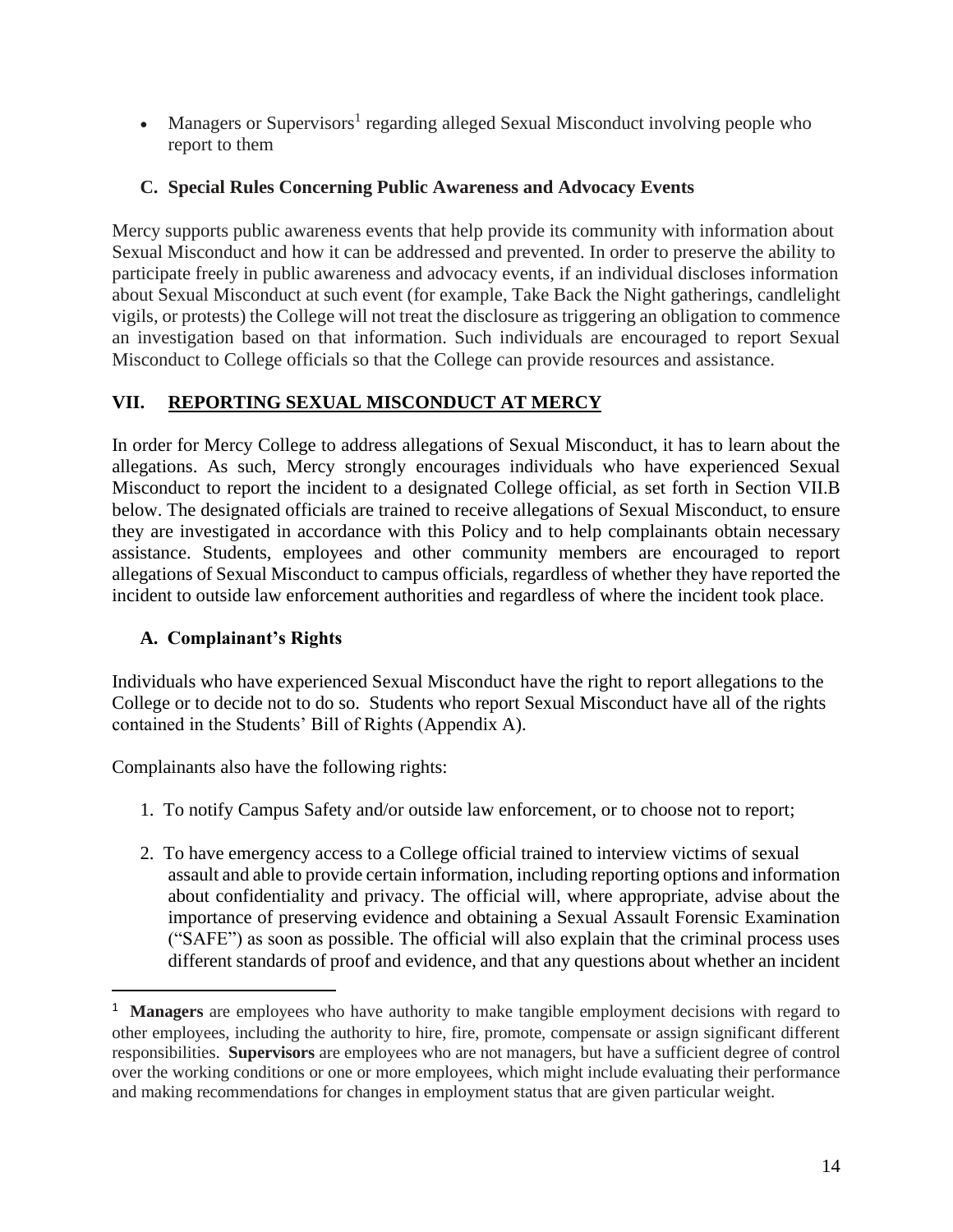violated criminal law should be addressed to a law enforcement official or a district attorney's office;

- 3. To disclose the incident to a College representative who can offer confidentiality or privacy and assist in obtaining services (See Section VI above);
- 4. To describe the incident only to those campus officials who need the information in order to properly respond and to repeat the description as few times as necessary;
- 5. To have allegations of Sexual Misconduct investigated in accordance with Mercy Policy;
- 6. To have privacy preserved to the extent possible;
- 7. To receive assistance and resources on campus, including confidential and free on-campus counseling, and to be notified of other services available on and off campus, including the New York State Office of Victim Services;
- 8. To disclose the incident confidentially and obtain services from state and local governments;
- 9. To receive assistance from College officials in filing a criminal complaint, initiating legal proceedings in family court or civil court, and/or seeking an Order of Protection or the equivalent. In New York City and Westchester County, this assistance is provided by Family Justice Centers;
- 10. To receive assistance with effectuating an arrest when an individual violates an Order of Protection by contacting local law enforcement; and
- 11. To withdraw allegations or involvement from the process at any time.

### **B. Where to Report Allegations of Sexual Misconduct on Campus**

Students, employees and other community members who experience Sexual Misconduct and wish to report the allegations should notify one of these campus officials/offices:

- 1. Title IX Coordinator;
- 2. Campus Safety;
- 3. Vice President for Student Affairs;
- 4. Residence Life; or
- 5. Human Resources.

Contact information for these officials can be found at Mercy's [Title IX Website.](https://www.mercy.edu/about/title-ix) Complainants are encouraged, but not required, to complete the Mercy Sexual Misconduct Allegation Form. The form can be submitted electronically, can be brought to one of the offices listed above or sent by email to [titleix.equity@mercy.edu.](mailto:titleix.equity@mercy.edu) The College will respond to allegations, regardless of whether the form is submitted, or whether the complaint is oral or written.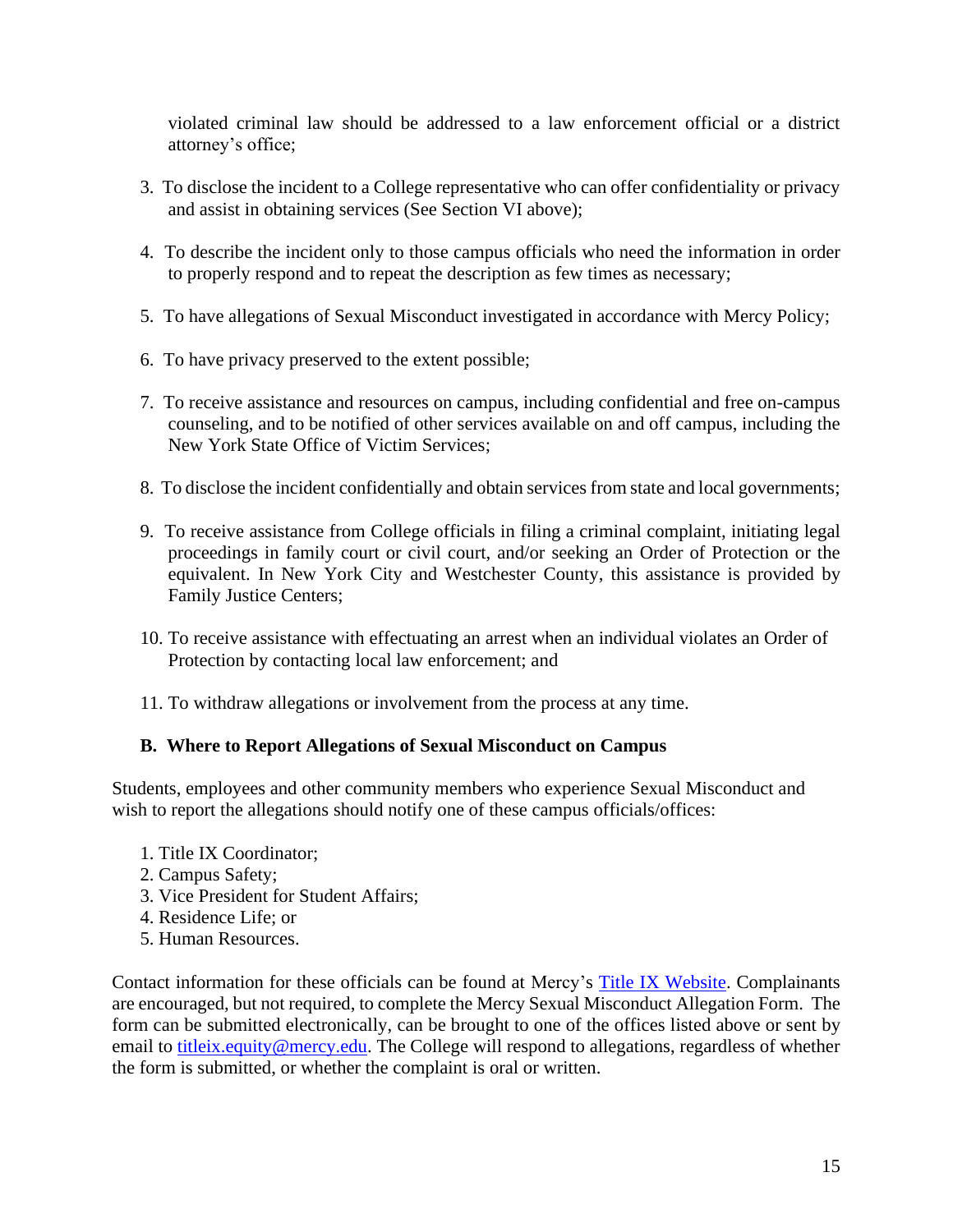When any of the officials or offices above is notified of allegations of Sexual Misconduct, they will notify the Title IX Officer immediately, who will provide a copy of this Policy to the complainant and coordinate with appropriate College offices to address the matter in accordance with this Policy, including providing appropriate supportive measures (addressed in Section VIII below). These officials and offices will maintain a complainant's privacy to the greatest extent possible, and all information in connection with the allegations, including the identities of the complainant and the respondent, will be shared only with those who have a legitimate need for the information.

#### **C. Request that the College Maintain a Complainant's Anonymity or Not Conduct an Investigation**

Whether the College may maintain a complainant's anonymity or request to not conduct an investigation, depends on whether the allegations will proceed as a Title IX Sexual Harassment matter or a Non-Title IX Sexual Misconduct matter (see Section IX).

If the allegations will proceed as a Title IX Sexual Harassment matter, the Title IX Coordinator must inform the complainant that the complainant's identity may not be kept anonymous if the complainant wishes to proceed with a Title IX Formal Complaint, and that the notice to the respondent will reveal the complainant's identity. The complainant may choose whether to file a Title IX Formal Complaint when so informed. If the complainant chooses not to file a Title IX Formal Complaint, their identity will not be disclosed to the respondent.

If the allegations will proceed as a Non-Title IX Sexual Misconduct matter, a complainant may request: (1) that the matter be investigated only to the extent possible without further revealing their identity or revealing further details or (2) that no investigation into a particular incident be conducted. If a complainant makes such a request, the Title IX Coordinator will weigh the complainant's request against the College's obligation to provide a safe, non-discriminatory environment for all students, employees and other community members, including the complainant. Factors used to determine whether to honor such a request include, but are not limited to: (1) whether the respondent has a history of violent behavior or is a repeat offender; (2) whether the incident represents escalation of unlawful conduct by the accused from previously noted behavior; (3) any increased risk that the accused will commit additional acts of violence, (4) whether the accused used a weapon or force; (5) whether the complainant is a minor; (6) whether the College possesses other means to obtain evidence such as security footage, and (7) whether available information reveals a pattern of misconduct.

The College's decision to maintain the complainant's anonymity does not mean that anonymity can be guaranteed in all circumstances; rather, the College will make reasonable efforts to keep information confidential consistent with law. Of course, the College's ability to meaningfully investigate the incident and pursue disciplinary action may be limited by such a request for anonymity. Notwithstanding the decision of the Title IX Coordinator regarding the scope of any investigation, the College will provide the complainant with ongoing assistance and support, including, where appropriate, the supportive measures and accommodations set forth in Section VIII of this Policy.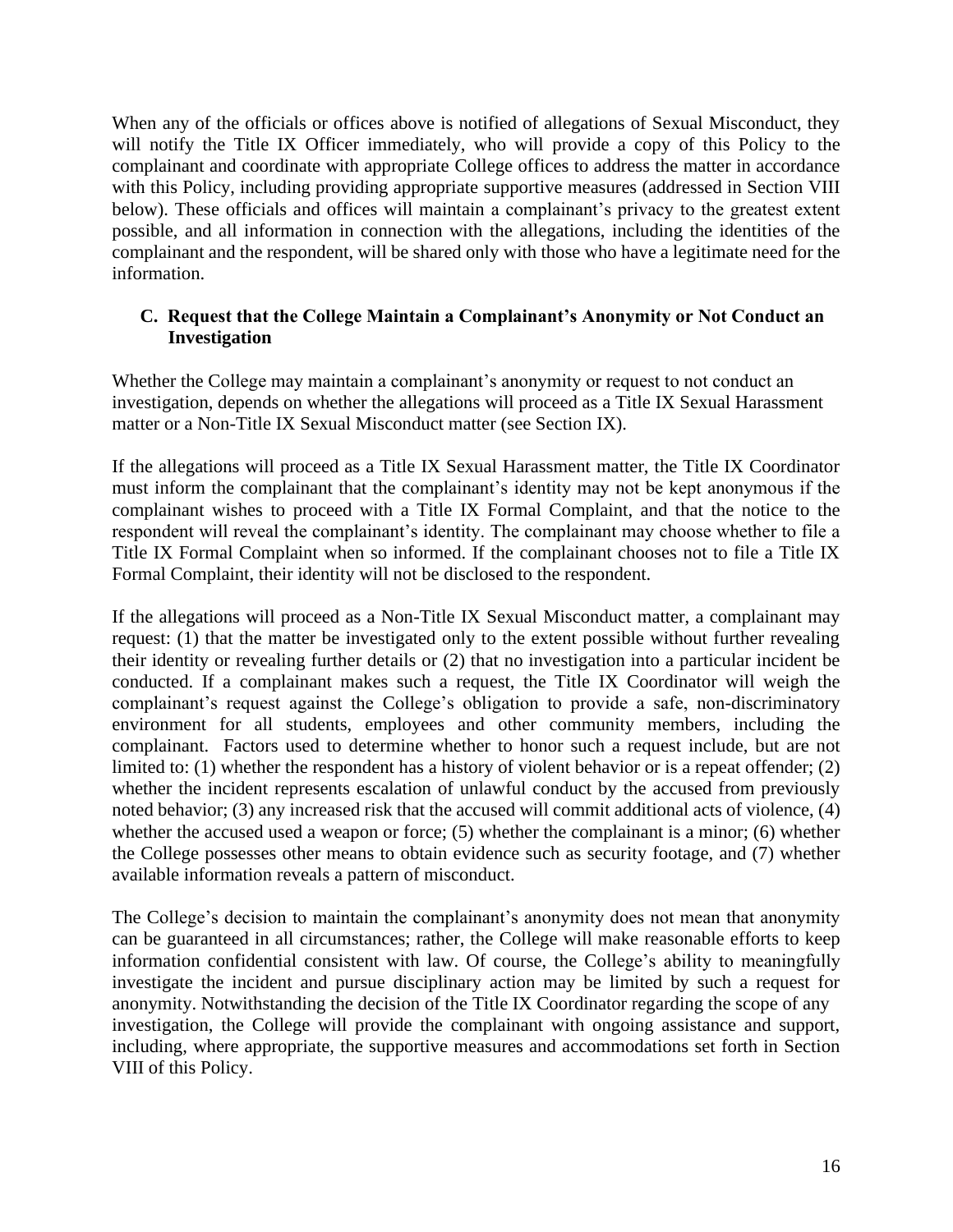### **D. Filing External Complaints**

Individuals who feel that they have been subjected to Sexual Misconduct have the right to avail themselves of any and all of their rights under law, including but not limited to filing complaints with one or more of the outside agencies listed below:

- U.S. Department of Education, Office for Civil Rights (students): <http://www2.ed.gov/about/offices/list/ocr/complaintprocess.html> [https://www.eeoc.gov/federal/fed\\_employees/filing\\_complaint.cfm](https://www.eeoc.gov/federal/fed_employees/filing_complaint.cfm)
- U.S. Equal Employment Opportunity Commission (employees): <https://www.eeoc.gov/how-file-charge-employment-discrimination>
- The New York State Division of Human Rights (students and employees): <https://dhr.ny.gov/complaint>
- The Westchester County Commission on Human Rights (students and employees): <https://humanrights.westchestergov.com/file-a-complaint>
- The New York City Commission on Human Rights (students and employees): <http://www1.nyc.gov/site/cchr/about/resources.page>

In certain circumstances, the College may close an investigation upon the filing of an external complaint. When this happens, the outside agency takes over the investigation and the College will cooperate with the investigation conducted by the outside agency. If the College closes an investigation for this reason, the Title IX Coordinator must notify the parties in writing.

# **E. Reporting and Other Actions by Bystanders**

While Responsible Employees are required reporters pursuant to this Policy, Mercy College encourages all other employees, students and community members to report incidents of Sexual Misconduct that they observe or become aware of to the Title IX Coordinator or other campus official so that the College may take appropriate steps to eliminate the alleged discrimination and assist a complainant in obtaining the appropriate supportive measures they need. Bystanders who choose to exercise this positive moral obligation will be supported by the College and shall be protected from retaliation. The College also encourages bystanders who witness Sexual Misconduct to take reasonable and prudent actions to prevent or stop the conduct. Actions may include direct intervention, calling law enforcement, or seeking assistance from a person in authority.

# **F. Reporting Retaliation**

Any individual who believes they have been retaliated against for making a report under this Policy, assisting someone making a report, or participating in any manner in an investigation, hearing or resolution of a Sexual Misconduct complaint may file a complaint with the Title IX Coordinator. All retaliation complaints will be investigated in accordance with the investigation procedures set forth in this Policy, and individuals who are found to have engaged in retaliation will be subject to disciplinary action.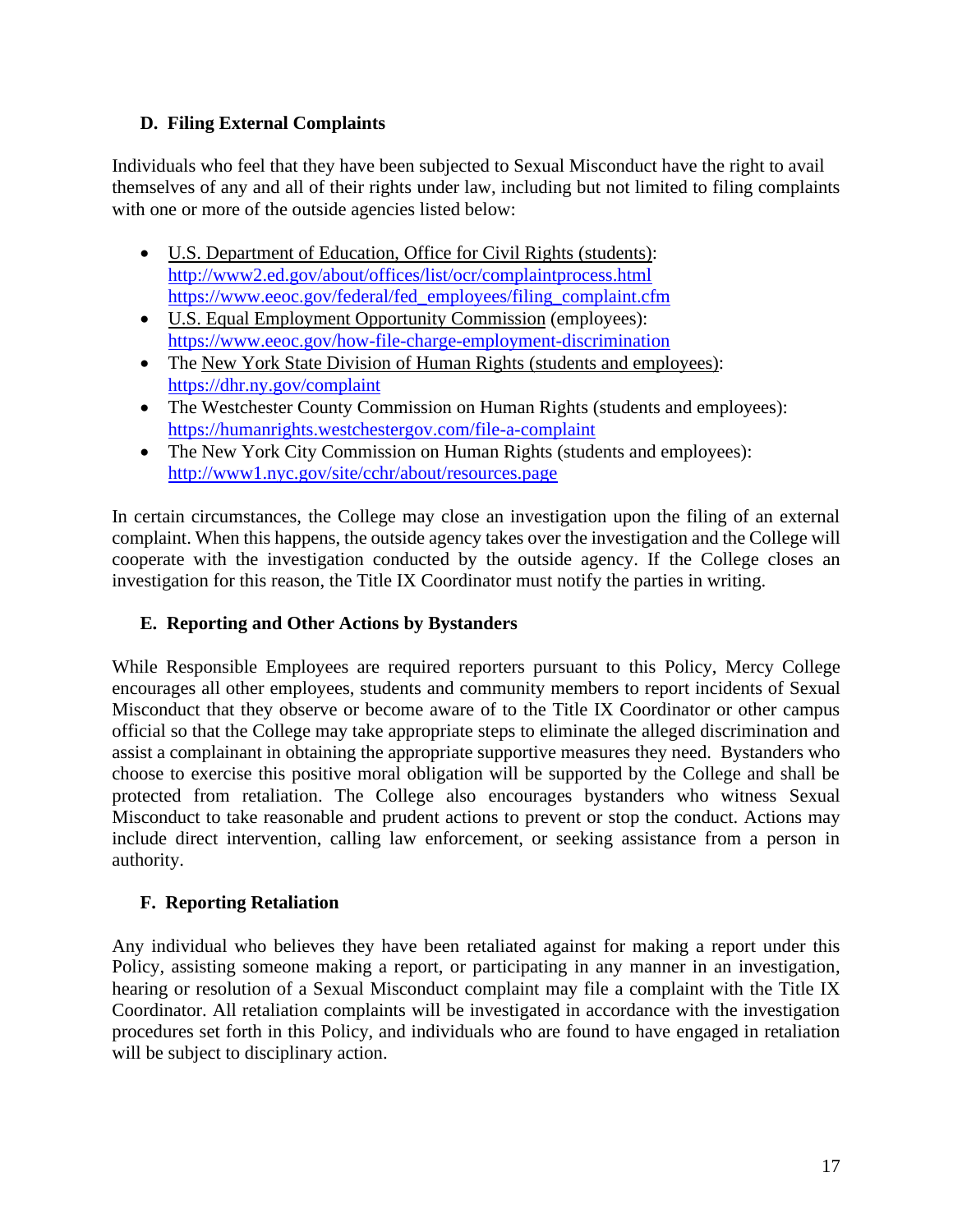#### **G. Amnesty for Alcohol and/or Drug Use**

The health and safety of every student at Mercy College is of the utmost importance. Mercy recognizes that students who have been drinking and/or using drugs at the time that Sexual Misconduct occurs may be hesitant to report such incidents due to fear of potential consequences for their own conduct. Mercy College strongly encourages students to report incidents of Sexual Misconduct. Therefore, a complainant or bystander acting in good faith who reports any incident of Sexual Misconduct to Mercy College or law enforcement authorities will not be subject to the College's Code of Conduct for violations of Mercy's Drug and Alcohol Use Policy occurring at or near the time of the commission of the Sexual Misconduct. Amnesty does not apply to those who are illegally distributing alcohol or drugs.

### **H. Coordination with Outside Law Enforcement Authorities**

In cases where the Complainant files a complaint with outside law enforcement authorities as well as with the College, the College shall determine what actions to take based on its own investigation. The College may coordinate with outside law enforcement authorities in order to avoid interfering with their activities and, where possible, to obtain information regarding their investigation. The College may delay its investigation temporarily while law enforcement conducts its investigation; however, such delay shall not exceed ten (10) days unless the law enforcement agency specifically requests and justifies a longer delay. Neither a law enforcement determination whether to prosecute a Respondent, nor the outcome of any criminal prosecution, is dispositive of whether the Respondent has committed a violation of this Policy.

### **I. Timing**

The College will make every reasonable effort to ensure that the investigation and resolution of a complaint is carried out as timely and efficiently as possible. A good-faith effort will be made to complete the investigation, hearing, resolution and appeal within sixty (60) calendar days from the receipt of the formal complaint. If the process will take longer than sixty (60) days, the Title IX Coordinator will notify both Parties in writing and continue to keep them aware of the timeline and any further delays. If the College needs to temporarily delay the fact-finding portion of the investigation due to the evidence-gathering phase of a law enforcement investigation, both Parties will be informed in writing.

### **J. False and Malicious Allegations**

Members of the Mercy College community who make false and malicious complaints of Sexual Misconduct, as opposed to complaints which, even if erroneous, are made in good faith, may be subject to disciplinary action under this and other policies at the College. Finding a person in violation of College policy for making a materially false statement in bad faith in the course of an investigation does not constitute retaliation on the part of the College. A determination regarding responsibility, in and of itself, is not sufficient to conclude that any party made a bad faith materially false statement.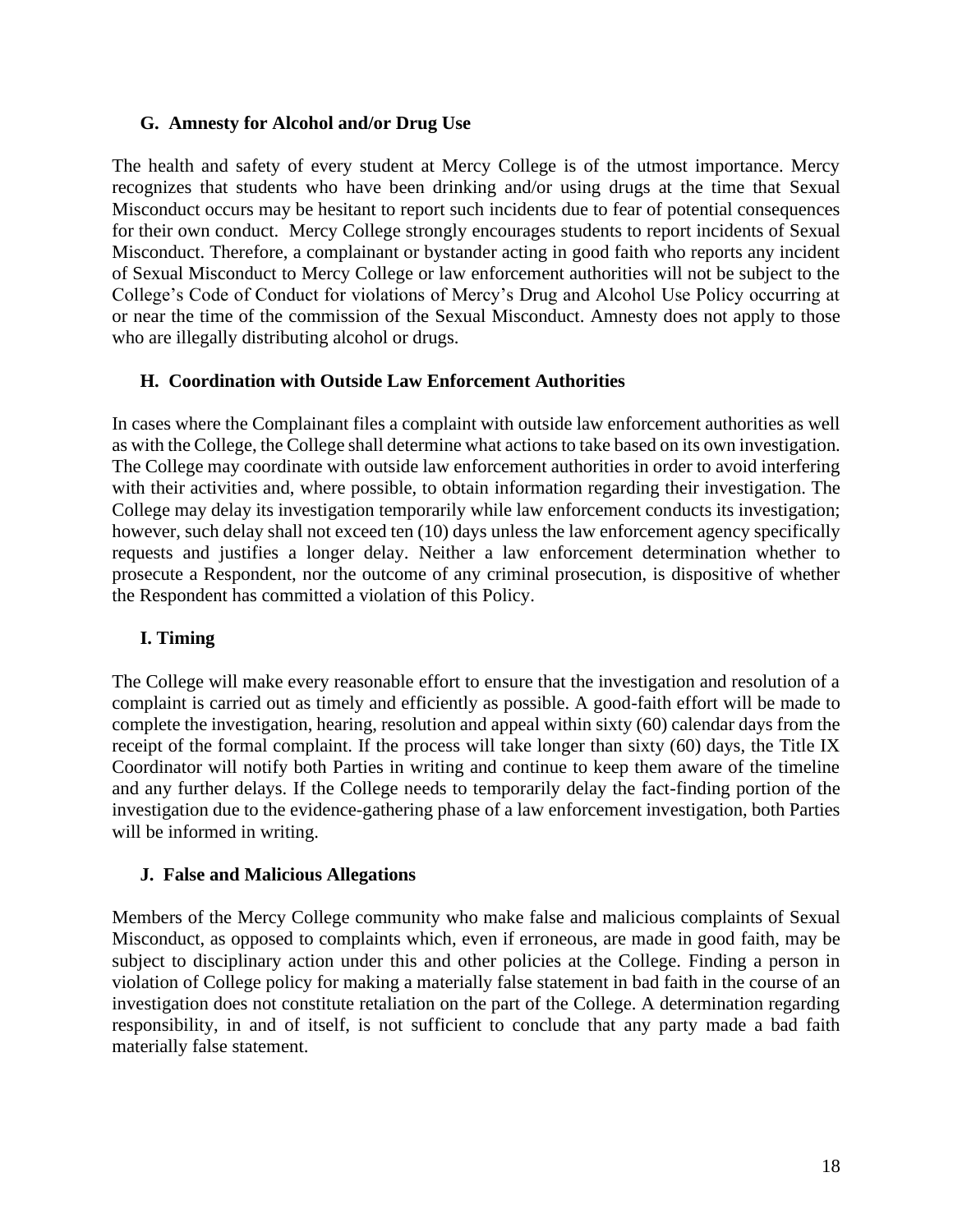### **VIII. SUPPORTIVE MEASURES AND ACCOMMODATIONS**

Supportive measures and accommodations are non-disciplinary, non-punitive individualized services designed to restore or preserve equal access to education and to ensure safety, prevent retaliation and avoid an ongoing hostile environment. Supportive measures and accommodations are available to complainants, respondents and other affected parties. Supportive measures are available when the College becomes aware of allegations of Sexual Misconduct (including both Title IX Sexual Harassment matters and Non-Title IX Sexual Misconduct matters), whether or not a complainant chooses to move forward with an investigation and/or resolution. Supportive measures may be provided on an interim or continuing basis. The College may also take reasonable measures to ensure the safety of the College community at large.

The Title IX Coordinator is responsible for coordinating and ensuring the effective implementation of supportive measures and accommodations. When the College learns of allegations of Sexual Misconduct, the Title IX Coordinator will promptly contact a complainant to discuss the availability of supportive measures and accommodations, discuss the complainant's wishes with respect to supportive measures and accommodations and inform complainant that supportive measures and accommodations are available even if the complainant does not wish to proceed with an investigation and/or resolution of the allegations. Requests for supportive measures and accommodations should be made to the Title IX Coordinator.

The Title IX Coordinator will work with the Vice President of Student Affairs or their designee to assist students with obtaining supportive measures and accommodations. The Title IX Coordinator will work with the Human Resources Director or their designee to assist employees with obtaining supportive measures and accommodations.

### **A. Range of Supportive Measures and Accommodations**

Possible supportive measures and accommodations may include:

- 1. Making appropriate changes to academic programs, including changes in class schedule, accommodations to permit students to take an incomplete or drop a course or courses without penalty, permitting students to attend a class via videoconference platform or other alternative means, providing an academic tutor, or extending deadlines for assignments;
- 2. Making appropriate changes to residential housing situations or providing assistance in finding alternate housing;
- 3. Changing an employee's work assignment or schedule;
- 4. Providing an escort to and from class or campus work location;
- 5. Arranging appropriate transportation services to ensure safety;
- 6. Offering counseling services through the College's Counseling Center or other appropriate office, or referral to an off-campus agency;
- 7. Enforcing an Order of Protection issued by a court;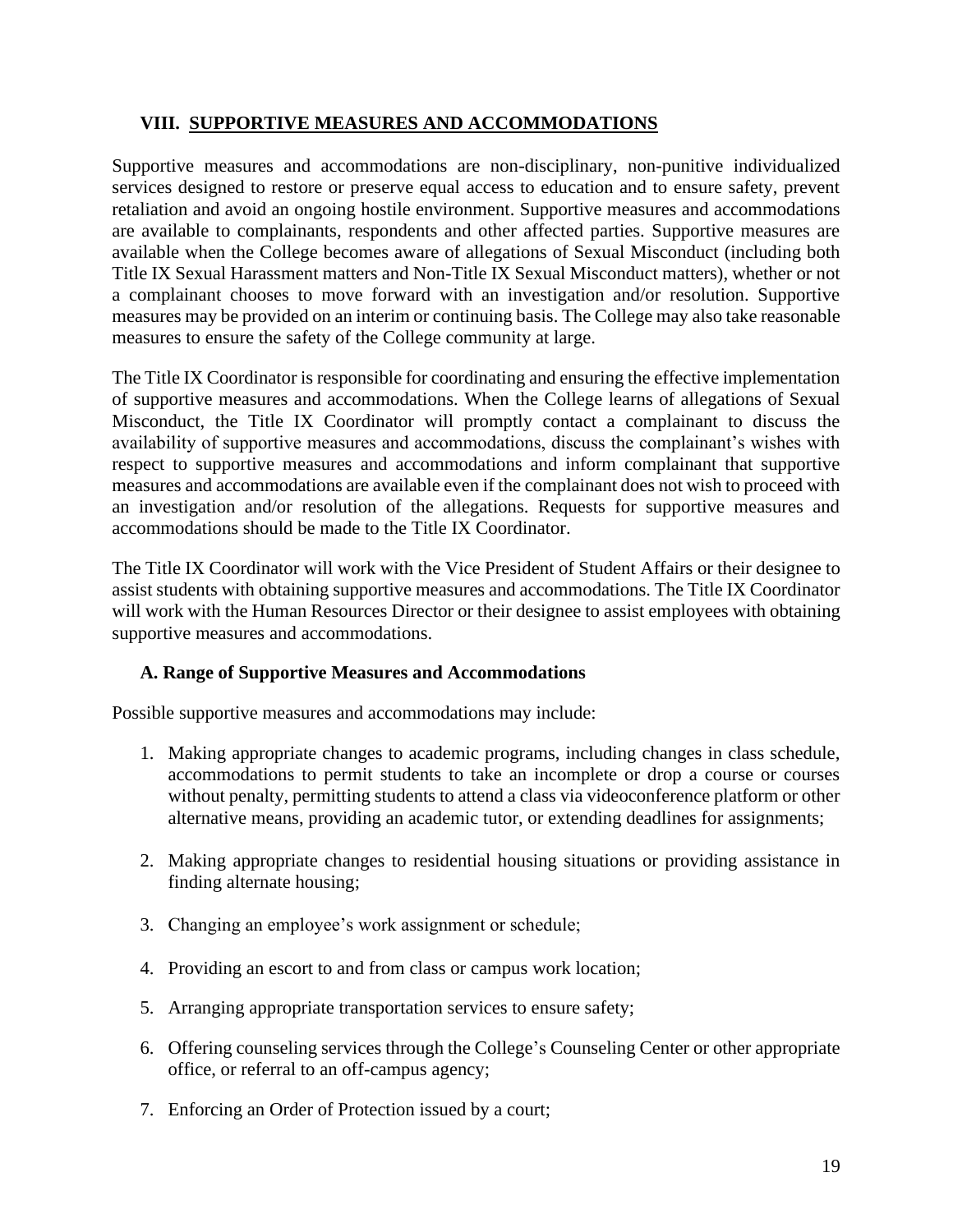- 8. Issuing a No Contact Order whereby continued intentional contact would be a violation of Mercy Policy and subject to disciplinary action (see discussion below); and
- 9. Emergency removal of a respondent when they pose an imminent threat to the physical health or safety of any person (see discussion below).

### **B. No Contact Orders**

No Contact Orders are directives issued by the College prohibiting intentional contact or communication between specified parties. An individual who intentionally violates a No Contact Order is in violation of Mercy Policy and will be subject to disciplinary action. No Contact Orders may be issued for both complainants and respondents, as well as other individuals as appropriate.

No Contact Orders are issued by the Vice President of Student Affairs or their designee (for students) and the Director of Human Resources or their designee (for employees).

### **C. Emergency Removal**

In exceptional circumstances, where a respondent presents an immediate threat to the physical health or safety of any student or other individual arising from a report of Sexual Misconduct, the College may effectuate an emergency removal of a student or take similar emergency measures against an employee, consistent with Mercy policies or collective bargaining agreements.

Prior to emergency removal under this Section, the Title IX Coordinator will conduct an individualized safety and risk analysis to determine whether a respondent presents an immediate threat to the physical health or safety of any person arising from a report of Sexual Misconduct. The College will give the respondent notice and an opportunity to challenge the decision immediately following the removal (see Section VII below). Both parties will be notified at the same time and in the same manner of the emergency removal and if or when the emergency removal is lifted.

### **D. Process for Review of Supportive Measures and Accommodations, Including No Contact Orders and Emergency Removal**

Parties may request a prompt review of the need for and terms of supportive measures that directly affect them, including No Contact Orders and emergency removal. Issues that may be raised include possible modification or discontinuance of a No Contact Order.

If either party is a student, a request for review must be made to the College's Vice President for Student Affairs. If neither party is a student, a request for review must be made to the College's Director of Human Resources. If a case involves both a student and an employee, the Vice President for Student Affairs will consult with the Human Resources Director before making a decision. Requests for review must be in writing and parties may submit evidence to support their request. All requests will be reviewed within seven (7) days after receipt.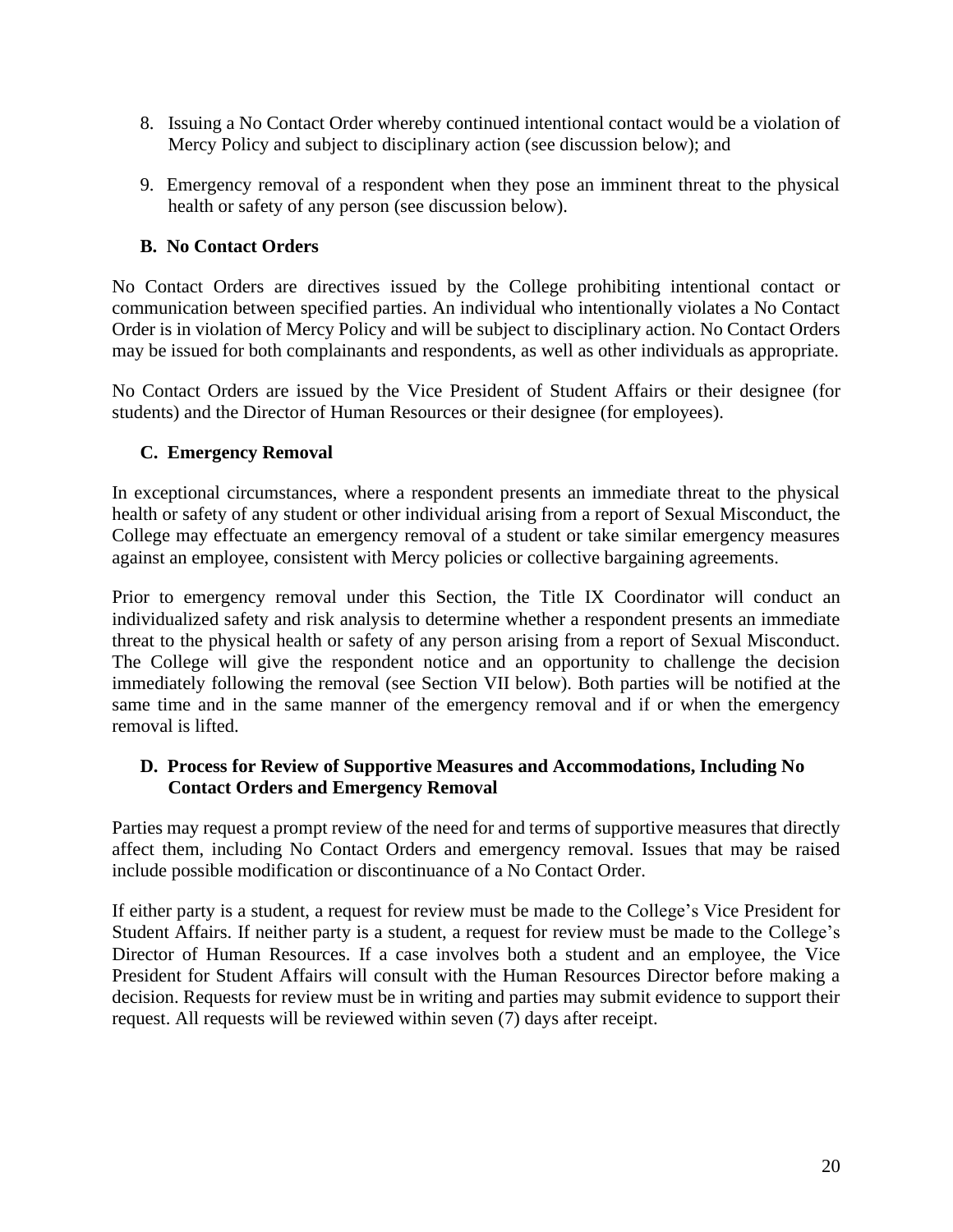### **IX. EVALUATION OF INITIAL ALLEGATIONS OF SEXUAL MISCONDUCT**

Upon learning of allegations of Sexual Misconduct, the Title IX Coordinator will evaluate whether the alleged behavior falls within the scope of Title IX Sexual Harassment. If the alleged Sexual Misconduct meets these criteria, it must proceed as a Title IX Sexual Harassment matter:

- A. The allegations, if true, meet the definition of Title IX Sexual Harassment as defined above in Section III;
- B. At the time the allegations are made, the complainant is participating in, or attempting to participate in an education program or activity at Mercy;
- C. The alleged sexual harassment occurred in the school's education program or activity, against a person in the United States; and
- D. The Complainant filed a formal complaint of Sexual Harassment.

If the alleged Sexual Misconduct does not meet all of the above criteria, the allegations will proceed as a **Non-Title IX Sexual Misconduct** matter. For allegations that involve multiple incidents of Sexual Misconduct, some of which qualify as a Title IX Sexual Harassment matter and some of which qualify as a Non-Title IX Sexual Misconduct matter, the allegations will proceed as a Title IX Sexual Harassment matter. Allegations of discrimination covered by *Mercy's Policy on Equal Opportunity and Non-Discrimination* will continue to be referred to the Equity Compliance Specialist and handled pursuant to separate procedures outlined in that Policy.

Rights and procedures that apply to all Sexual Misconduct matters are addressed in Section X. Procedures for the investigation, resolution and/or adjudication of Title IX Sexual Harassment matters are addressed in Section XI. Procedures for the investigation, resolution and/or adjudication of Non-Title IX Sexual Misconduct matters are addressed in Section XII.

### **X. RIGHTS AND PROCEDURES THAT APPLY TO ALL SEXUAL MISCONDUCT MATTERS**

The following rights and procedures apply to all allegations of Sexual Misconduct, regardless of whether the allegations will proceed as a Title IX Sexual Harassment matter or a Non-Title IX Sexual Misconduct matter.

### **A. Rights of Parties During any Investigation and Resolution**.

Parties will have the following rights when an investigation or resolution is initiated under either Section XI or XII of this Policy:

- 1. To an investigation and process that is fair, impartial, timely, thorough and provides a meaningful opportunity to be heard;
- 2. To have the allegations investigated and/or adjudicated by individuals who receive annual training in conducting investigations of sexual violence, the effects of trauma, impartiality,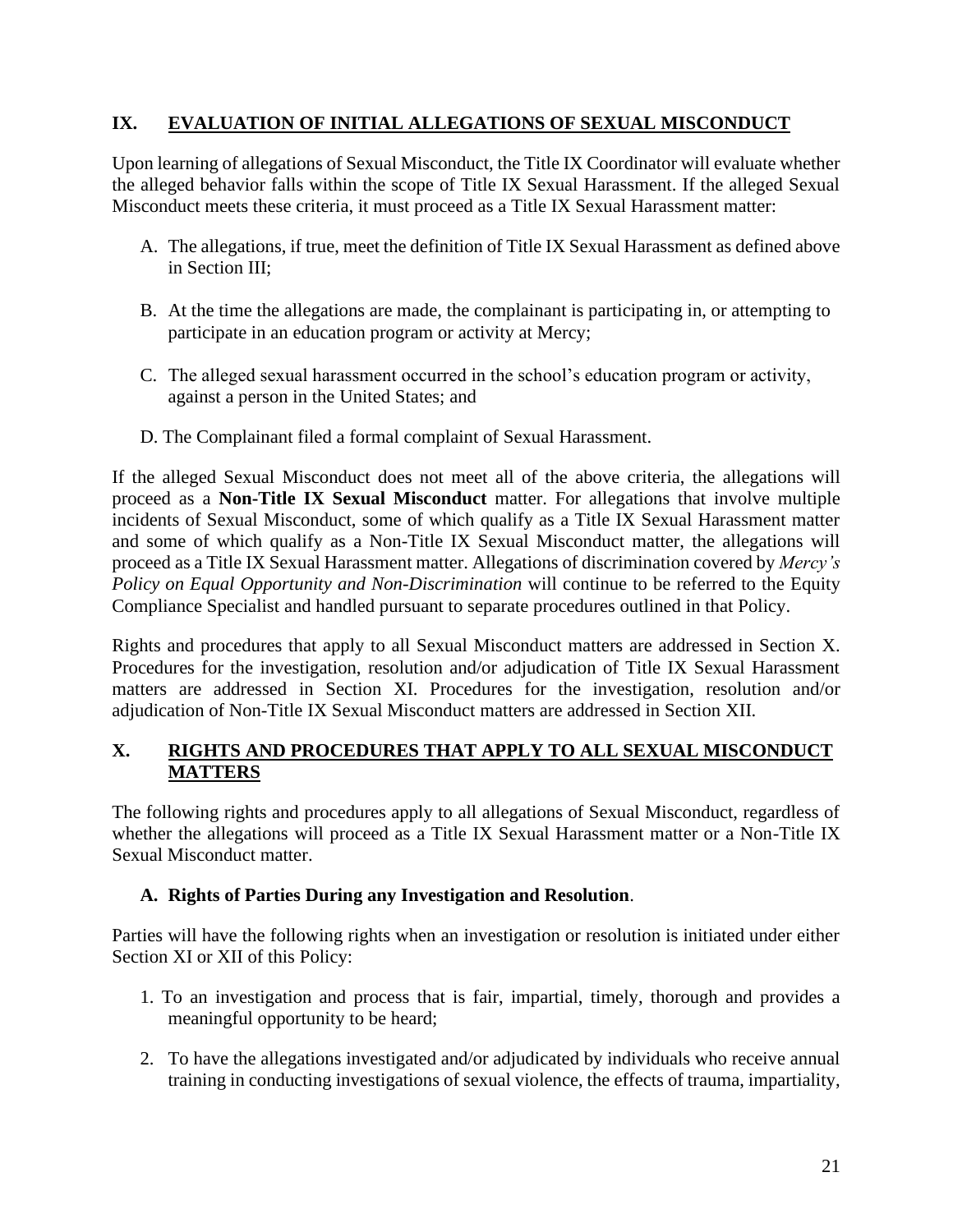and the rights of the respondent, including the right to a presumption that the respondent is "not responsible" until any finding of responsibility;

- 3. To have the allegations investigated, resolved and/or adjudicated by individuals who are free from a conflict of interest or bias for or against complainants or respondents generally or the individual complainant or respondent;
- 4. To have the College's judicial or conduct process run concurrently with any criminal justice investigation and proceeding, except for temporary delays requested by external municipal entities while law enforcement gathers evidence. Temporary delays should not last more than ten (10) days except when law enforcement specifically requests and justifies a longer delay;
- 5. To an investigation process where the burden of proof and burden of gathering evidence sufficient to reach a determination regarding responsibility rests on the college and not on the parties;
- 6. To receive reasonable advance written notice of any meeting they are required to or eligible to attend;
- 7. To exclude their own prior sexual history with persons other than the other party in the investigation or conduct process and their own mental health diagnosis and/or treatment, subject to certain exceptions described in Sections XI.E and XI.G;
- 8. To offer evidence during the investigation;
- 9. To have irrelevant evidence excluded from any hearing;
- 10. To review documents and tangible evidence, consistent with the Family Educational Rights and Privacy Act ("FERPA") and other laws;
- 11. To be accompanied by an advisor of their choice (who may be an attorney), who may assist and advise throughout the process, including during all related meetings and hearings;
- 12. To simultaneous notice of the outcome of proceedings, including written notice of findings of fact, decisions and sanctions if any, as well as the rationale for the decision and any sanction;
- 13. For Title IX Sexual Harassment matters, Mercy will provide an advisor to any party who does not have one, for the limited purpose of conducting cross examination at a hearing. See Section X for more information;
- 14. To access to a full and fair record of any hearing;
- 15. To protection against retaliation as defined in Section III; and
- 16. To protection against the provision of false statements and evidence.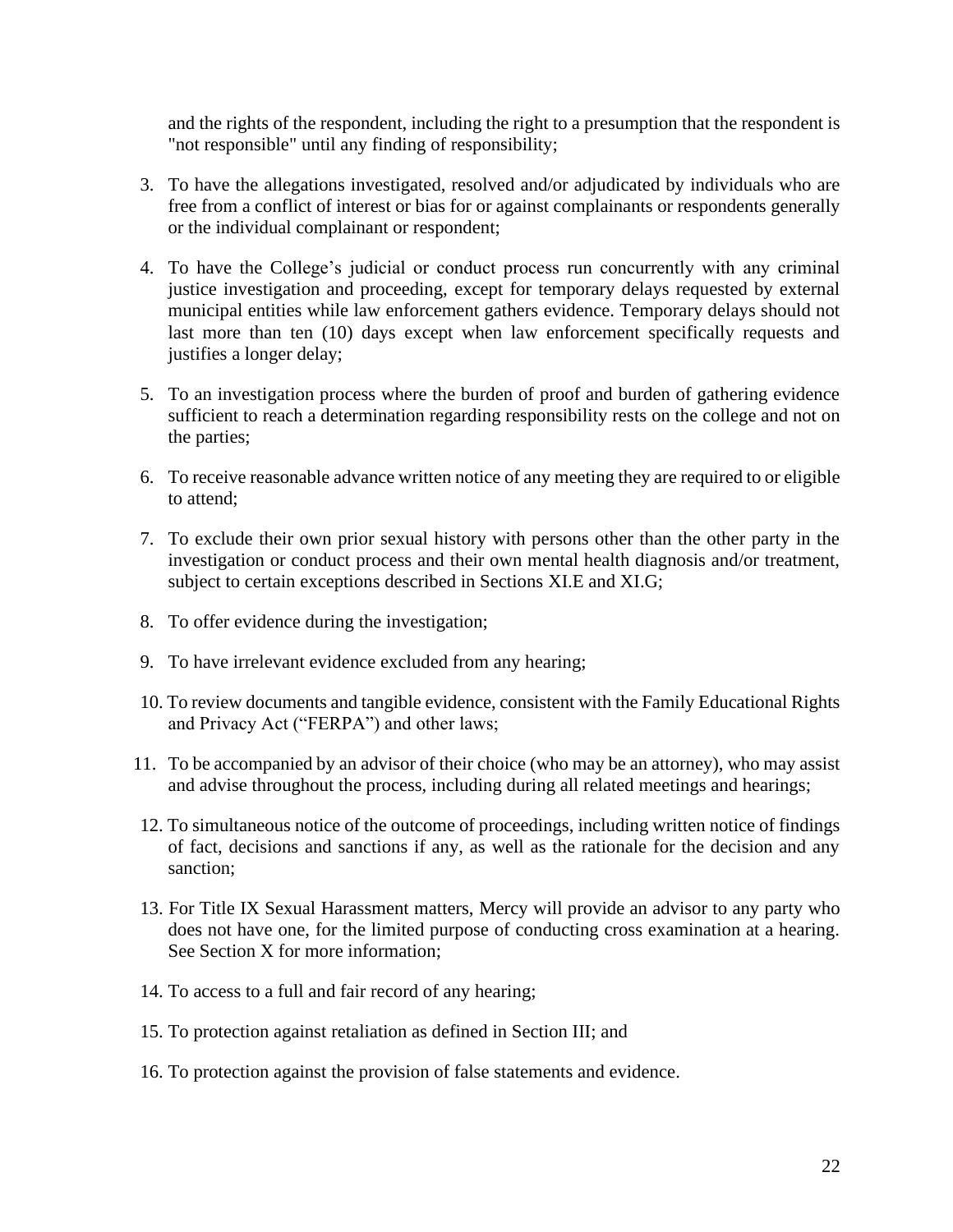#### **B. Informal Resolution**

Informal Resolution is an alternative to the formal investigation and adjudication procedures outlined in Sections XI and XII and may include administrative resolution (such as a mutual agreement to abide by a No Contact Order), acceptance of responsibility and penalty, mediation or other alternative dispute resolution. In some cases, informal resolution may represent a beneficial outcome for both parties by providing an alternative to the formal investigation and adjudication process. This informal resolution process is available in matters proceeding as Title IX Sexual Harassment matters and Non-Title IX Sexual Misconduct matters, except in cases involving Title IX Sexual Harassment allegations by a student against an employee.

Informal resolution may take place at any point prior to a determination of responsibility. For Title IX Sexual Harassment matters, informal resolution is available after a Title IX Formal Complaint is filed. The Title IX Coordinator must consider every eligible case for informal resolution. When the Title IX Coordinator determines that it is appropriate to refer a matter for informal resolution, the Title IX Coordinator will provide the parties with written notice that an informal resolution is being offered to resolve the allegations. This written notice will include:

- 1. A description of the allegations;
- 2. The requirements of the informal resolution process, including the circumstances under which an informal resolution will preclude the parties from resuming an investigation and formal resolution arising from the same allegations;
- 3. Potential consequences resulting from participating in the informal resolution process, including what records will be maintained or could be shared with the other party; and
- 4. Notice that either party has the right to withdraw from the informal resolution process and resume an investigation and formal resolution process at any time prior to agreeing to an informal resolution.

Both parties must agree to begin the informal resolution process. The time frame for investigations will be tolled while the parties engage in the informal resolution process. The Title IX Coordinator must reevaluate the parties' progress towards informal resolution every thirty (30) days and has the discretion to terminate the informal resolution process and resume the investigation at any time.

Upon referral by the Title IX Coordinator, the informal resolution process is conducted by a qualified staff or faculty member designated by the Title IX Coordinator, in coordination with the Vice President of Student Affairs or a designated Human Resources representative, as applicable.

Either party has the right to end the informal resolution process at any time prior to finalizing an informal resolution agreement.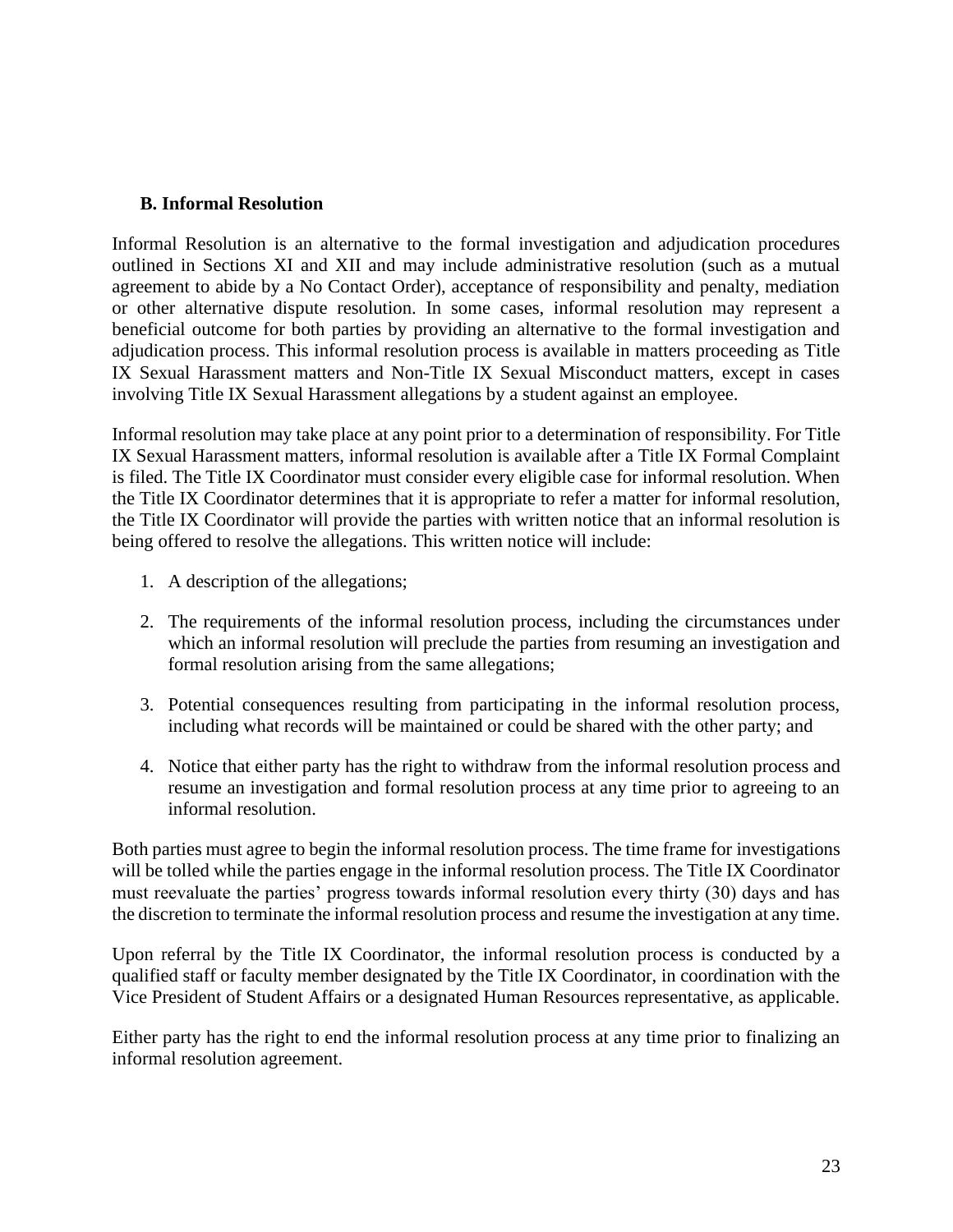Any agreement reached through informal resolution must be acceptable to both parties and the College. If a resolution is reached, the parties will be notified in writing, and a written memorandum will memorialize the agreed upon resolution. Both parties must provide their voluntary, written consent before an informal resolution agreement is finalized. Once finalized, the obligations in the agreement will be binding and the allegations of Sexual Misconduct (and for Title IX Sexual Harassment matters, the Title IX Formal Complaint) will be deemed resolved. Once finalized, this memorandum will be maintained for seven (7) years, in compliance with recordkeeping requirements outlined in Section X.I.

Information learned as a direct result of the informal resolution process will not be documented in an investigatory report or subsequent adjudication. Informed learned from another source, however, will not be excluded from an investigatory report or subsequent adjudication merely because it was discussed or raised during the informal resolution process. The staff or faculty member conducting the informal resolution process is precluded from participating as a witness in the investigation or participating as a witness or presenter in a subsequent adjudication. Violations of informal resolution agreements will be referred for discipline or other appropriate action in accordance with Mercy Colleges policies and collective bargaining agreements.

### **C. Title IX Sexual Harassment Grievance**

Only in Title IX Sexual Harassment matters will grievance hearings be convened. Mercy will appoint a Hearing Officer, who is specially trained annually on the relevant law and this Policy.

The Hearing Officer will decide whether the respondent is responsible for the alleged Policy violation(s). Hearings will be scheduled promptly (including during the summers) at a convenient time for all parties.

The Hearing Officer will not participate in a case if they have been involved in the investigation, will be participating in the hearing as a witness or if they have a direct interest in the outcome of the matter. The Hearing Officer will not participate in the hearing if they have previously participated in a case involving the same parties.

### **D. Appeals for Title IX Sexual Harassment and Non-Title IX Sexual Misconduct**

Appeals are permitted in both Title IX Sexual Harassment matters and Non-Title IX Sexual Misconduct matters. The College shall convene a three-person Appeals Panel, with each Panel member being specially trained annually on the relevant law and this Policy.

A party may appeal the Hearing Officer's or College's determination of responsibility and/or the penalty imposed on the following grounds:

- 1. Procedural irregularity that affected the outcome of the matter;
- 2. New evidence that was not reasonably available at the time of the hearing, which could affect the outcome of the matter;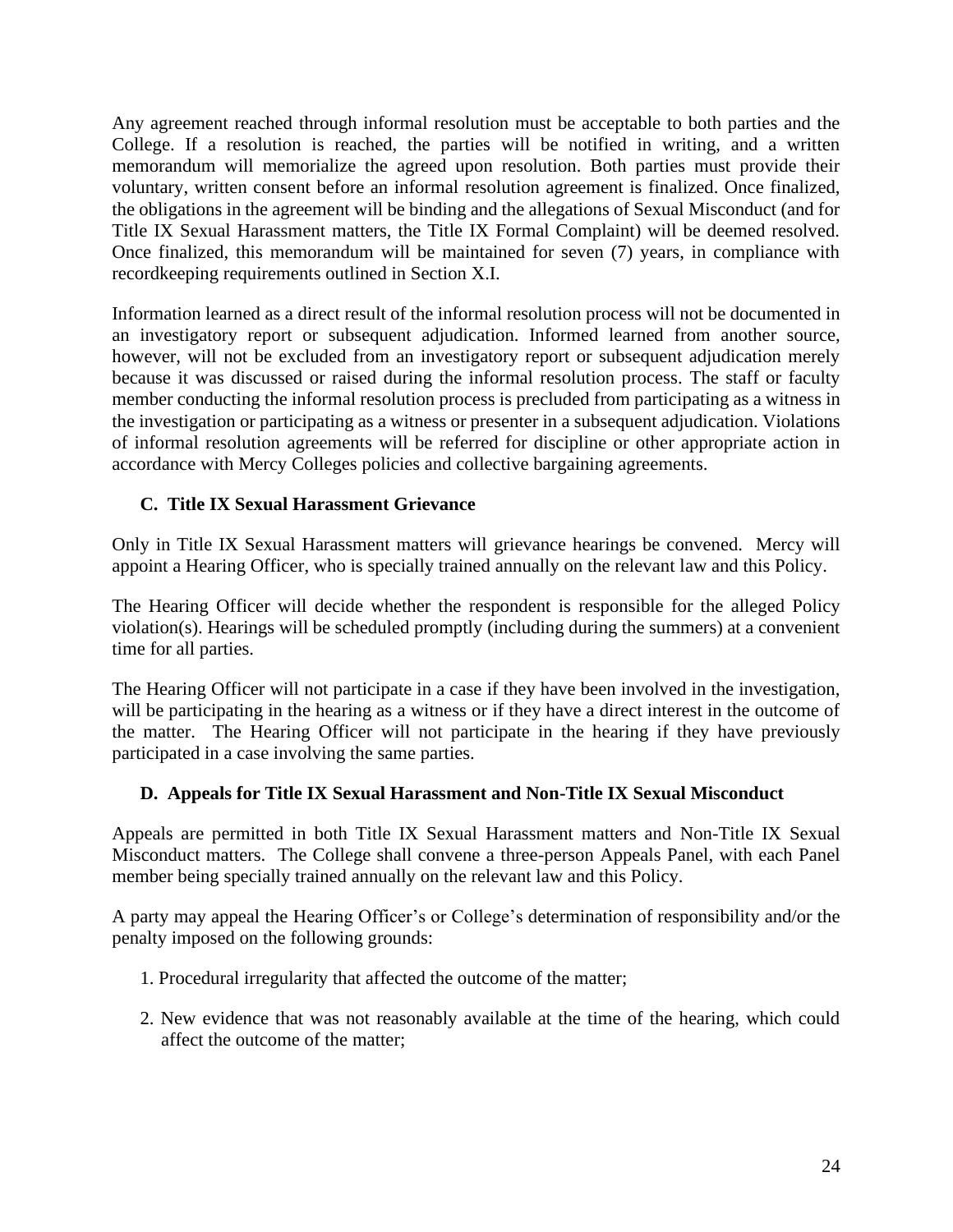- 3. The Title IX Coordinator, investigator or Hearing Officer had a conflict of interest or bias for or against complainants or respondents generally or the individual complainant or respondent that affected the outcome of the matter; or
- 4. The disproportionate nature of the penalty.

The Appeal Panel may modify the penalty or remand the matter for a new hearing in Title IX Sexual Harassment matters or re-review in Non-Title IX Sexual Misconduct matters.

Parties intending to appeal under this section must send a written Notice of Appeal to the Title IX Coordinator within fifteen (15) days after the delivery of the written determination of responsibility. The Title IX Coordinator will notify the non-appealing party in writing within five (5) days of receipt of the Notice of Appeal and will provide the hearing recording to the relevant parties in a timely manner. The non-appealing party has fifteen (15) days from receipt of the Notice of Appeal to submit a response as well.

The Appeal Panel will review the hearing materials and written submissions of the parties. The Appeal Panel will issue a written decision that indicates the final outcome and rationale for that decision within fifteen (15) days of receipt of the non-appealing party's written submission or failure to provide a submission. The written decision will be provided simultaneously to both parties.

# **E. Conflict/Bias**

If a party believes that any individual involved in the investigation, resolution, grievance or appeals process has a conflict of interest or bias for or against complainants or respondents generally or the individual complainant or respondent that affected the outcome of the matter, either party may make a request to have that conflicted individual removed from the process. Requests for removal must be made in writing within five (5) days of the notification that the individual is to be involved and include a detailed description of the conflict.

Requests for removal of the Hearing Officer or a member of the Appeals Panel must be made at least one (1) day before any hearing. All requests for removal must be directed to the Title IX Coordinator. After receiving a request for removal, the Title IX Officer will ask the individual with the alleged conflict to provide a short, written response to the request for removal and consider that response before making a determination. If a conflict exists, the Title IX Coordinator will take immediate steps to replace that investigator, informal resolution facilitator or Panel member to ensure an impartial and fair process.

# **F. Hearing Recording**

The College shall make a recording of each hearing by some means such as a stenographic transcript, an audio recording or the equivalent. No other recording of the proceedings is permitted. A respondent who has been found responsible after a hearing is entitled upon request to a copy of such a record without cost upon the condition that it is not to be disseminated except to the respondent's advisor. In the event of an appeal, the parties will be provided a copy of such a record without cost, upon the condition that it is not to be disseminated except to their advisors.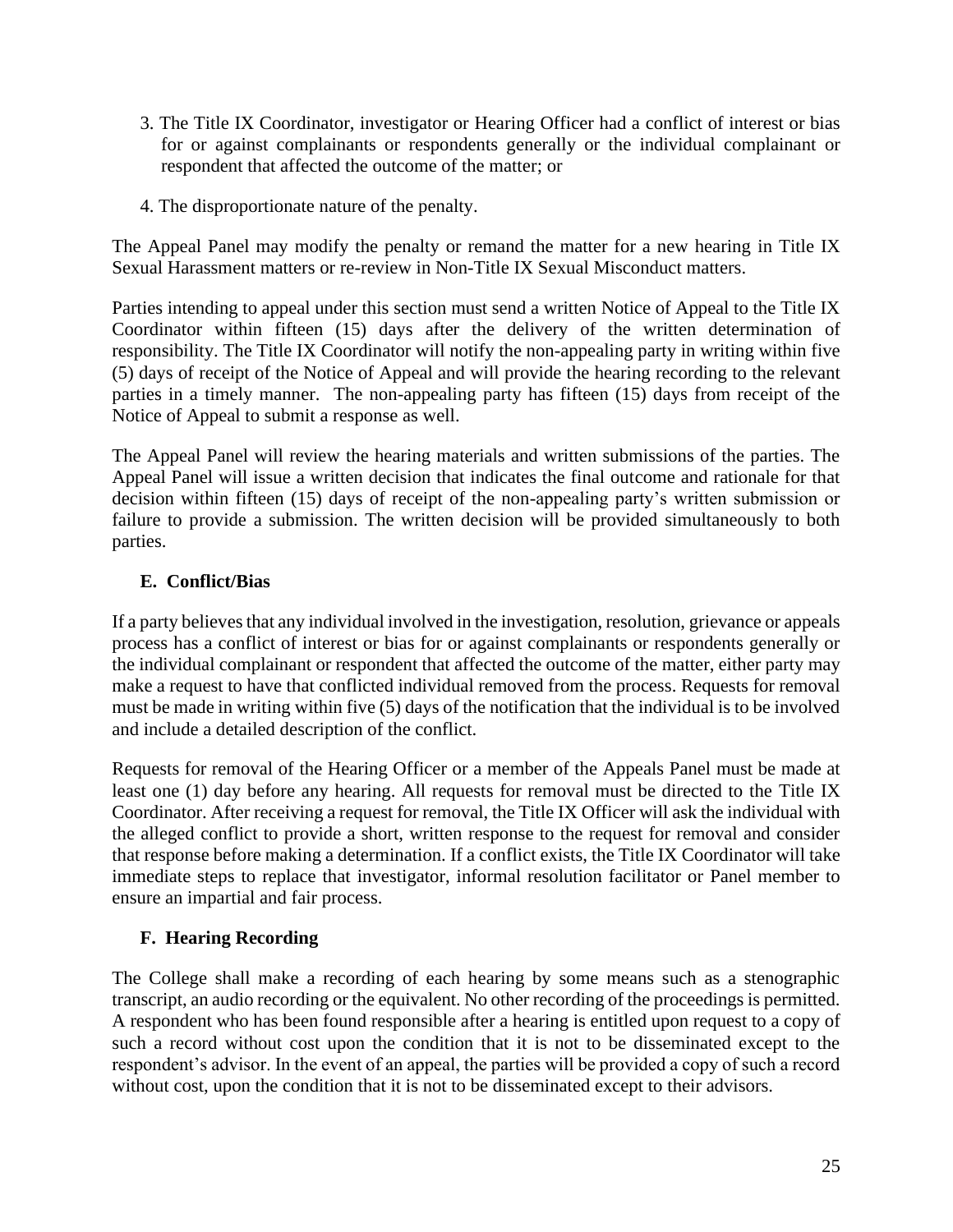The parties are prohibited from recording any part of the investigation and grievance process and from unauthorized copying of documents or materials, as well as unauthorized posting, distribution or otherwise sharing of said recordings, documents or materials to anyone other than family, an advisor or legal counsel. Copying includes but is not limited to: audio or video recording, streaming, photographing, scanning, transcribing, or any other form that conflicts with the spirit of this directive. Allegations of non-compliance under this Section will be reviewed by the Office of Student Affairs, or Human Resources, as appropriate, and may result in disciplinary action.

#### **G. Student Respondent Withdrawal Before Allegations are Resolved**

When a student respondent withdraws from the College with a Sexual Misconduct investigation or adjudication pending, the respondent will be barred from returning until the investigation and/or adjudication is complete, or the allegations are otherwise resolved. If the respondent fails to appear at a subsequent hearing, the College may proceed in absentia, and any decision and sanction shall be binding, pending appeal.

The College must place a notation on the respondent's transcript that the respondent "withdrew with conduct charges pending." If the respondent is subsequently found not responsible at a hearing, the transcript notation will be removed. If the respondent is subsequently found responsible at a hearing and the penalty is either suspension or expulsion, the transcript notation will be adjusted in accordance with Section H below.

### **H. Transcript Notations**

When a student respondent is found responsible and the penalty is either suspension or expulsion, the College must place a notation on the respondent's transcript stating that respondent "was suspended/expelled after a finding of responsibility for a code of conduct violation."

For expulsion cases, after four years from the date of the conclusion of the disciplinary proceeding, or one year after the conclusion of any suspension (whichever is shorter), the respondent has the right to request that a transcript notation from a finding of responsibility be removed. However, in cases where a student respondent was expelled as a result of a Clery Act crime of violence (20 U.S.C. 1092(f)(1)(F)(i)(I)-(VIII)) including but not limited to sexual assault, the notation will not be removed. If a finding of responsibility is vacated for any reason, the notation must be removed.

### **I. Recordkeeping**

All records related to the College's response to allegations of Sexual Misconduct must be maintained for 7 years from the last action on a matter, unless such records must be maintained for a longer period of time pursuant to Mercy's Records Retention and Disposition Schedule.

These records include: records of any actions, including any supportive measures or accommodations taken in response to allegations of Sexual Misconduct; investigation records, materials, and documents; determinations regarding responsibility and disciplinary sanctions; remedies provided to a complainant designed to restore or preserve equal access to Mercy's education program or activity; any appeals and the result; any informal resolution and the result; and any recordings or transcripts of hearings.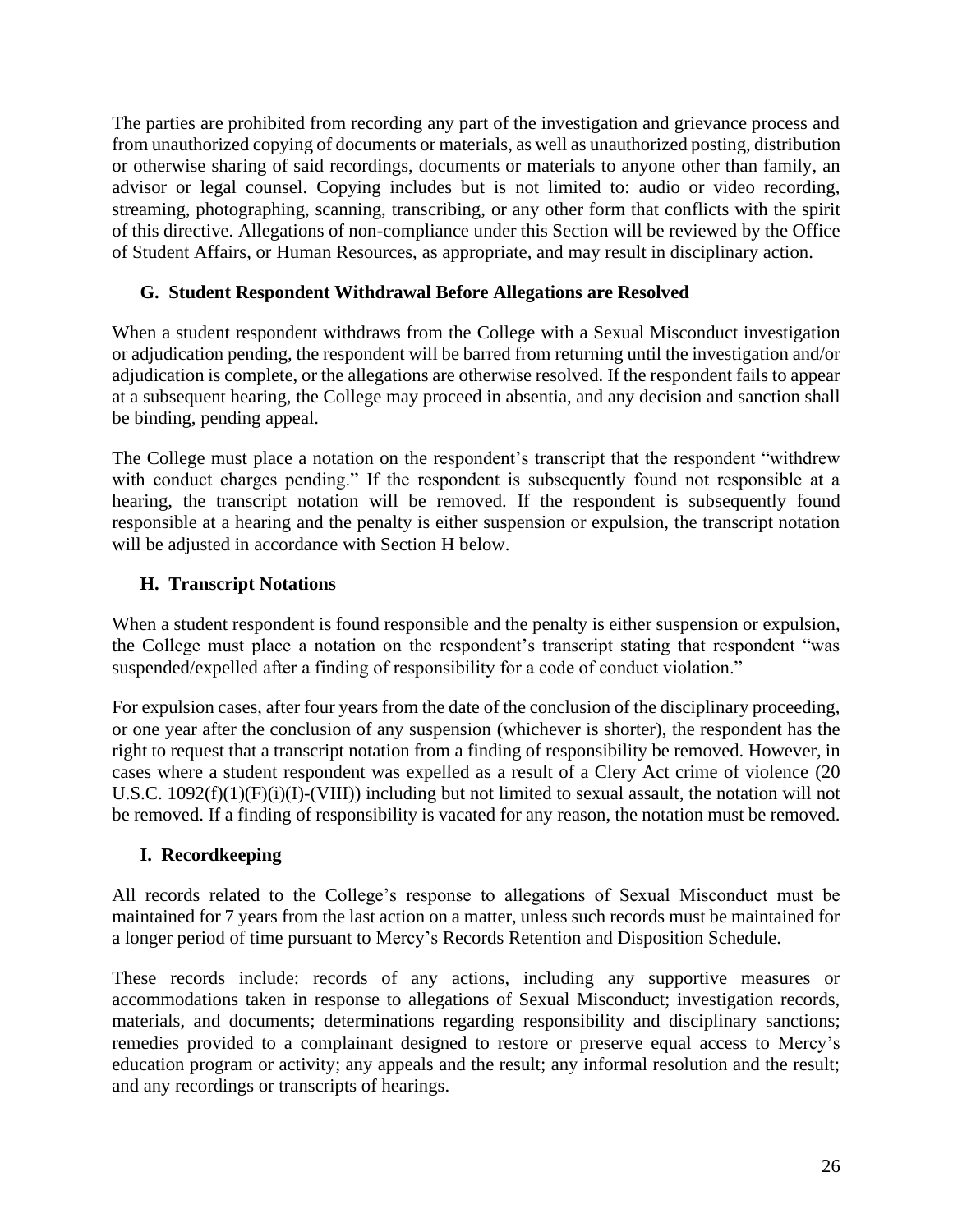Mercy's Records Retention and Disposition Schedule requires that student disciplinary records be maintained permanently.

# **XI. PROCEDURES FOR TITLE IX SEXUAL HARASSMENT MATTERS**

The following procedures apply *only* to Title IX Sexual Harassment matters.

# **A. Requirement of a Title IX Formal Complaint**

The Title IX Coordinator will determine if the initial allegations that were reported meet the criteria of a Title IX Formal Complaint, which is required to initiate a grievance process or resolution.

A Title IX Formal Complaint is a document filed by a complainant or signed by the Title IX Coordinator alleging Title IX Sexual Harassment (as defined in Section III) against a respondent and requesting that the College investigate the allegations. The Title IX Coordinator may sign a Title IX Formal Complaint with or without a complainant's desire to participate in a grievance process. A Title IX Formal Complaint may be a physical document, email or electronic submission through a campus online form, so long as it contains the complainant's physical or digital signature, or otherwise indicates that the complainant is the person filing the complaint.

If the initial allegations that were reported do not meet the criteria of a Title IX Formal Complaint, the Title IX Coordinator will contact the complainant to explain how to file a Title IX Formal Complaint and notify them that a Title IX Formal Complaint is required to resolve the allegations. If no Title IX Formal Complaint is received within a reasonable time, the Title IX Coordinator may administratively close the matter. A complainant may file a Title IX Formal Complaint at any time thereafter.

# **B. Initiation of Title IX Grievance Procedure**

Upon receipt of a Title IX Formal Complaint, the Title IX Coordinator will notify the known parties that the College is commencing a Title IX grievance procedure. The notice will be in writing and will include the following:

- 1. Mercy's Policy on Sexual Misconduct;
- 2. Notice of the allegations, including sufficient details known at the time notice is sent, including the date, time and location of the alleged behavior, the identity of the parties and the specific act or acts that are alleged to violate the Policy's prohibition of Title IX Sexual Harassment, defined in Section III;
- 3. A statement that the respondent is presumed not responsible for the alleged conduct and that a determination regarding responsibility is made at the conclusion of the grievance process;
- 4. A statement that the allegations outlined in the notice may not be the final allegations considered by the college, and notice that if the College decides to investigate additional allegations, the College will provide notice of the additional allegations in a timely manner and with sufficient time for the parties to prepare for any hearing;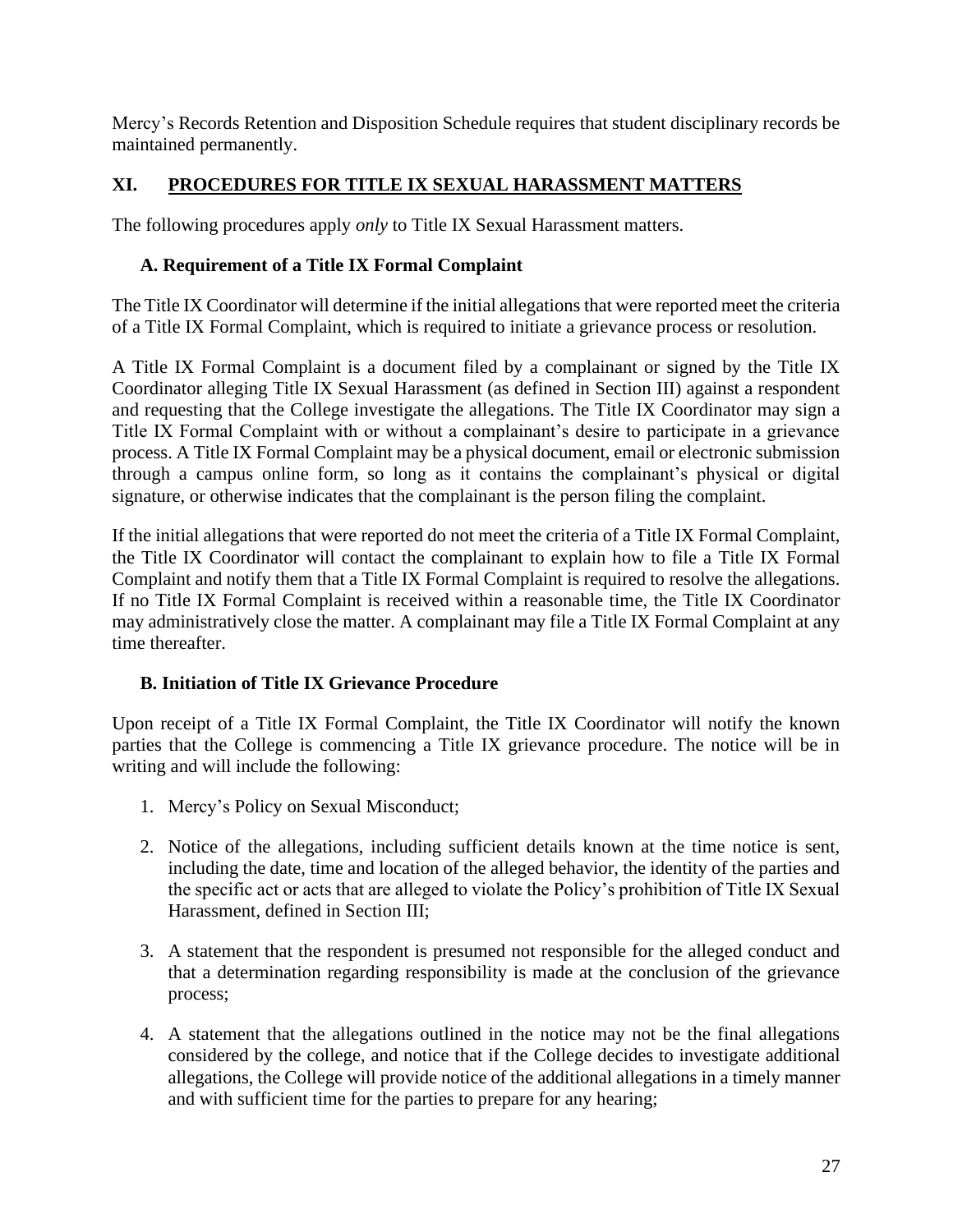- 5. Notice that the parties may have an advisor of their choice, who may be an attorney, throughout the process;
- 6. Notice that parties may inspect and review evidence;
- 7. Notice that the parties are entitled to written notice of the date, time, location, participants and purpose of all hearings, investigative interviews, or other meetings, with sufficient time for the party to prepare to participate in any hearing, investigative interview or meeting;
- 8. Notice that the burden of proof and the burden of gathering evidence sufficient to reach a determination regarding responsibility rest on the college and not on the parties;
- 9. Mercy's prohibition on knowingly making false statements or knowingly submitting false information during the grievance process, as defined in Section VII.J.; and
- 10. Mercy's prohibition on retaliation, as defined in Section III.

This notice will be provided at least five (5) days before any initial interview unless a party consents to a shorter period.

#### **C. Informal Resolution**

A Title IX Formal Complaint may be resolved through an informal resolution process (Section  $X.B.$ 

#### **D. Dismissal of Title IX Formal Complaint Prior to Resolution**

- 1. Mandatory Dismissals: If, at any time after receipt of a Title IX Formal Complaint, it becomes clear that the allegations, if true, do not meet the definition of Title IX Sexual Harassment, the Title IX Coordinator must dismiss the Title IX Formal Complaint.
- 2. Discretionary Dismissals: The Title IX Coordinator may dismiss a Title IX Formal Complaint, or any allegations therein, if:
	- a. The complainant notifies the Title IX Coordinator in writing that the complainant would like to withdraw the Title IX Formal Complaint or any allegations therein;
	- b. The respondent is no longer enrolled or employed by Mercy; or
	- c. Specific circumstances exist that prevent the College from gathering evidence sufficient to reach a determination as to the Title IX Formal Complaint or allegations therein.
- 3. Process following dismissal of Title IX Formal Complaint: Upon mandatory or discretionary dismissal of a Title IX Formal Complaint, the Title IX Coordinator must determine whether the allegations will proceed as a Non-Title IX Sexual Misconduct matter. The parties will be notified of the dismissal in writing and provided an opportunity to appeal, as discussed in Section XI.
- 4. This notice will include: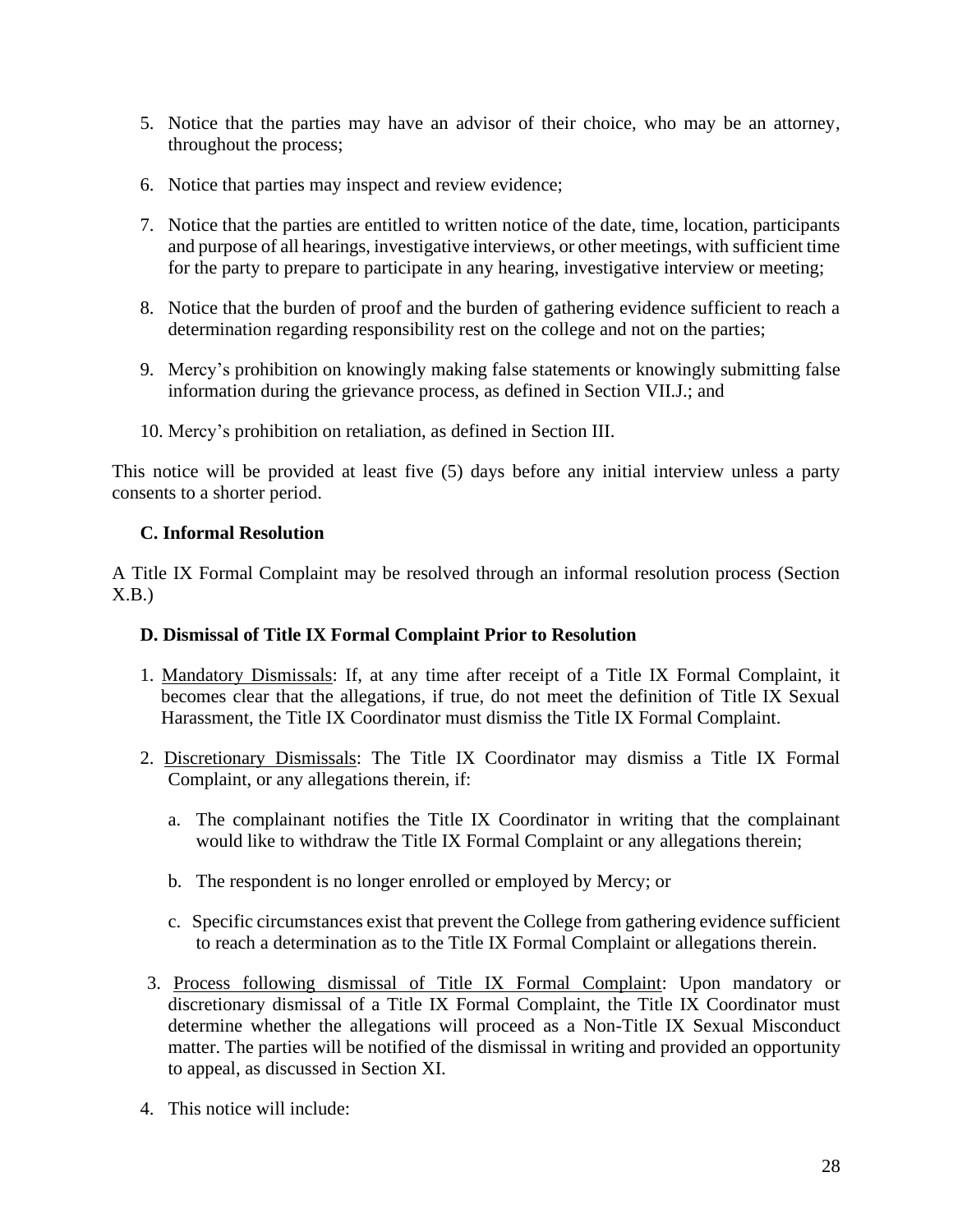- a. The basis for the dismissal;
- b. Whether the allegations will proceed as a Non-Title IX Sexual Misconduct matter; and
- c. The parties' right to appeal the dismissal and the procedures to do so.

#### **E. Appeal of Dismissal of a Title IX Formal Complaint**

Either party may appeal the dismissal of a Title IX Formal Complaint on the following grounds:

- 1. A procedural irregularity affected the outcome of the matter;
- 2. New evidence that was not reasonably available at the time the dismissal was made, that could affect the outcome of the matter; and/or
- 3. The Title IX Coordinator, investigator(s), or decision-maker(s) had a conflict of interest or bias for or against complainants or respondents generally or the individual complainant or respondent that affected the outcome of the matter.

Appeals under this section must be directed to the Director of Human Resources (if the complainant is an employee) or Vice President for Student Affairs (if the complainant is a student) in writing within five (5) days after the delivery of the written dismissal notice. The Director of Human Resources or Vice President of Student Affairs, or their designee will notify the nonappealing party in writing within five (5) days of the receipt of any appeal under this Section and will notify the non-appealing party of their opportunity to submit a written statement in support of, or challenging the dismissal of the Title IX Formal Complaint, due within five (5) days after the delivery of written notice. The Director of Human Resources or Vice President of Student Affairs, or their designee, will issue a written decision describing the result of the appeal and the rationale for the result within fifteen (15) days of the receipt of the appeal or within fifteen (15) days of the receipt of the opposing party's submission, whichever is longer. The written decision will be provided simultaneously to both parties.

The Title IX Coordinator must wait until an appeal under this section is decided before taking any further action as a Non-Title IX Sexual Misconduct matter.

#### **F. Formal Resolution and Investigation**

1. Rights of the Parties

When a Title IX Formal Complaint proceeds to formal resolution and investigation, the parties have the following rights in addition to those outlined in Section X.A.:

a. To have the Title IX Formal Complaint investigated, resolved and/or adjudicated by individuals who receive training as required by federal regulation;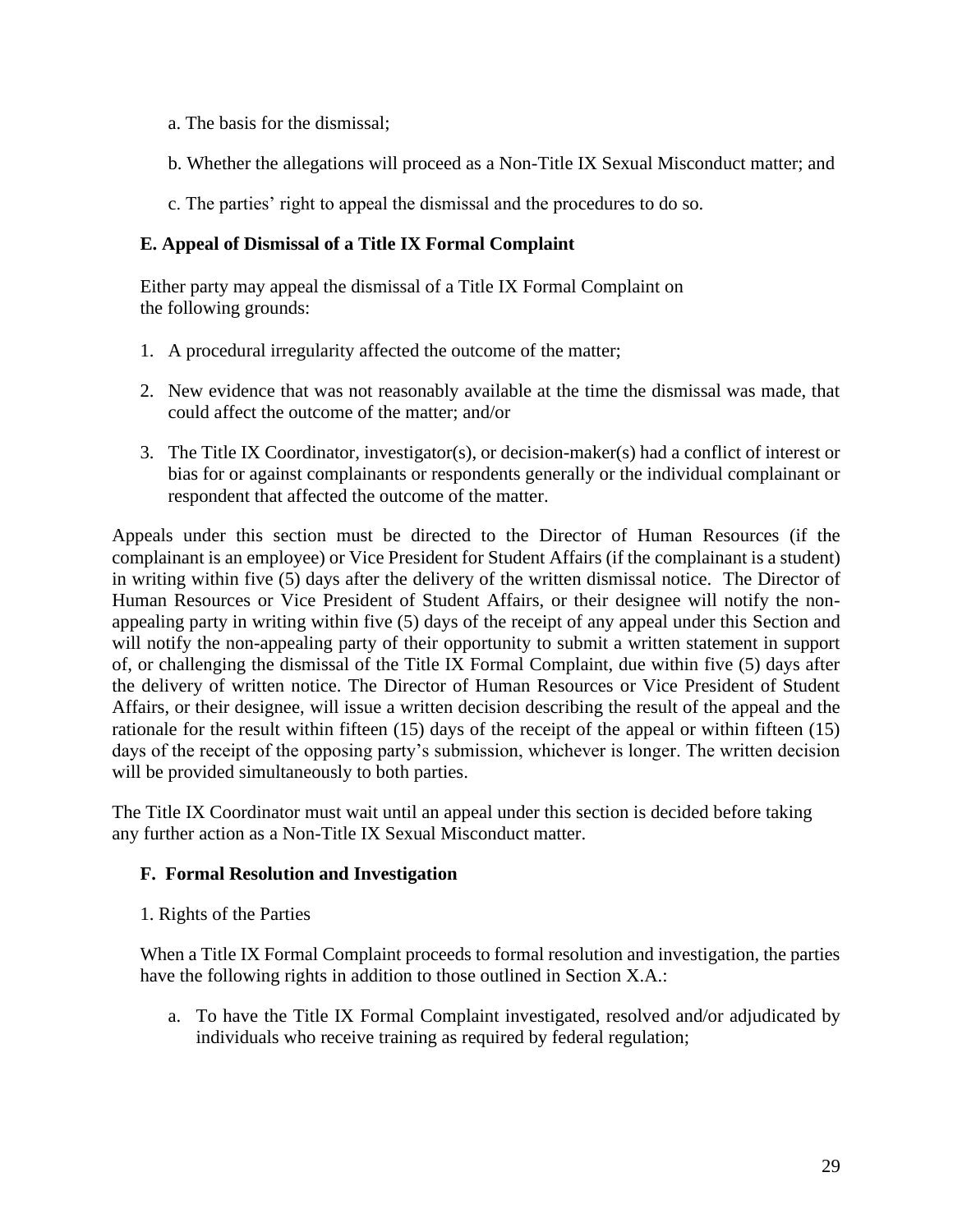- b. To an evaluation of all relevant evidence, including both inculpatory and exculpatory evidence and credibility determinations that are not based on a person's status as a complainant, respondent or witness;
- c. To receive reasonable advance written or electronic notice of allegations, including the date, time, location and general description of the allegations, as well as the specific conduct rule or law violated and the possible sanction;
- d. To exclude questions and evidence about their own sexual predisposition or prior sexual behavior, unless such questions and evidence are offered to prove that someone other than the respondent committed the conduct alleged by the complainant, or if the questions and evidence concern specific incidents of the complainant's prior sexual behavior with respect to the respondent and are offered to prove consent (complainant only);
- e. To the exclusion (including the College's access, consideration, disclosure or other use) of a party's records that are made or maintained by a physician, psychiatrist, psychologist or other recognized professional or paraprofessional, and which are made and maintained in connection with the provision of treatment to the party, unless the college obtains the party's voluntary, written consent;
- f. To offer evidence during the investigation, including both fact and expert witnesses and other inculpatory and exculpatory evidence;
- g. To an investigative report that fairly summarizes relevant evidence;
- h. To inspect and review any evidence obtained as part of the investigation that is directly related to the allegations raised in a Title IX Formal Complaint, including inculpatory or exculpatory evidence whether obtained from a party or other source, consistent with FERPA and other law; and to submit a written response within ten (10) days of receiving said evidence and to have that written response considered by the Title IX Coordinator prior to the investigative report being finalized;
- i. To review the investigative report at least ten (10) days prior to any hearing and to respond in writing prior to a hearing or other time of determination regarding responsibility; and
- j. To a live hearing and cross examination; Mercy will provide an advisor to any party who does not have one, for the limited purpose of conducting cross examination at a hearing.
- 2. Investigation

The Title IX Coordinator is responsible for conducting investigations in a prompt, thorough, and impartial manner. Whenever an investigation is conducted, the Title IX Coordinator must: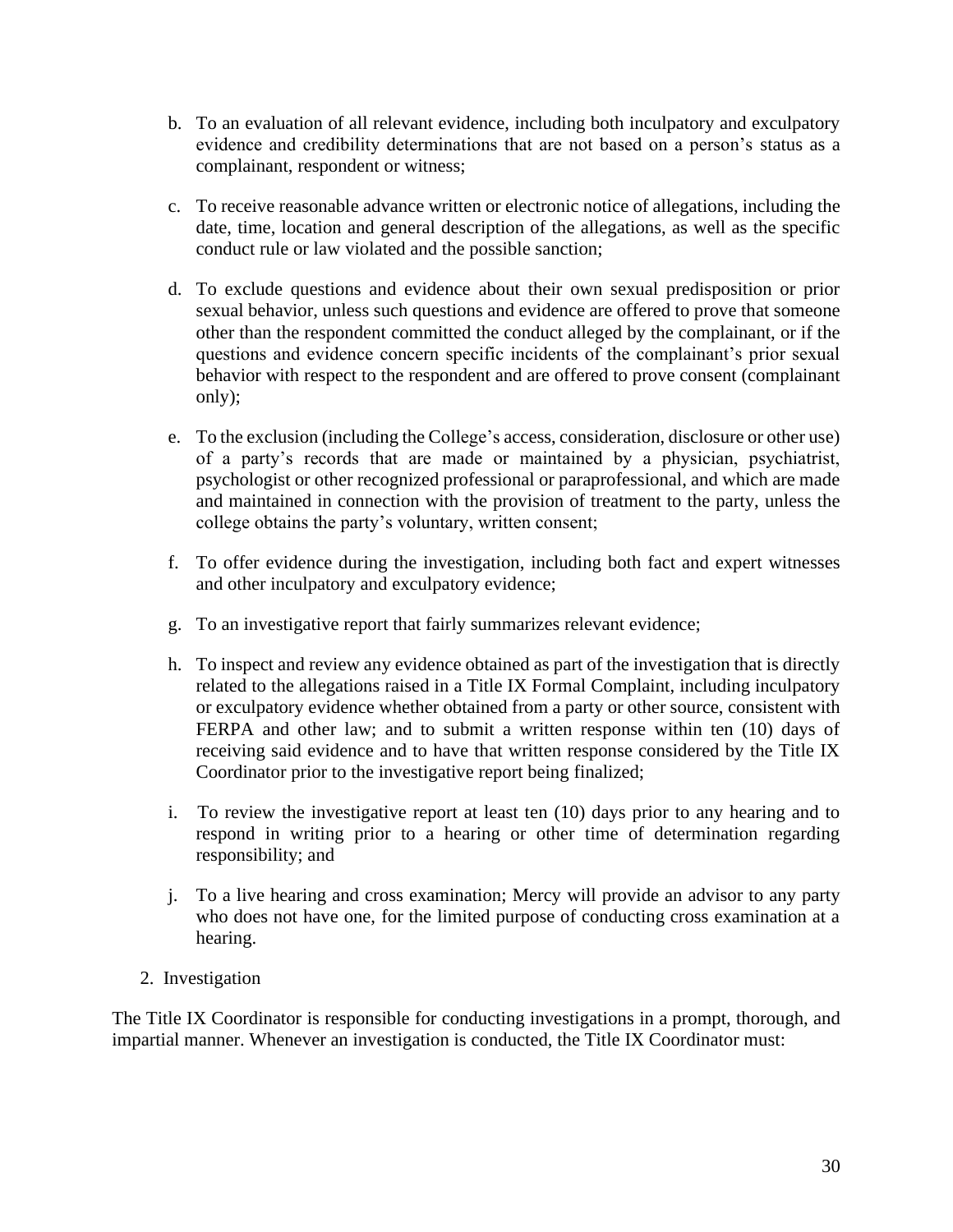- a. Inform the parties that a Title IX grievance procedure and investigation is being commenced and their rights during such investigation, as outlined in Sections X and XI;
- b. Coordinate investigative efforts with other appropriate offices;
- c. Ensure that the burden of proof and the burden of gathering evidence sufficient to reach a determination regarding responsibility rest on the college and not on the parties; and
- d. Interview witnesses who might reasonably be expected to provide information relevant to the allegations, and review relevant documents and evidence.

The College must make reasonable efforts to ensure that the investigation is carried out within a reasonably prompt timeframe. While some allegations may require more extensive investigation, when possible, the investigation of a Title IX Formal Complaint must be completed within one hundred-twenty (120) days of receipt of the Title IX Formal Complaint (including the evidence review process, completion of the investigative report and report review process, as discussed below).

If there is a delay in completing the investigation, the Title IX Coordinator must notify the parties in writing and indicate the reason for the delay. The Title IX Coordinator should also note the reason for delay and projected timeline for completing the investigation in their case file. The reason for extension of the time frame of an investigation may include, but is not limited to: compliance with a request by law enforcement; a limited accommodation for the availability of parties, their advisors and witnesses; students on leave; exam periods, school breaks or vacations; and accounting for the complexities of a specific investigation, including the number of witnesses and volume of information provided by the parties.

3. Post-Investigation Review of Relevant Documents and Materials

Prior to the completion of the investigative report (discussed below), the Title IX Coordinator will send the parties (either in hard copy or electronic form) all of the relevant documents and materials gathered during the investigation that are directly related to the allegations raised in the Title IX Formal Complaint. These materials include any evidence upon which the Title IX Coordinator does not intend to rely when making a determination regarding responsibility and inculpatory or exculpatory evidence, whether obtained from a party or another source. The parties may submit a written response, due within ten (10) days after the materials are provided, which will be considered by the Title IX Coordinator prior to finalizing the investigative report.

The parties and their advisors must sign an agreement not to disseminate any of the evidence subject to inspection and review or use such evidence for any purpose unrelated to the Title IX grievance process. The parties will have access to use and refer to these documents and materials during a hearing.

4. Investigative Report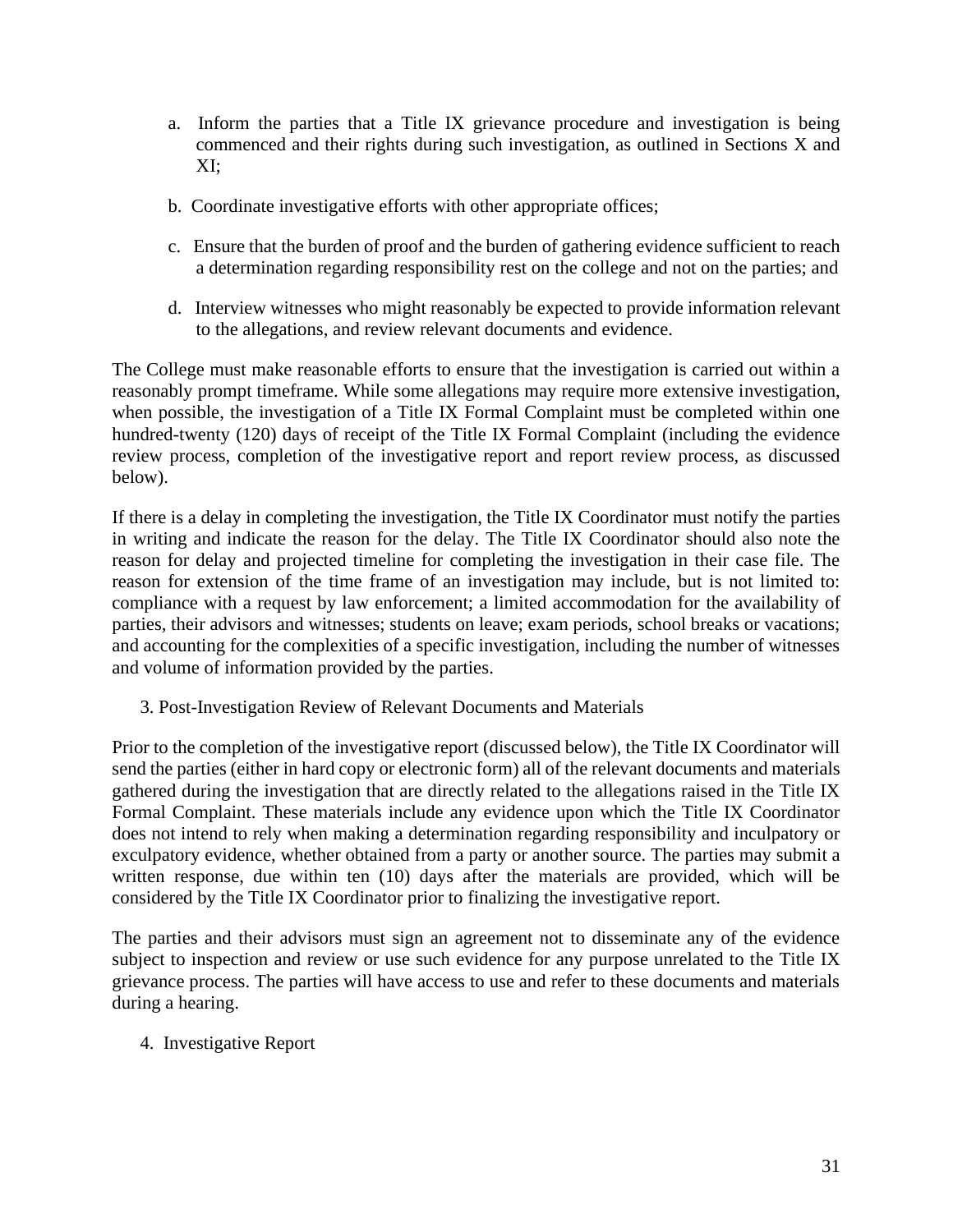Upon completion of the investigation, the Title IX Coordinator must prepare an investigative report, which will fairly summarize all relevant evidence gathered during the investigation. The investigative report must include:

- a. Procedural history of the case;
- b. Alleged Policy violations;
- c. A list of individuals interviewed;
- d. A list of exhibits;
- e. A list of additional documents and materials (not included as an exhibit) obtained as part of the investigation and directly related to the allegations, including inculpatory or exculpatory evidence; and
- f. A summary of party and witness statements and other relevant evidence, including a summary of relevant evidence pertaining to each allegation.
- 5. Review of Investigative Report

Upon completion of the investigative report, and at least ten (10) days prior to any hearing, the Title IX Coordinator will send the report to each party (and the party's advisor, if applicable) for their review and written response. A party's written response to the report is due within ten (10) days after the report is provided, and will be shared with the Hearing Officer and the other party prior to a hearing.

### **G. Live Hearing**

Following the completion of the investigation and investigative report, all Title IX Sexual Harassment matters will proceed to a live hearing. The same process and procedures will apply regardless of whether the respondent is a student or employee, although specific information regarding employee penalties is included in Sections XI and XII.

When possible, the live hearing must be completed within sixty (60) days after completion of the investigation. Live hearings pursuant to this section may be conducted with all parties physically present in the same geographic location or, at the college's discretion, any or all parties, witnesses, and other participants may appear at the live hearing virtually, with technology enabling participants to see and hear each other simultaneously.

- 1. Pre-Hearing Procedures
	- a. Referral for Hearing

Following the conclusion of the investigative process, the Title IX Coordinator will notify the following parties that the matter is ready for a hearing before the Hearing Officer:

- i. For student respondents: the Office of Student Affairs.
- ii. For employee respondents: the Office of Human Resources.

The Title IX Coordinator will facilitate the scheduling of the hearing. The Title IX Coordinator will determine an appropriate physical location (if applicable) for the hearing on a case-by-case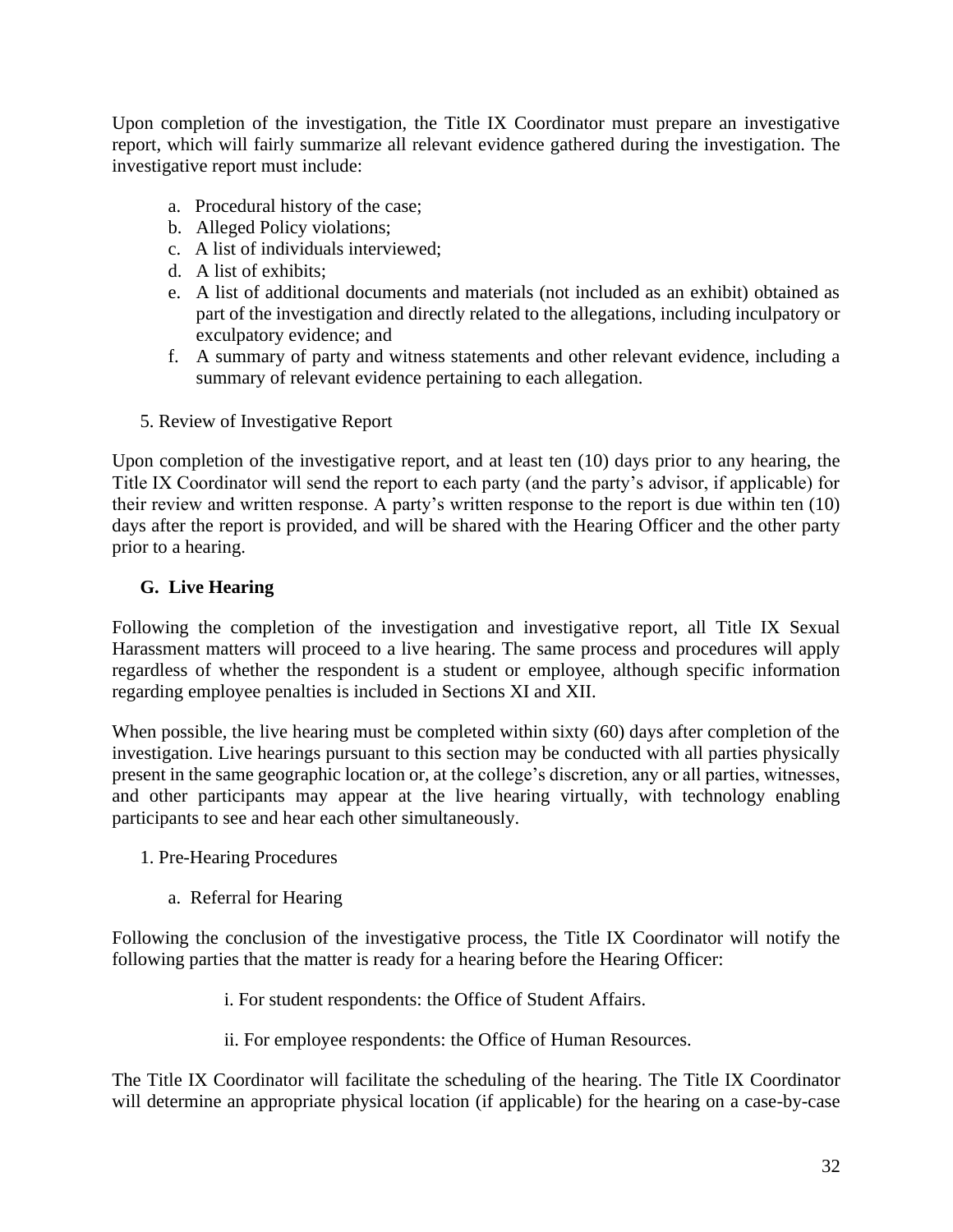basis. After the hearing is scheduled, the Office of Student Affairs or Office of Human Resources will coordinate the hearing, including, for example, providing a location, facilitating a remote platform, recording the hearing and arranging for presenters and advisors, as needed.

b. Issuance of Notice of Hearing

The Title IX Coordinator will issue the Notice of Hearing to both parties, which will include the date, time and location of the hearing and notice of the allegations identified in the investigative report. The Notice of Hearing must be sent by both first-class mail (or overnight mail) to the physical address or P.O. box address appearing on the records of the College and email using the party's Mercy email address, and any other email address known to the College. Notice of at least seven (7) days will be provided.

The parties are permitted one adjournment each, for a reasonable amount of time under the circumstances, without specifying a reason. Additional requests for an adjournment must be made at least five (5) days prior to the hearing date and shall be granted or denied at the discretion of the Hearing Officer. If either party fails to respond to the notice, appear on the adjourned date, or request an extension, the College may proceed without their presence, and any determinations of responsibility will be final, subject to appeal.

The Notice of Hearing must contain the following:

- i. A Complete and itemized statement of the allegations against the respondent, including the policy the respondent is charged with violating, and the possible penalties for such a violation;
- ii. A statement that the parties have the right to attend and participate fully in the hearing including the right: to present their side of the story; to present witnesses and evidence on their behalf; to be represented by an advisor (who may be an attorney, at their own expense) and if the respondent or the complainant does not have an advisor at the hearing, the College must provide an advisor for the limited purpose of cross examination; for their advisor to cross-examine witnesses presenting evidence; for the respondent to remain silent without assumption of responsibility; and
- iii. A warning that anything said may be used at a non-college hearing (for example, as part of a criminal case).
- c. Review of Evidence before Hearing

At least five (5) days prior to the commencement of a hearing, the College will provide the parties and their advisors:

> i. A list of documents or other tangible evidence that the college intends to use at the hearing. In the event the College intends to use documents or other tangible evidence at the hearing that was not provided to the parties during the investigation phase the College must provide those materials to the parties and their advisors at least five (5) days prior to commencement of a hearing; and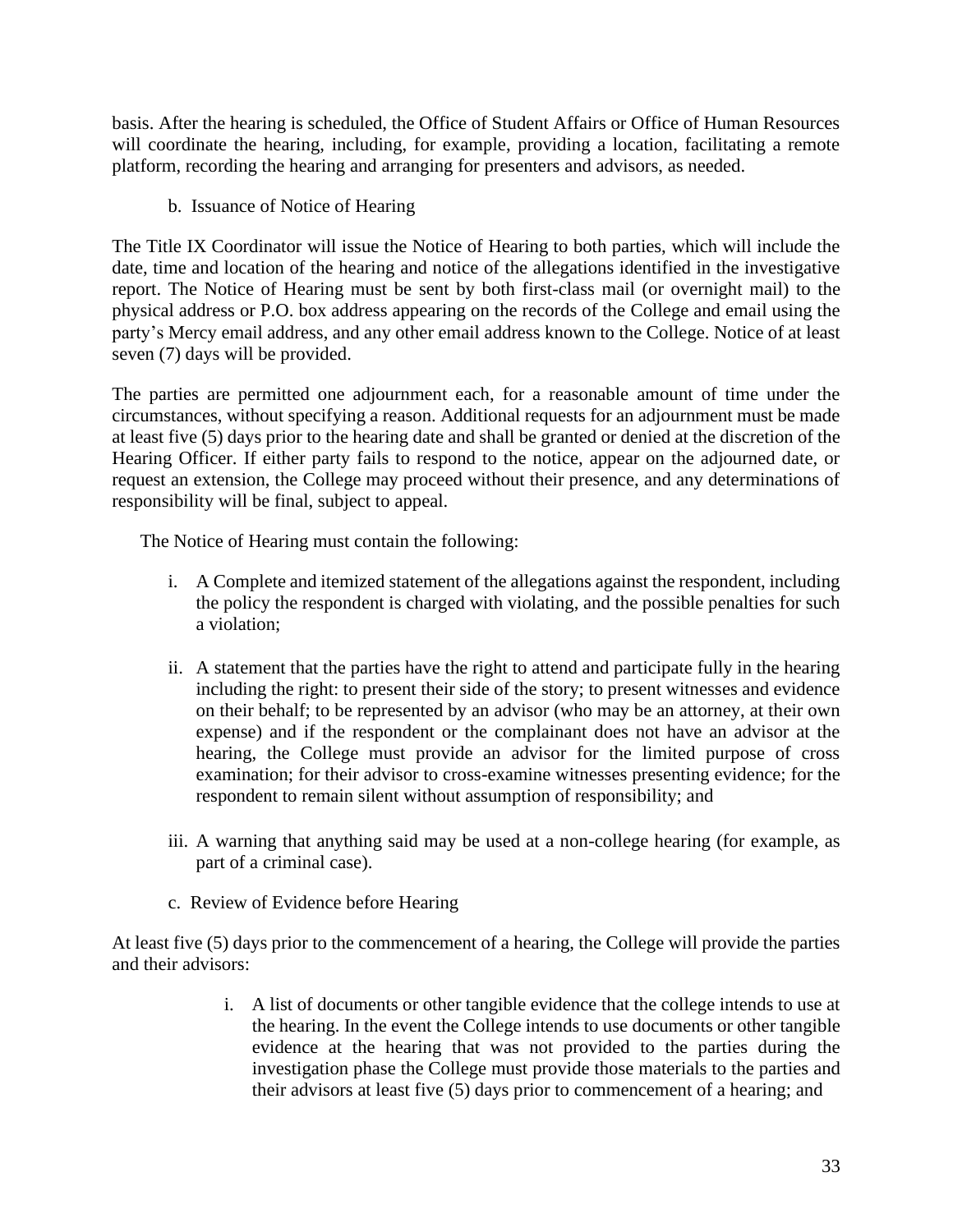ii. A copy of the other party's written response to the investigative report.

At least five (5) days prior to the commencement of a hearing the College will provide the Hearing Officer the following:

- i. The investigative report, including exhibits; and
- ii. The parties' written responses to the investigative report.

### **H. Hearing Procedures**

All hearings pursuant to this Policy are closed hearings, meaning that participation and observation is limited to the parties, their advisors, witnesses, the Hearing Officer, the College presenter and any College staff required to coordinate the hearing.

- 1. Roles and Responsibilities
	- a. The participants at the hearing are the College, the Respondent and the complainant.
	- b. Hearing Officer

The Hearing Officer, discussed in Section X.C, serves as the decision-maker at the hearing. Prior to the hearing, the Hearing Officer will review the investigative report, exhibits and the parties' written responses to the investigative report. During the hearing, the Hearing Officer will listen to the testimony, review and consider evidence and ask questions of the witnesses. After the hearing, the Hearing Officer will consider all of the information and evidence reviewed, make a decision as to responsibility and penalty (if applicable) and issue a written determination of responsibility.

At the commencement of the hearing, the Hearing Officer must inform the parties of the charges, the hearing procedures, and their rights. The Hearing Officer must then ask the respondent to state whether they are responsible or not responsible for the conduct. The Hearing Officer shall exclude from the hearing room all persons who are to appear as witnesses, except the respondent and the complainant. The Hearing Officer must rule on the admissibility of evidence and must exclude irrelevant questioning, testimony and evidence.

d. College Presenter

The College will be represented by a presenter. Each academic year, the Vice President of Student Affairs must appoint/identify one or more College employee(s) to serve as presenters for hearings against student respondents involving their campuses. Similarly, the Director of Human Resources must appoint/designate employees to serve as presenters against employee respondents.

e. Advisors

The parties may be accompanied by an advisor of their choice (who may be an attorney) for the purposes of conducting cross-examination. In the event a party does not have an advisor present at the hearing, the College must provide an advisor for the limited purpose of conducting crossexamination on behalf of that party. A party's advisor may also assist and advise that party during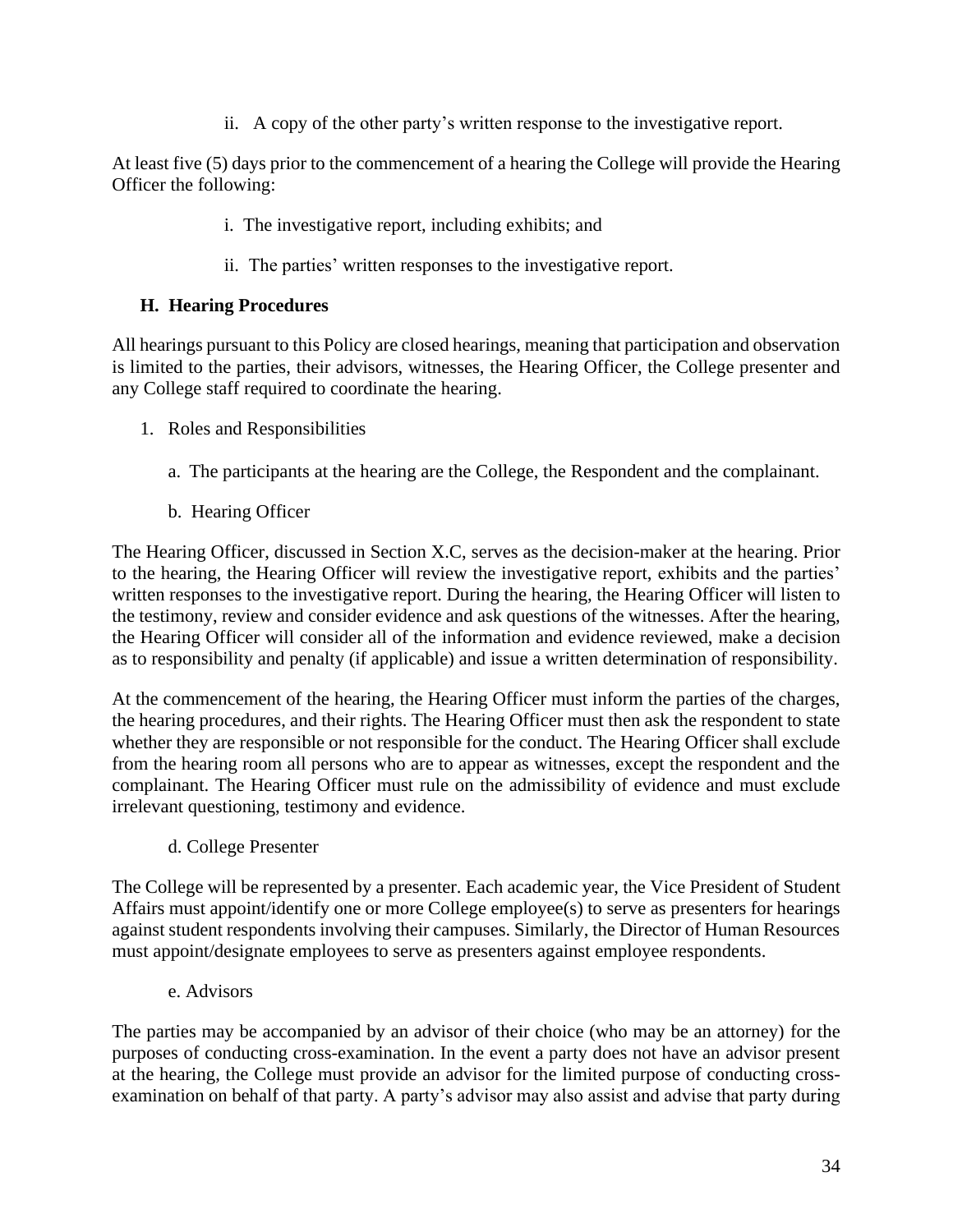meetings and hearings but may not speak on behalf of the party or otherwise participate in the meeting or hearing.

Advisors must treat all hearing participants, including the Hearing Officer, parties and witnesses, with respect and according to the decorum guidelines (in Appendix C of this Policy), which shall be provided to each party prior to the hearing. Any party intending to appear with an attorney must give the college five (5) days' notice of the attorney's name and contact information.

2. Responsibility Phase

The College bears the burden of proving the allegations by a preponderance of the evidence.

a. Presentation of Evidence

Evidence will be presented in the following order: College, complainant and respondent. The parties have an equal opportunity to present relevant evidence, including fact and expert witnesses and other inculpatory and exculpatory evidence to the Hearing Officer. If a party submits documentary evidence during a hearing that was not previously shared during the investigation, the chairperson may, at the request of any other party grant an adjournment of the hearing as necessary in the interest of fairness, to permit the requesting party time to review the newly produced evidence.

Questions and evidence about the complainant's sexual predisposition or prior sexual behavior are not relevant, unless such questions and evidence about the complainant's prior sexual behavior are offered to prove that someone other than the respondent committed the conduct alleged by the complainant, or if the questions and evidence concern specific incidents of the complainant's prior sexual behavior with respect to the respondent and are offered to prove consent.

Questions and evidence of the mental health diagnosis and/or treatment of any party may not be introduced, unless that party provided their voluntary and written consent for such materials to be made part of the investigation and the information is directly related to the allegations raised in the Title IX Formal Complaint.

b. Cross Examination

Each party's advisor will be permitted to ask the other party and any witnesses all relevant questions and follow-up questions, including those challenging credibility. A party may not conduct cross-examination personally, but must do so through their advisor. In the event a party does not have an advisor and the case proceeds to a hearing, the College must provide an advisor for the limited purpose of conducting cross-examination on behalf of that party. All advisors must follow the decorum guidelines, which shall be provided to each party prior to the hearing.

Before a complainant, respondent, or witness answers a cross-examination or other question, the Hearing Officer must first determine whether the question is relevant and explain any decision to exclude a question as not relevant.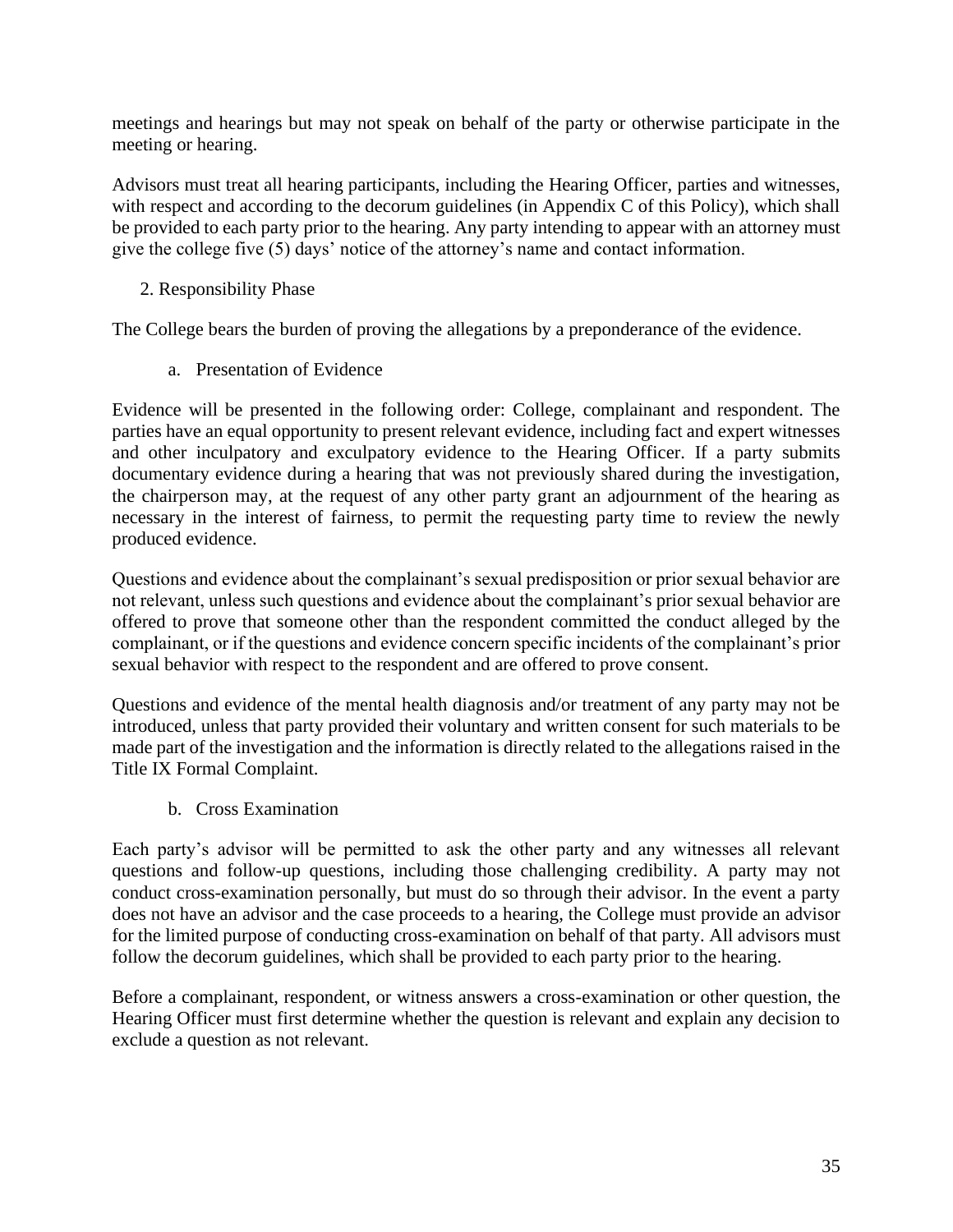The Hearing Officer cannot draw an inference about the determination regarding responsibility based solely on a party's or witness's absence from the live hearing or refusal to answer cross examination or other questions.

3. Determination of Responsibility

Following the hearing, the Hearing Officer will determine whether there is a preponderance of evidence that the respondent violated the Policy, which may be based on information contained in the investigative report and the testimony and evidence presented at the hearing.

4. Penalty Phase

If a respondent is found responsible for violating this Policy, the Hearing Officer will determine the penalty to be imposed; except that if the respondent is a represented employee whose discipline is subject to a collective bargaining agreement, there will be no penalty phase, and a determination that the respondent is responsible will be referred for discipline under the applicable collective bargaining agreement.

Following the responsibility phase of the hearing, the complainant, respondent, and College, will have the opportunity to introduce evidence and make arguments related to what the appropriate penalty should be, in the event the respondent is found responsible for violating the Policy. The complainant, respondent and the College will also have the opportunity to introduce evidence of and comment on the respondent's character, including any past findings of responsibility for Domestic Violence, Stalking, Sexual Assault or any other Sexual Misconduct, and submit a statement regarding the impact of the conduct.

The College may also introduce a copy of the respondent's previous disciplinary records, if any, provided the respondent was shown a copy of the records prior to the commencement of the hearing.

The Hearing Officer will consider the disciplinary records, as well as any documents or character evidence introduced by the respondent, the complainant, or the College, in determining an appropriate penalty.

If either party chose not to participate in the responsibility phase of hearing, they still have the opportunity to introduce evidence and make arguments related to what the appropriate penalty should be and to provide or make an impact statement.

5. Notice of Hearing Determination

The Hearing Officer will issue a written Determination of Responsibility, which must include the following:

- a. Identification of the allegations potentially constituting Sexual Misconduct;
- b. A description of the procedural steps taken from the receipt of the Title IX Formal Complaint through the determination, including any notifications to the parties,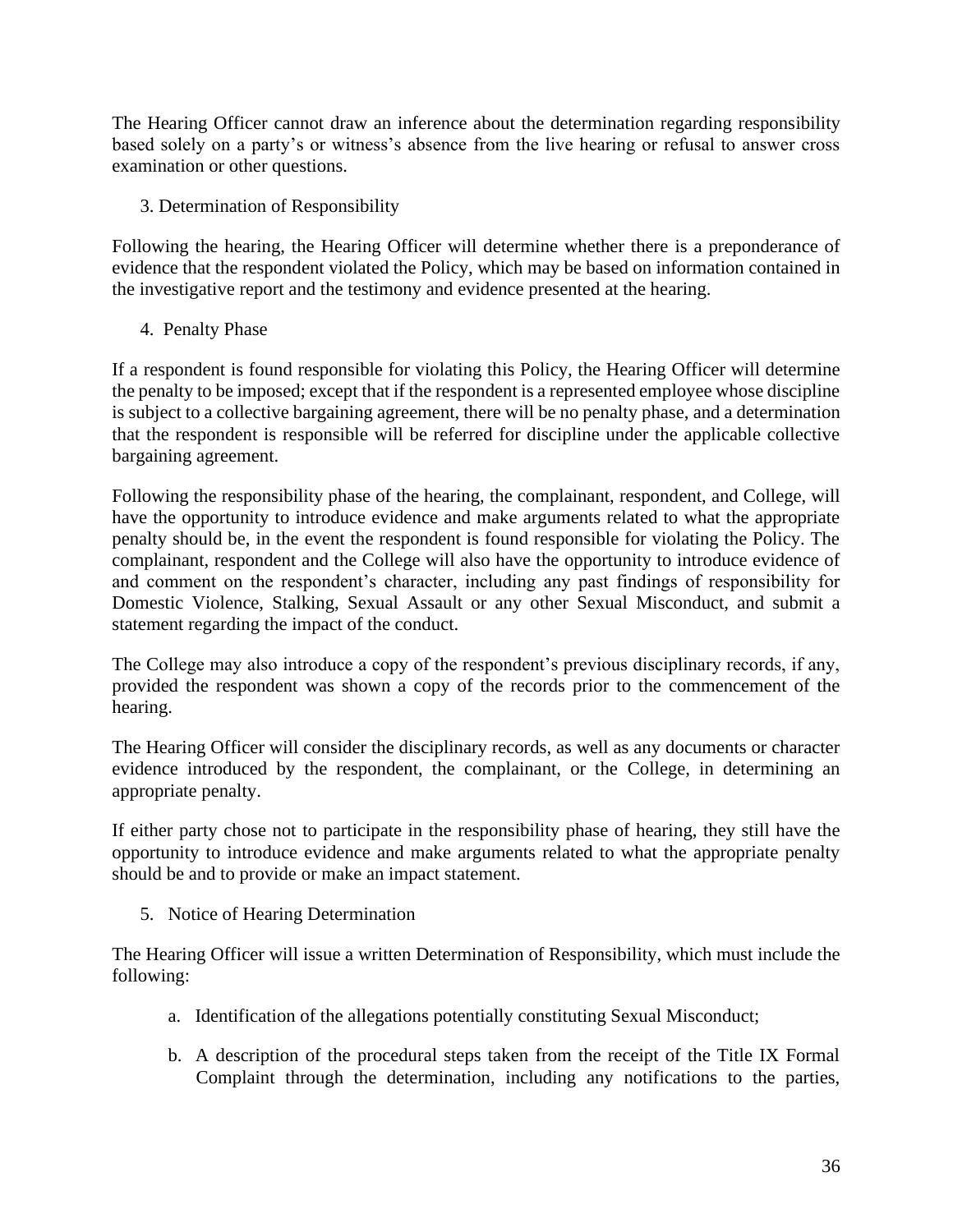interviews with parties and witnesses, site visits, methods used to gather other evidence, and hearings held;

- c. Findings of fact supporting the determination;
- d. Conclusions regarding the application of this Policy to the facts;
- e. A statement of, and rationale for, the result as to each allegation, including a determination regarding responsibility;
- f. If a student respondent is found responsible, any disciplinary sanctions that will be imposed on the respondent or, if an employee is found responsible, a statement that the matter will be referred to the Director of Human Resources for discipline and, if applicable, under the applicable collective bargaining agreement;
- g. A statement of whether remedies designed to restore or preserve equal access to Mercy's education program or activity will be provided to the complainant; and
- h. Procedures and permissible bases for the parties to appeal.

The College will send the written determination of responsibility to the parties simultaneously, within fifteen (15) days of the conclusion of the hearing. The determination of responsibility will be sent by both first-class mail (or overnight mail) to the physical address or P.O. box address appearing on the records of the College (unless a party requests in writing prior to the conclusion of the hearing that a different addressed be used) and email using each party's Mercy email address, and any other email address provided to the College specifically for this purpose. In cases involving two or more complainants or respondents, the Hearing Officer has twenty (20) days from the conclusion of the hearing to send the decision. The decision is final subject to any appeal.

6. Remedies for Complainants

In the event the respondent is found responsible for violating the Policy, the Title IX Coordinator will implement remedies for the complainant, designed to restore or preserve equal access to the recipient's education program or activity. Such remedies may include a continuation of the same supportive measures and accommodations described in Section VIII,but need not be nondisciplinary or non-punitive and need not avoid burdening the respondent.

- 7. Sanctions for Respondents
	- a. Range of Sanctions for Students

Sanctions for student respondents range from a warning to suspension or expulsion from the College.

When a disciplinary hearing results in a penalty of expulsion or suspension for one term or more, the respondent must be barred from attendance at Mercy while the penalty is being served.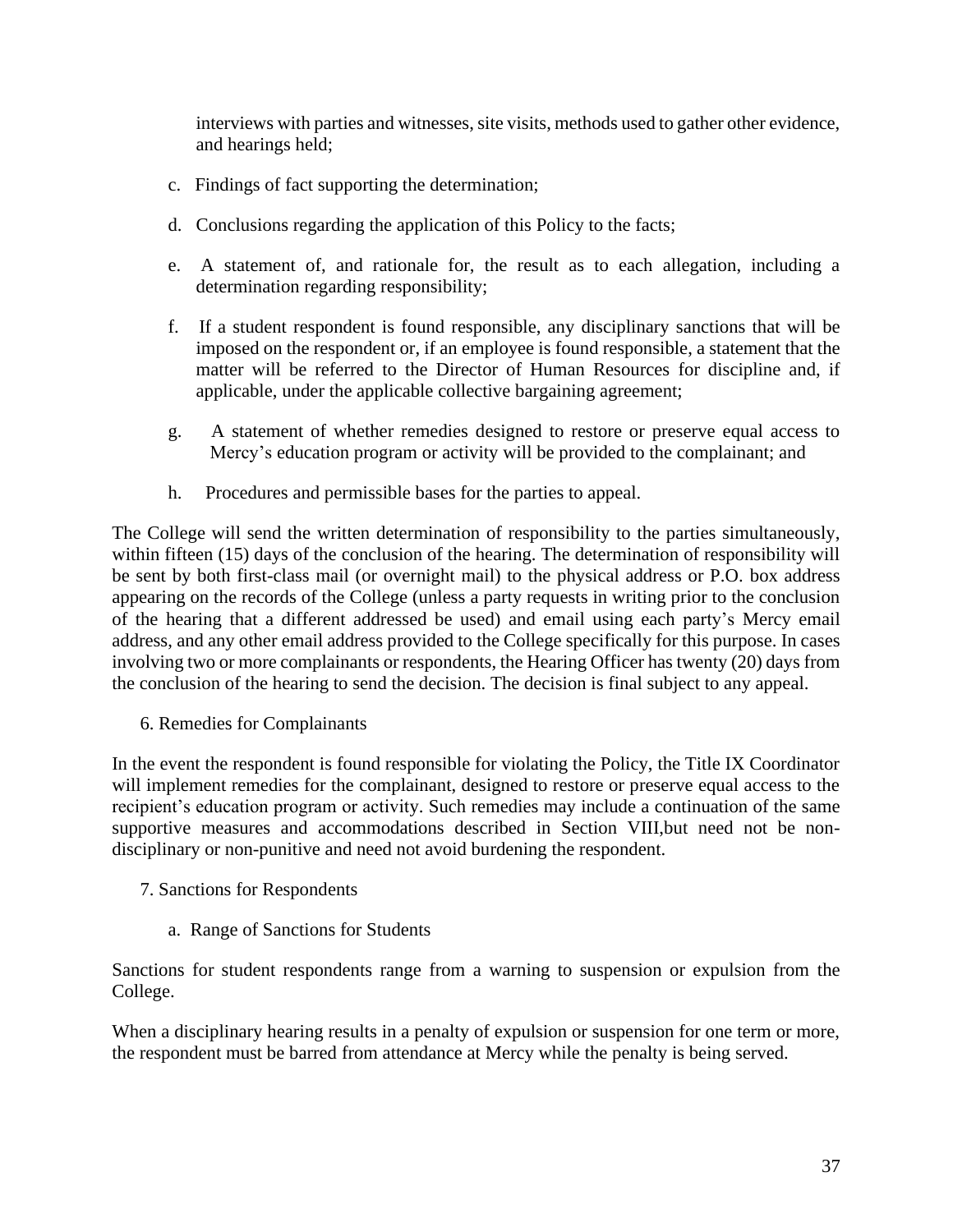Students may also be subject to Mercy's Policy on transcript notations which is discussed in Section X.H.

b. Range of Sanctions for Employees

As discussed above in Sections XI and XII, there will be no penalty phase for employees who are subject to a disciplinary process contained in a collective bargaining agreement; instead, a determination that the respondent is responsible will be referred for discipline under the applicable collective bargaining agreement. For all other employees, sanctions range from a reprimand to suspension to termination of employment.

# **XII. PROCEDURES FOR NON-TITLE IX SEXUAL MISCONDUCT MATTERS**

The following procedures will apply to Non-Title IX Sexual Misconduct matters:

When the College becomes aware that Sexual Misconduct may have been committed by or against a student, employee or contractor, vendor or visitor, the College must conduct an investigation unless the information provided is insufficient to permit an investigation or the complainant has requested that the College refrain from such an investigation and the College has determined that refraining from an investigation will not result in a continuing threat to the College community.

# **A. Rights of the Parties**

Whenever an investigation of Non-Title IX Sexual Misconduct takes place, the parties have the rights described in Section X.

### **B. Informal Resolution**

A Non-Title IX Sexual Misconduct matter may be resolved through an informal resolution process described in Section X.B.

### **C. Investigation and Findings**

The Title IX Coordinator is responsible for conducting an investigation in a prompt, thorough, and impartial manner. Whenever an investigation is conducted, the Title IX Coordinator must:

- 1. Coordinate investigative efforts with other appropriate offices;
- 2. Provide the parties written notice that an investigation is being commenced, including notice of the allegations and sufficient details known at the time notice is sent, including the date, time and location of the alleged behavior and the specific act or acts that are alleged to violate the Policy's prohibition on Sexual Misconduct;
- 3. Interview witnesses who might reasonably be expected to provide information relevant to the allegations, and review relevant documents and evidence. Both the complainant and respondent must be informed that they have the right to provide relevant documents and to propose witnesses whom they reasonably believe can provide relevant information. A respondent employee who is covered by a collective bargaining agreement may consult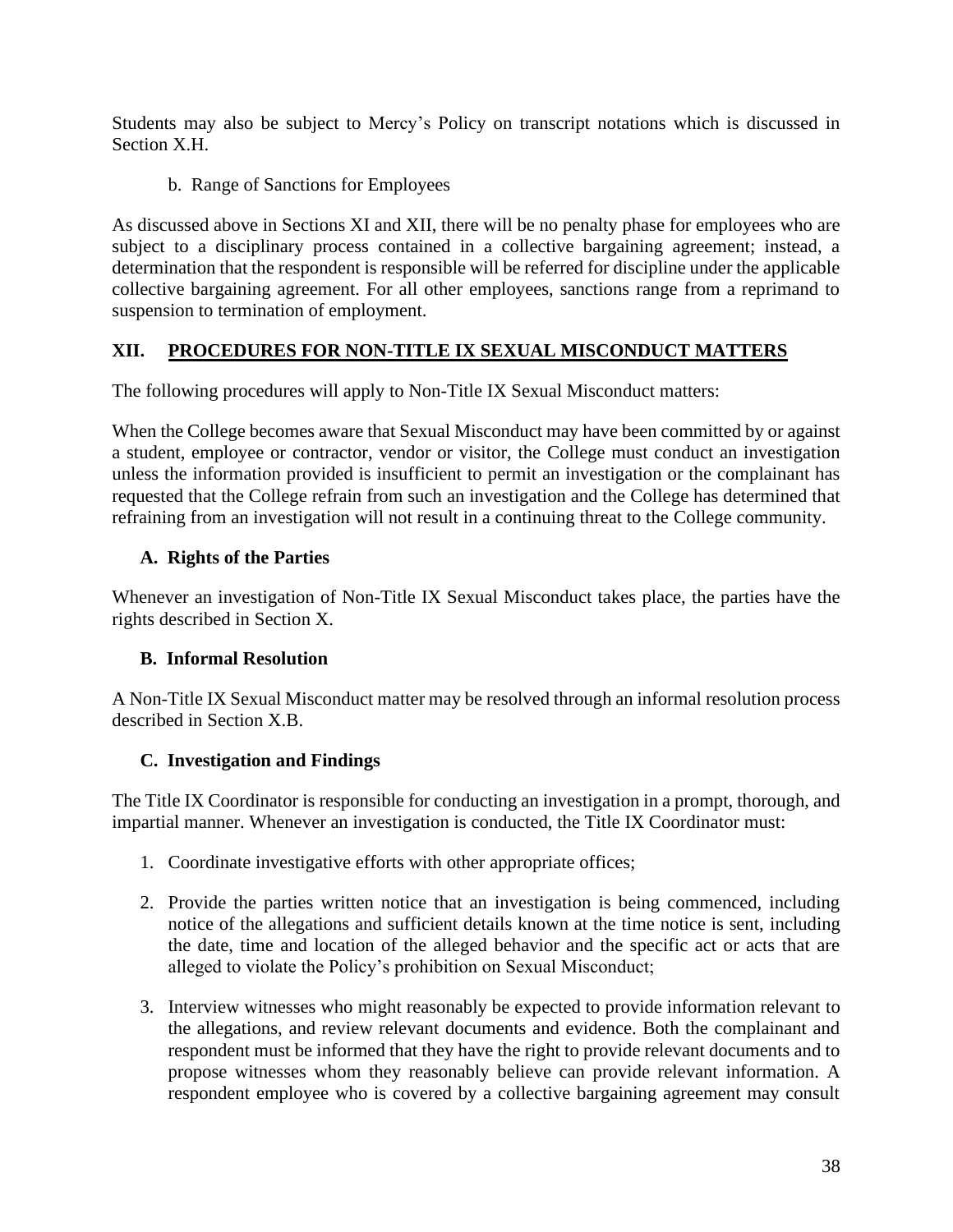with and have a union representative present at any interview of that employee conducted as part of such investigation; and

4. Create an investigative report that fairly summarizes relevant evidence and makes findings as to whether, in the investigator's opinion, there is a preponderance of evidence that the respondent is responsible for the allegation(s).

The College must make reasonable efforts to ensure that the investigation and resolution of allegations of Sexual Misconduct are carried out within reasonably prompt timeframes. While some allegations may require more extensive investigation, when possible, the investigation of allegations of Sexual Misconduct (including completion of the investigative report) must be completed within one hundred-twenty (120) days of the receipt of the allegations.

If there is a delay in completing the investigation, the Title IX Coordinator must notify the parties in writing and indicate the reason for the delay. The Title IX Coordinator should also note the reason for delay and projected timeline for completing the investigation in their case file. The reason for extension of the time frame of an investigation may include but is not limited to: compliance with a request by law enforcement; a limited accommodation for the availability of parties, their advisors and witnesses; students on leave; exam periods, school breaks or vacations; and accounting for the complexities of a specific investigation, including the number of witnesses and volume of information provided by the parties.

Upon completion of the investigation, the Title IX Coordinator must prepare an investigative report, which will fairly summarize and evaluate relevant evidence gathered during the investigation. The investigative report will include:

- 1. Procedural history of the case;
- 2. Alleged Policy violations;
- 3. A list of individuals interviewed;
- 4. A list of exhibits;
- 5. Summary of party and witness statements and other relevant evidence;
- 6. Analysis of evidence, including credibility assessments; and
- 7. Factual findings regarding whether, in the investigator's opinion, there is a preponderance of evidence that the respondent is responsible for the allegation(s).

# **D. Action Following the Termination of an Investigation**

1. Students

Within thirty (30) days following the termination of an investigation, the Title IX Coordinator will summarize for the file the actions taken in response to the allegations and the basis on which the investigation was closed.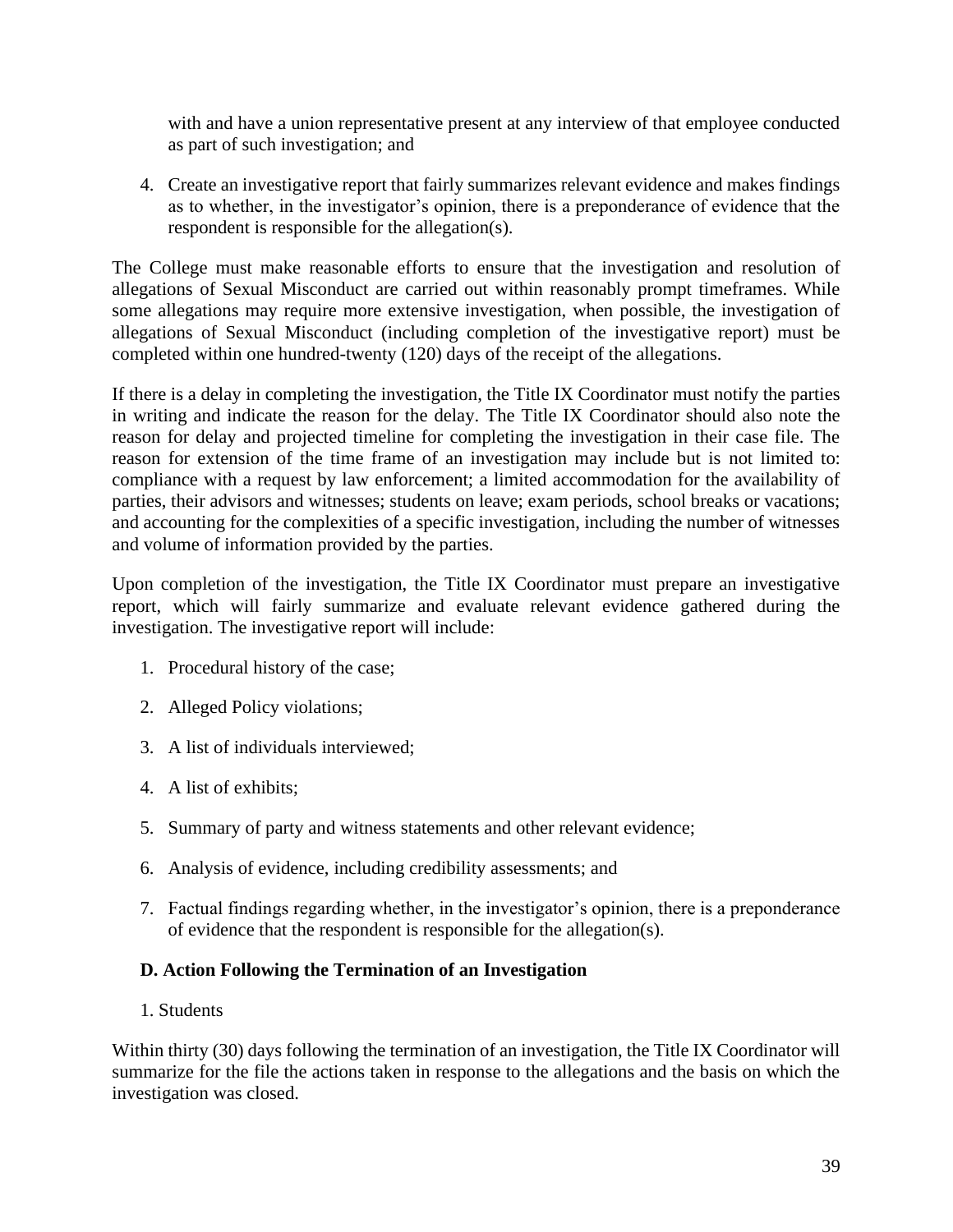#### a. Complainant Appeal of Unsubstantiated Allegations

If the complainant is a student, the Title IX Coordinator must provide the investigative report to both parties within five (5) days of the completion of the report. If the allegations are unsubstantiated, in whole or in part, the student complainant has the right to appeal the Title IX Coordinator's determination to the Appeals Panel. Appeals may be based on the following grounds:

- i. Procedural irregularity that affected the outcome of the matter;
- ii. New evidence that was not reasonably available at the time of the investigation, which could affect the outcome of the matter; or
- iii. The Title IX Coordinator had a conflict of interest or bias for or against complainants or respondents generally or the individual complainant or respondent that affected the outcome of the matter.

The complainant must submit their written appeal to the Title IX Coordinator within fifteen (15) days after the delivery of the investigative report. The Title IX Coordinator will provide the complainant's appeal to the respondent within five (5) days of submission. The respondent will have the opportunity to submit a written response to the appeal, due within fifteen (15) days after the delivery of the complainant's appeal.

The Title IX Coordinator will convene the Appeals Panel. The Appeals Panel will review the investigative report, the complainant's appeal and the respondent's response, if any. The Appeal Panel will issue a written decision within fifteen (15) days of receipt of the respondent's written submission or failure to provide a submission. The written decision will be provided simultaneously to both parties.

If the Appeals Panel grants the appeal, it may remand the matter for appropriate action, which may include, but is not limited to, the evaluation of new evidence or a new investigation.

Following the complainant's appeal, if any, the Title IX Coordinator shall send the investigative report, as well as any decision on appeal, to the Vice President of Student Affairs. The College President must also be apprised of the outcome of any appeal. A copy of the report and any decision on appeal must be maintained in the files of the Title IX Coordinator.

b. Action Against Student Respondents

Following receipt of the investigative report, the Vice President for Student Affairs when warranted by the facts, authorize such action as they deem necessary, including action to correct the effects of the conduct investigated or prevent further harm to an affected party or others similarly situated. This may include a recommendation that disciplinary action be commenced against a respondent, as set forth in Section XII.E. below, or for unsubstantiated findings, authorization to close the matter.

2. Employees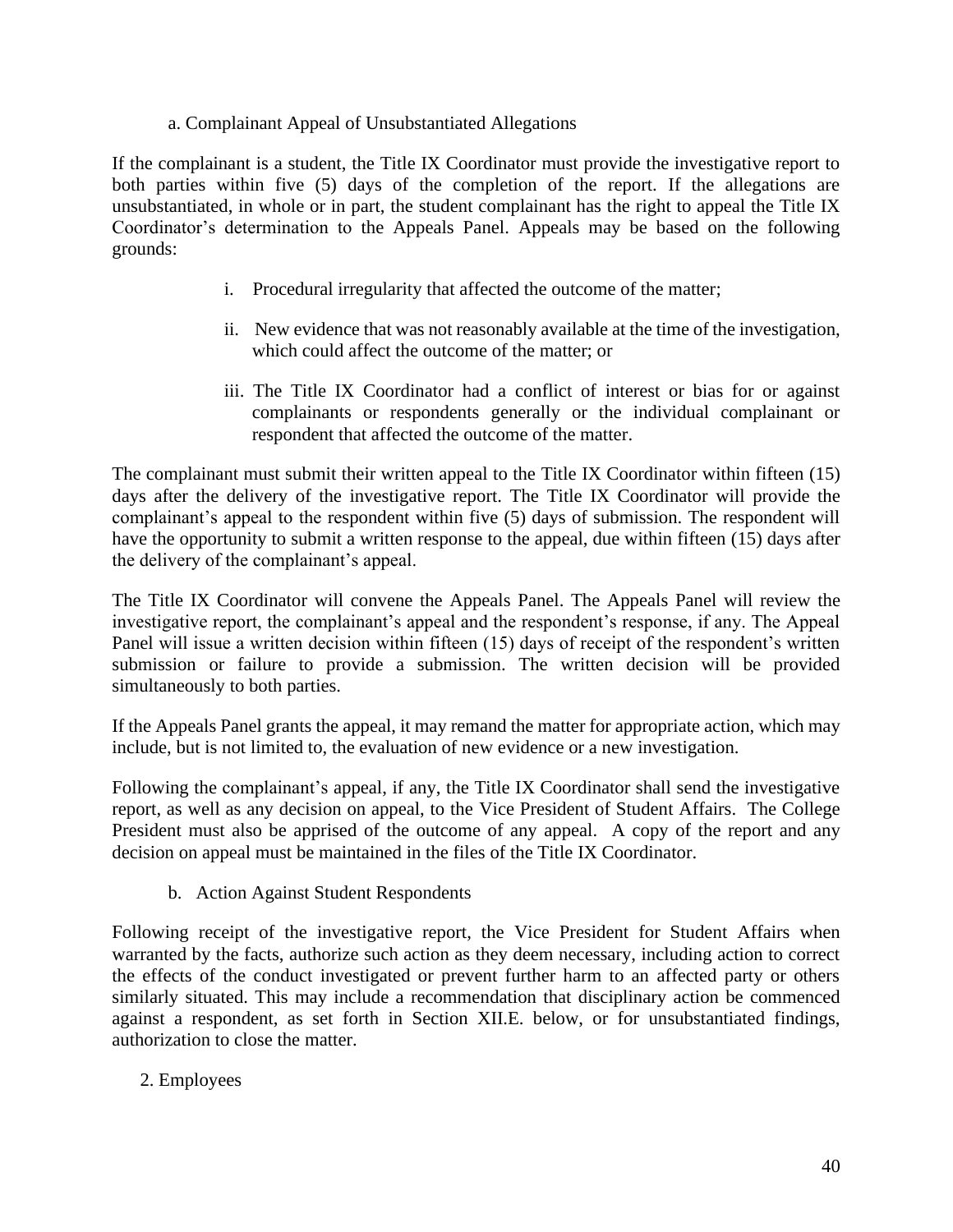The Title IX Coordinator must provide the investigative report to the Director of Human Resources. Following receipt of the investigative report, the Director of Human Resources must, when warranted by the facts, authorize such action as they deem necessary, including action to correct the effects of the conduct investigated or prevent further harm to an affected party or others similarly situated. This may include a recommendation that disciplinary action be commenced against a respondent, as set forth in Section XII.E. below, or for unsubstantiated findings, authorization to close the matter.

Within thirty (30) days following the termination of an investigation (for example, because it was resolved by informal resolution or the complainant withdrew cooperation), the Title IX Coordinator will summarize for the file the actions taken in response to the allegations and the basis on which the investigation was closed.

### **E. Disciplinary Process and Procedures**

1. Disciplinary Action

The following procedures apply when the Vice President for Student Affairs or Director of Human Resources recommends that disciplinary action be commenced against a respondent student or employee for violations of this Policy:

a. Discipline Against Students

When the Vice President for Student Affairs recommends discipline against a student for violations of this Policy, the matter is referred to the Office of Community Standards and Student Conduct and action must be taken in accordance with the Judicial Process in the Student Handbook. Sanctions for student respondents range from a warning to suspension or expulsion from the College. When a finding results in a penalty of expulsion or suspension for one term or more, the respondent must be barred from attendance at Mercy while the penalty is being served. Students may also be subject to Mercy's policy on transcript notations, discussed in Section X.H.

b. Discipline Against Employees

In cases where the Director of Human Resources recommends discipline against an employee, the matter is referred for disciplinary action in accordance with any applicable College policies, rules and collective bargaining agreements. Penalties for employees include, depending on the employee's title, reprimand, suspension, demotion, fine, or termination of employment following applicable disciplinary procedures.

For additional information on the disciplinary process in specific cases, parties should consult the Office of Human Resources to provide information. Respondents may also consult with their union representative, if any.

c. Action Against Visitors and Contractors

In cases where the person accused of Sexual Misconduct is not a Mercy student or employee, the College's ability to take action against the respondent is usually limited. However, the College will take appropriate actions within its control, such as restricting the visitor's access to campus.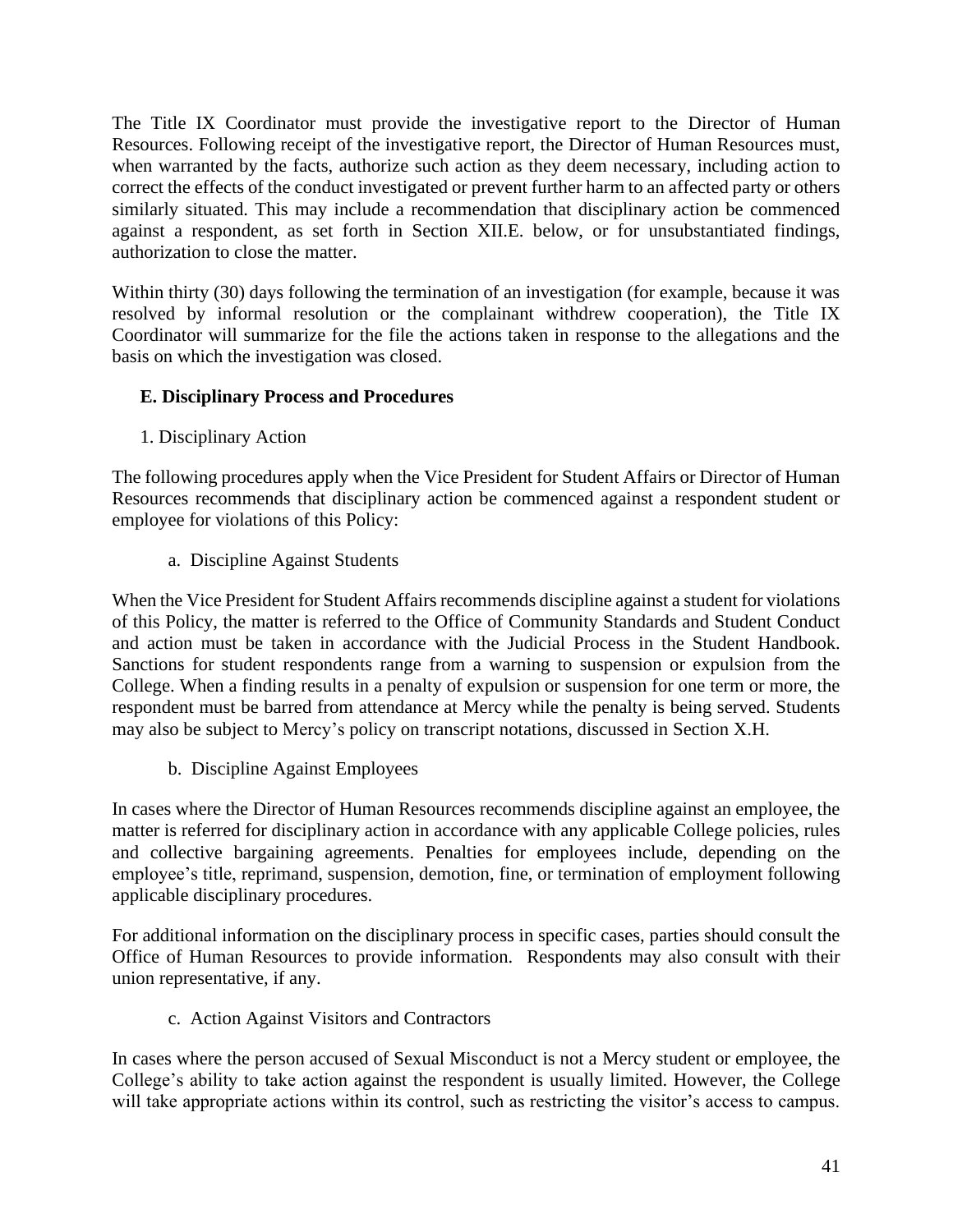If the person accused is a contractor or vendor, Mercy may ask that that individual be removed from Mercy's account.

d. No Disciplinary Action

In cases where the Vice President for Student Affairs or the Director of Human Resources decides not to bring disciplinary action, the Title IX Coordinator must inform the parties of that decision at the same time, in writing, and must offer any appropriate support services, including counseling, to both.

### **XIII. COLLEGE OBLIGATIONS UNDER THIS POLICY**

In addition to addressing allegations of Sexual Misconduct, the College has the following obligations:

### **A. Dissemination of Policies, Procedures, and Notices**

The Title IX Coordinator, in coordination with the Office of Student Affairs, Office of Campus Safety, Office of Human Resources and other appropriate offices, is responsible for the wide dissemination of the following: (i) this Policy; (ii) Mercy's Notice of Non-Discrimination; (iii) the Title IX Coordinator's name, phone number, office location, and email address and (iv) contact information for the Office of Campus Safety. Such dissemination includes posting the documents and information on the College website, and including it in residence life materials and training and educational materials.

The Students' Bill of Rights, which is appended to and made a part of this Policy, must be distributed to any individual reporting an incident of Sexual Misconduct at the time the report is made. It must also be distributed annually to all students, made available on the College's website and posted in Mercy College residence halls.

# **B. Training and Educational Programming**

Mercy is responsible for providing training to Title IX Coordinators, investigators, the Hearing Officer, Appeals Panel members, and anyone who facilitates informal resolutions.

The Title IX Coordinator, in coordination with other applicable offices, including Campus Safety, Office of Human Resources and Office of Student Affairs, is responsible for ensuring that the College provides training to college employees on their obligations under this Policy; provides education on this Policy and on Sexual Misconduct (including Domestic Violence, Dating Violence, Stalking and Sexual Assault) to new and continuing students; and promotes awareness and prevention of Sexual Misconduct among all students and employees. Specific required trainings include the following:

1. Training for Responsible and Confidential Employees

The College must provide training to all employees who are required to report incidents of Sexual Misconduct under this Policy, as well as those employees who have been designated as confidential employees.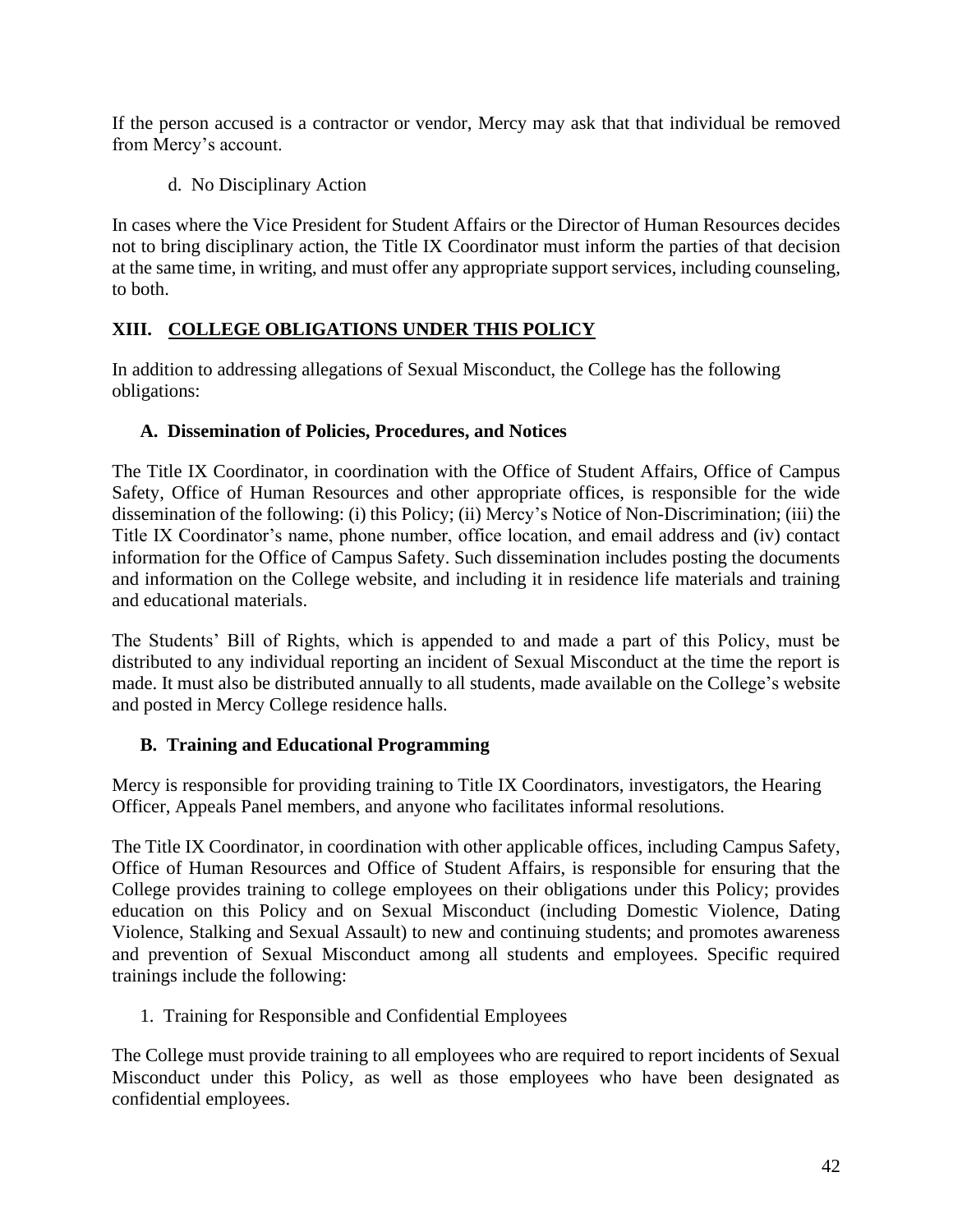2. Training for Title IX Coordinators, Investigators, and Other Relevant Employees

Mercy will provide training on the topics below to Title IX Coordinators, investigators, Hearing Officers, and Appeals Panel members, and any person who facilitates an informal resolution process. Training for Title IX Coordinators, Hearing Officers, investigators, and Appeal Panel members will be at least annual.

- a. The definition of Sexual Misconduct, including Sexual Harassment, Title IX Sexual Harassment, Dating Violence, Domestic Violence and Stalking;
- b. How to conduct an investigation;
- c. How to create an investigative report that fairly summarizes relevant evidence;
- d. The grievance process, including hearings, appeals and informal resolution processes, as applicable;
- e. Impartiality, including avoiding prejudgment of the facts, conflicts of interest, and bias;
- f. Relevance of questions and evidence, including the fact that sexual predisposition or prior sexual acts with individuals other than the parties are generally not relevant, the rights of the respondent, including the right to a presumption that the respondent is "not responsible" until a determination regarding responsibility is made at the conclusion of the applicable processes;
- g. The scope of the College's education programs and activities;
- h. The effects of trauma;
- i. Other relevant College policies and procedures; and
- j. Any technology to be used at a live hearing.
- 3. Student Onboarding and Ongoing Education

The College shall adopt a comprehensive student onboarding and ongoing education campaign to educate students about Sexual Misconduct, including Domestic Violence, Dating Violence, Stalking, and Sexual Assault. During the student onboarding process, all new first-year and transfer students must receive training on this Policy and on a variety of topics relating to Sexual Misconduct. In addition, the College shall offer and administer appropriate educational programming to residence hall students, athletes, and student leaders. The College must also provide such educational programming to any other student groups which the college determines could benefit from education in the area of Sexual Misconduct. The College must also share information on Domestic Violence, Dating Violence, Stalking and Sexual Assault prevention with parents of enrolling students. See <https://www.mercy.edu/about/title-ix>

4. Campus Climate Assessments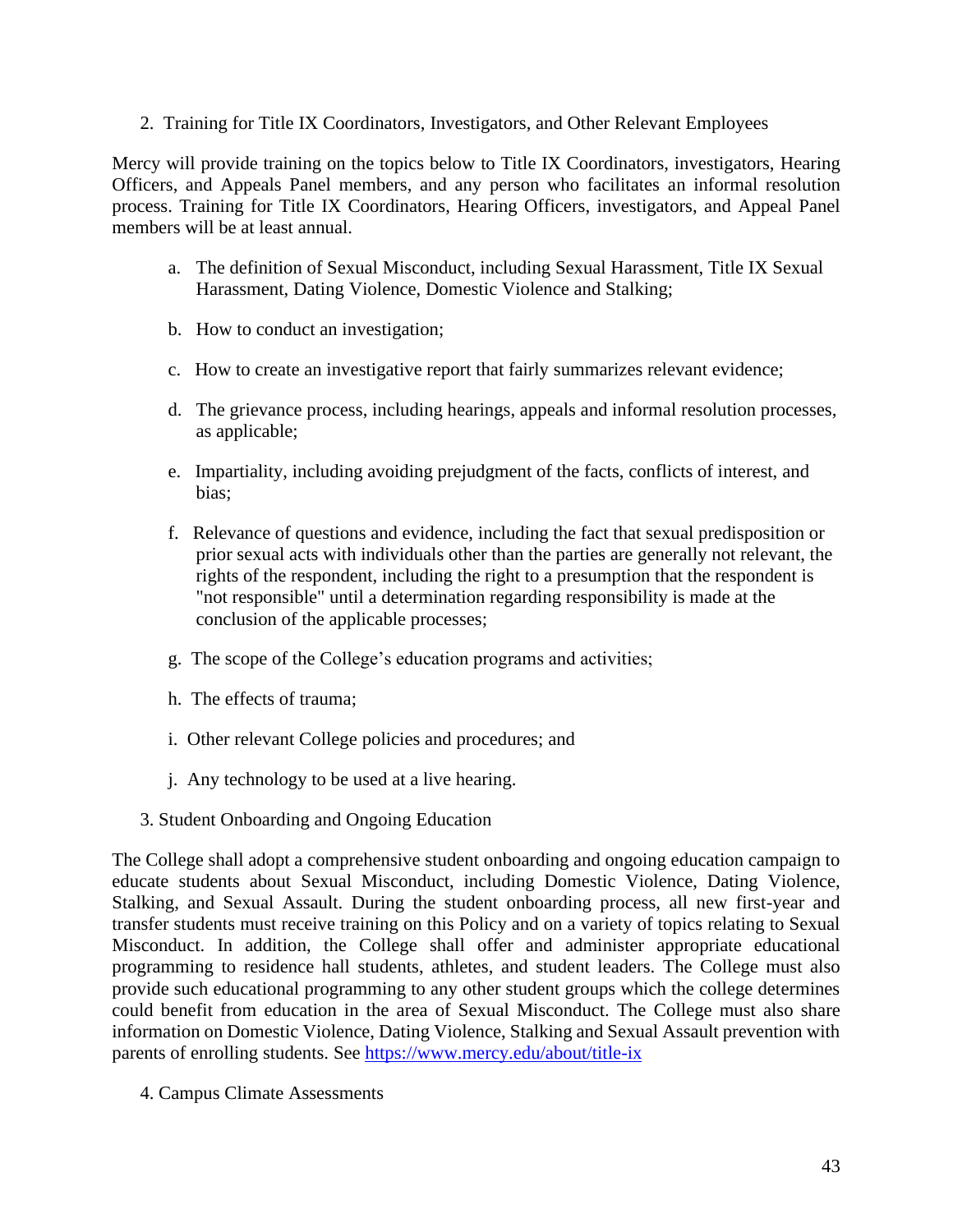Mercy College must conduct, no less than every other year, a climate assessment to ascertain its students' general awareness and knowledge of Mercy's Policy and procedures regarding sexual misconduct, including but not limited to student experiences with and knowledge of reporting, investigation and disciplinary processes. The assessment instrument must include all topics required to be included under applicable law, including Section 129-B of the New York State Education Law.

Mercy will publish the results of the surveys on its Title IX web page. The published results will not contain any information which would enable a reader to identify any individual who responded to the climate assessment.

### **XIV. RULES REGARDING INTIMATE RELATIONSHIPS BETWEEN EMPLOYEES AND STUDENTS**

### **A. Relationships Between Faculty or Employees and Students**

Sexual activity or amorous or dating relationships ("intimate relationships"), even when apparently consensual, are inappropriate when they occur between a faculty member or employee and any student for whom they have a professional responsibility. Those relationships are inappropriate because of the unequal power dynamic between students and faculty members and between students and employees who advise or evaluate them, such as athletic coaches or workplace supervisors. Such relationships necessarily involve issues of student vulnerability and have the potential for coercion. In addition, conflicts of interest or perceived conflicts of interest may arise when a faculty member or employee is required to evaluate the work or make personnel or academic decisions with respect to a student with whom they are having an intimate relationship.

Therefore, faculty members and other employees are prohibited from engaging in intimate relationships with students for whom they have a professional responsibility, including undergraduates and graduate students.

For purposes of this Section, professional responsibility for a student means responsibility over any academic matters, including teaching, counseling, grading, advising for a formal project such as a thesis or research, evaluating, hiring, supervising, coaching, making decisions or recommendations that confer benefits such as admissions, registration, financial aid, other awards, remuneration, or fellowships, or performing any other function that might affect teaching, research, or other academic opportunities.

### **B. Relationships Between Supervisors and Employees**

Many of the concerns about intimate relationships between faculty members or employees and students also apply to relationships between supervisors and employees they supervise. Those relationships therefore are strongly discouraged. Supervisors must disclose any such relationships to their supervisors in order to avoid or mitigate conflicts of interest in connection with the supervision and evaluation of the employees with whom they have an intimate relationship.

Mitigation may involve the transfer of either the supervisor or employee, reassigning the responsibility to evaluate the employee to a different supervisor, or other appropriate action.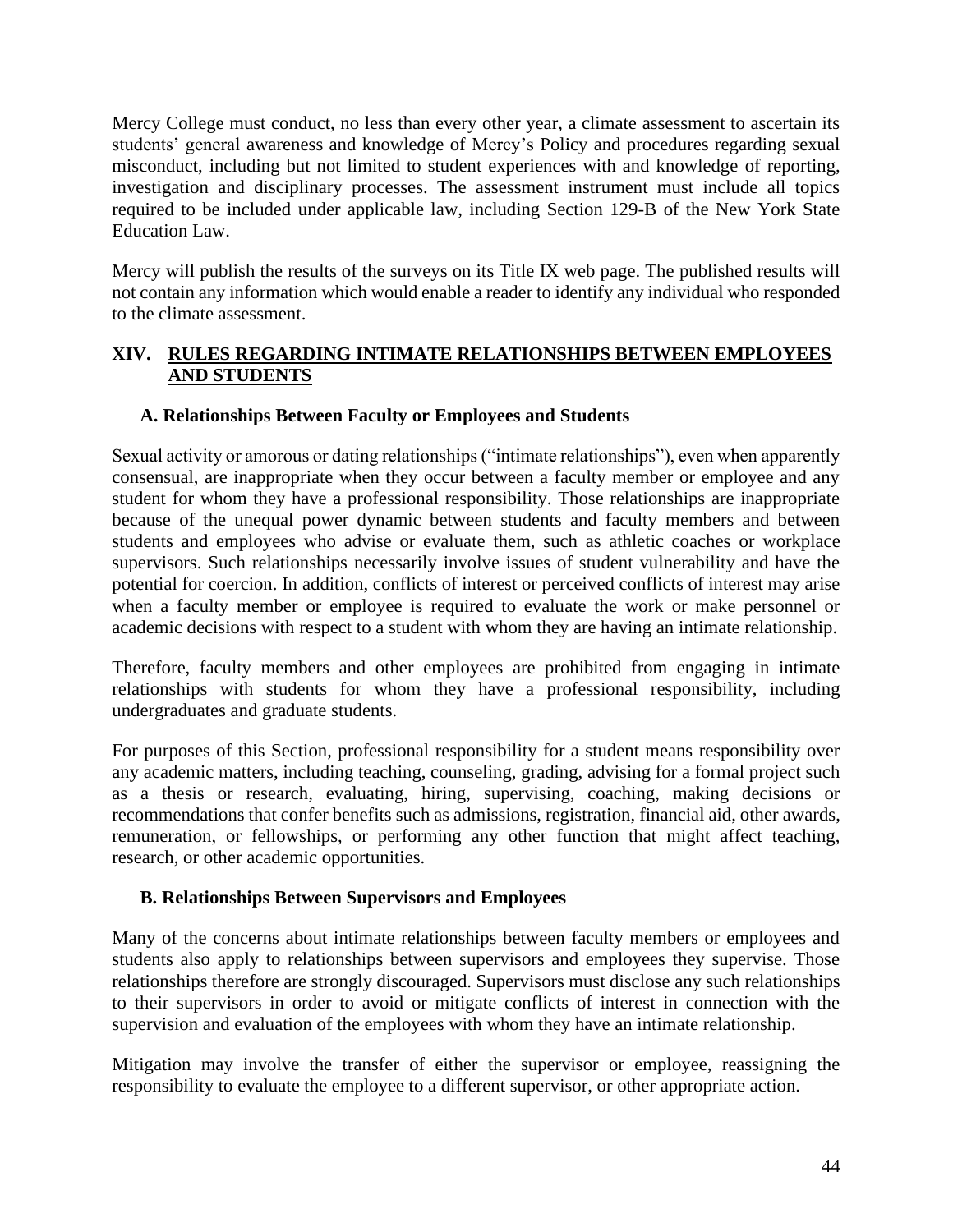For purposes of this Section, supervising an employee means supervising in an employment setting, including hiring, evaluating, assigning work, or making decisions or recommendations that confer benefits such as promotions, raises or other remuneration, or performing any other function that might affect employment opportunities.

# **XV. IMPLEMENTATION**

This Policy applies to Sexual Misconduct that is alleged to have occurred on or after August 14, 2020. Sexual Misconduct that alleged to have taken place before the effective date of this Policy will be handled in accordance with the Mercy College Policy and Procedures Relating to Sexual Misconduct that was in effect at the time the behavior occurred.

Should any portion of the 2020 Title IX Regulations be stayed or held invalid by a court of law, or should the Title IX Final Regulations be withdrawn or modified to not require the elements of this Policy, the invalidated elements of this Policy will be deemed revoked as of the publication date of the opinion or order. Should this Policy's Title IX-specific procedures be revoked in this manner, any Sexual Misconduct covered under Section XI, including any elements of the process that occur after the revocation date if a case is not complete by that date of revocation, shall be investigated, resolved and/or adjudicated under Section XII without further action by Mercy.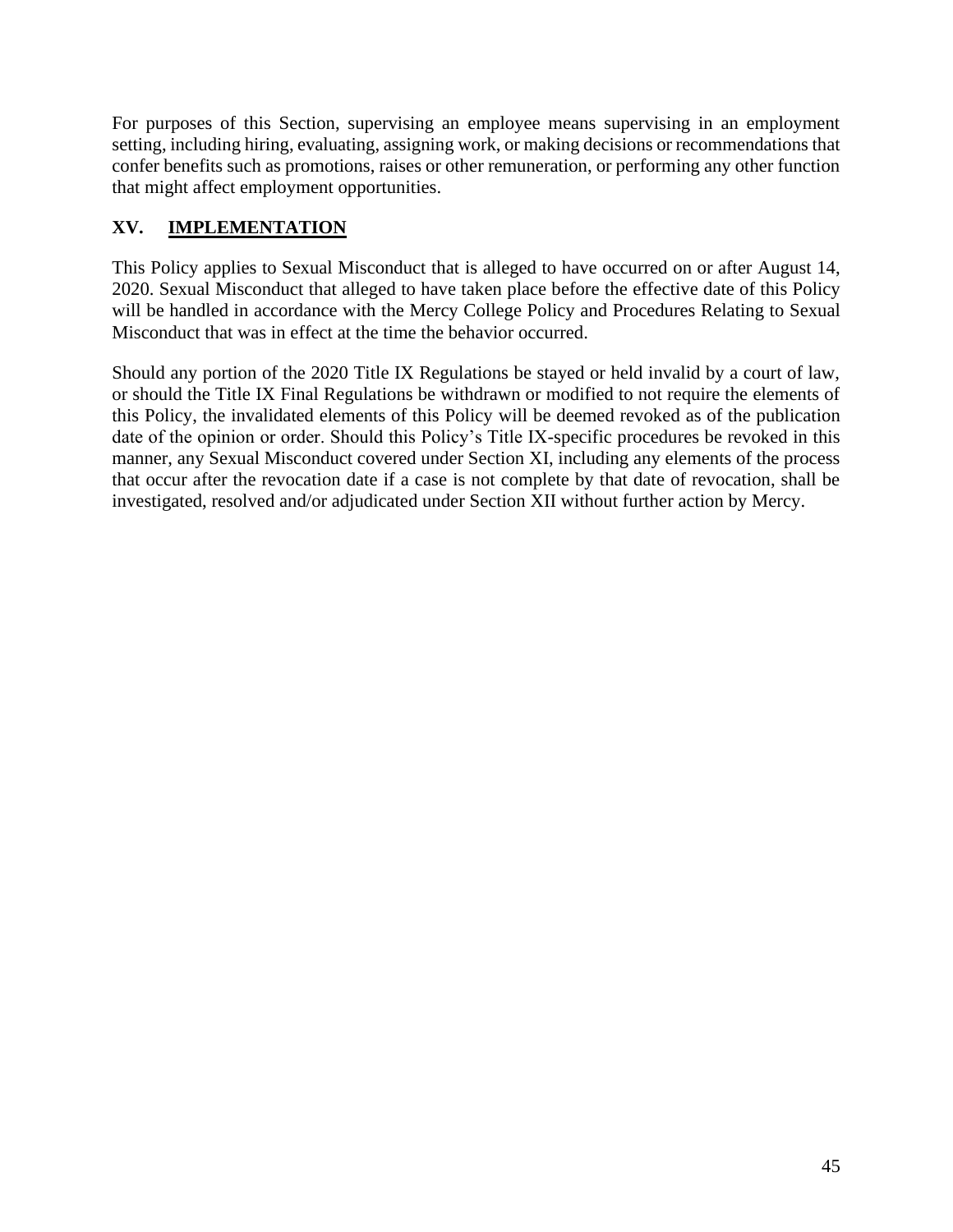### **APPENDIX A**

### **Mercy College Student Bill of Rights**

When reporting or responding to sexual misconduct, sexual violence, and/or relationship violence, all **Mercy College** students have the right to:

- Make a report to local law enforcement and/or State Police;
- Have disclosures of domestic violence, dating violence, stalking and sexual assault treated seriously;
- Make a decision about whether to disclose a crime or violation and participate in the disciplinary process and/or criminal justice process free from pressure by the College;
- Participate in a College disciplinary process that is fair, impartial, and provides adequate notice and a meaningful opportunity to be heard;
- Be treated with dignity and to receive from the College courteous, fair, and respectful health care and counseling services, where available;
- Be free from any suggestion that the reporting individual is at fault when these crimes and violations are committed, or should have acted in a different manner to avoid such crimes or violations;
- Describe the incident to as few College representatives as practicable and not be required to unnecessarily repeat a description of the incident;
- Be protected from retaliation by the College, any student the accused and/or respondent, and/or their friends, family and acquaintances within the jurisdiction of the College;
- Access to at least one level of appeal of a determination;
- Be accompanied by an advisor of choice who may assist and advise a reporting individual, respondent throughout the disciplinary process, including during all meetings and hearings related to such process; and
- Exercise civil rights and practice of religion without interference by the investigative, criminal justice or disciplinary process of the College.

For additional information and a copy of the *Mercy College Policy and Procedures Relating to Sexual Misconduct* contact: Thomas McDonald, Title IX Coordinator/Equity Compliance Specialist, tmcdonald7@mercy.edu, Office: 914.674.7679, Cell: 914.839.0131, or visit: www.mercy.edu/about-mercy/title-ix.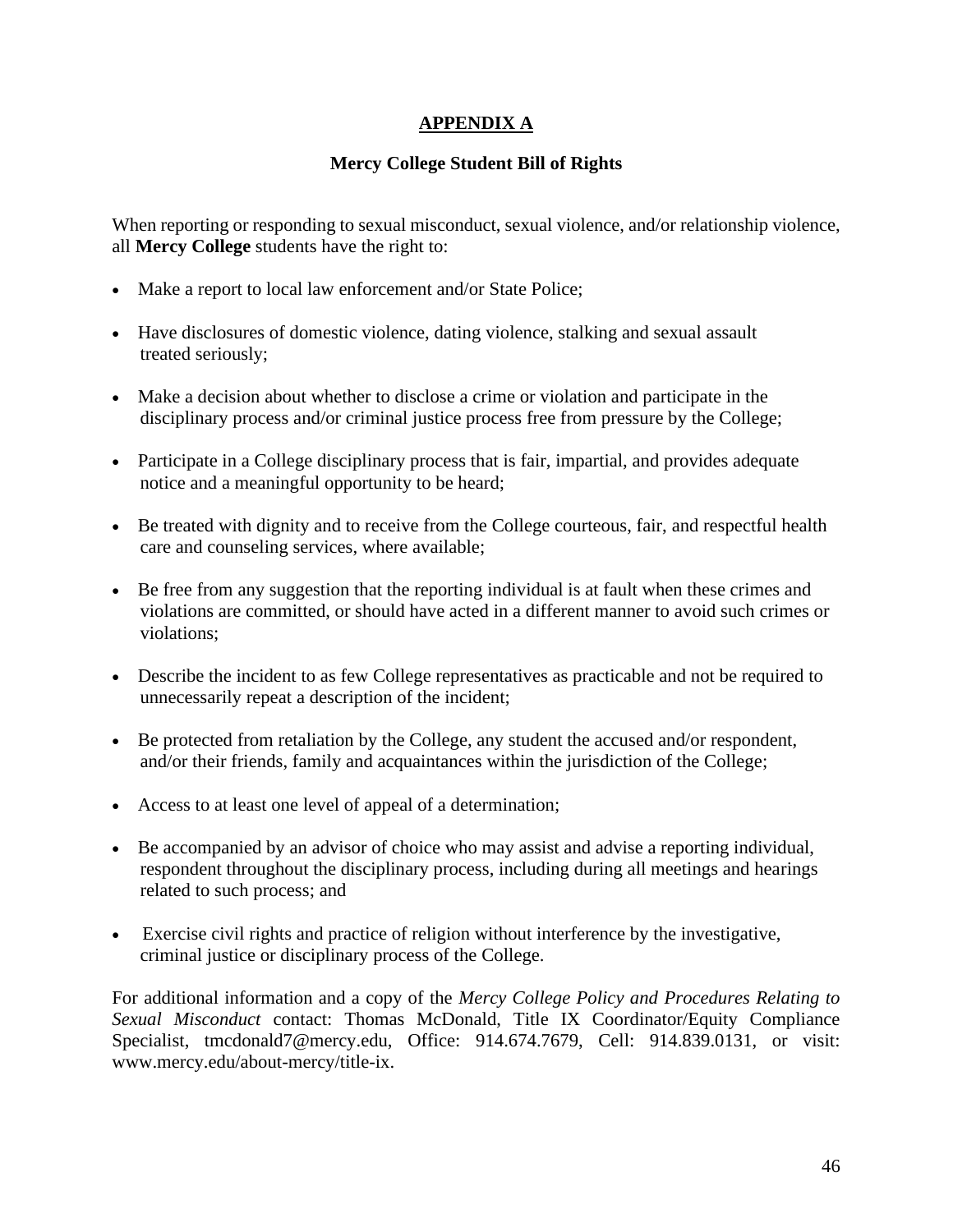# **APPENDIX B**

# **MERCY COLLEGE TITLE IX RESOURCE LIST**

### **EMERGENCY NUMBERS**

- Campus Emergency Number (914) 674-9999 or x9999
- Police, Fire, or Medical Emergency Number 911

### **CAMPUS SAFETY NON-EMERGENCY NUMBERS**

- Dobbs Ferry Campus: (914) 674-7225
- Bronx Campus: (718) 678-8983
- Manhattan Campus: (212) 615-3319
- Yorktown Campus: (914) 455-2174

### **CAMPUS SAFETY MAIN LOCATION**

- Department of Campus Safety, Main Hall, Room 234, Dobbs Ferry Campus, Monday to Friday, 9:00 am to 5:00 pm
- Command Center, Founders Hall, staffed 24-hours a day, 7-days a week

### **TITLE IX COORDINATOR**

• Thomas McDonald (914) 674-7679 Verrazano Hall, Room 106 Dobbs Ferry Campus [tmcdonald7@mercy.edu](mailto:tmcdonald7@mercy.edu) or [titleix.equity@mercy.edu](mailto:titleix.equity@mercy.edu)

# **ON-CAMPUS CONFIDENTIAL RESOURCES**

### **Mercy College Health and Wellness Office**

- Dobbs Ferry Campus, Main Hall 123
- Bronx Campus, Room 2125
- Manhattan Campus, Room 341
- Ori Shinar, Psy.D., Director of Mental Health Counseling (914) 674-7233
- Colleen Powers, Director of Health & Wellness/Nurse Practitioner (914) 674-7707

### **SEXUAL ASSAULT FORENSIC EXAMINER (SAFE) HOSPITALS Westchester County**

- Westchester Medical Center, 100 Woods Road, Valhalla, NY 10595, (914) 493-7018
- Mid-Hudson Valley, Westchester Medical Center, 241 North Road, Poughkeepsie, NY 12601, (845) 483-5000

### **The Bronx**

- Jacobi Medical Center, 1400 Pelham Parkway, (718) 918-5000
- Lincoln Medical & Mental Health Center, 234 East 149th Street, (718) 579-5700
- North Central Bronx Hospital, 3424 Kossuth Avenue & 210th Street, (718) 519-3500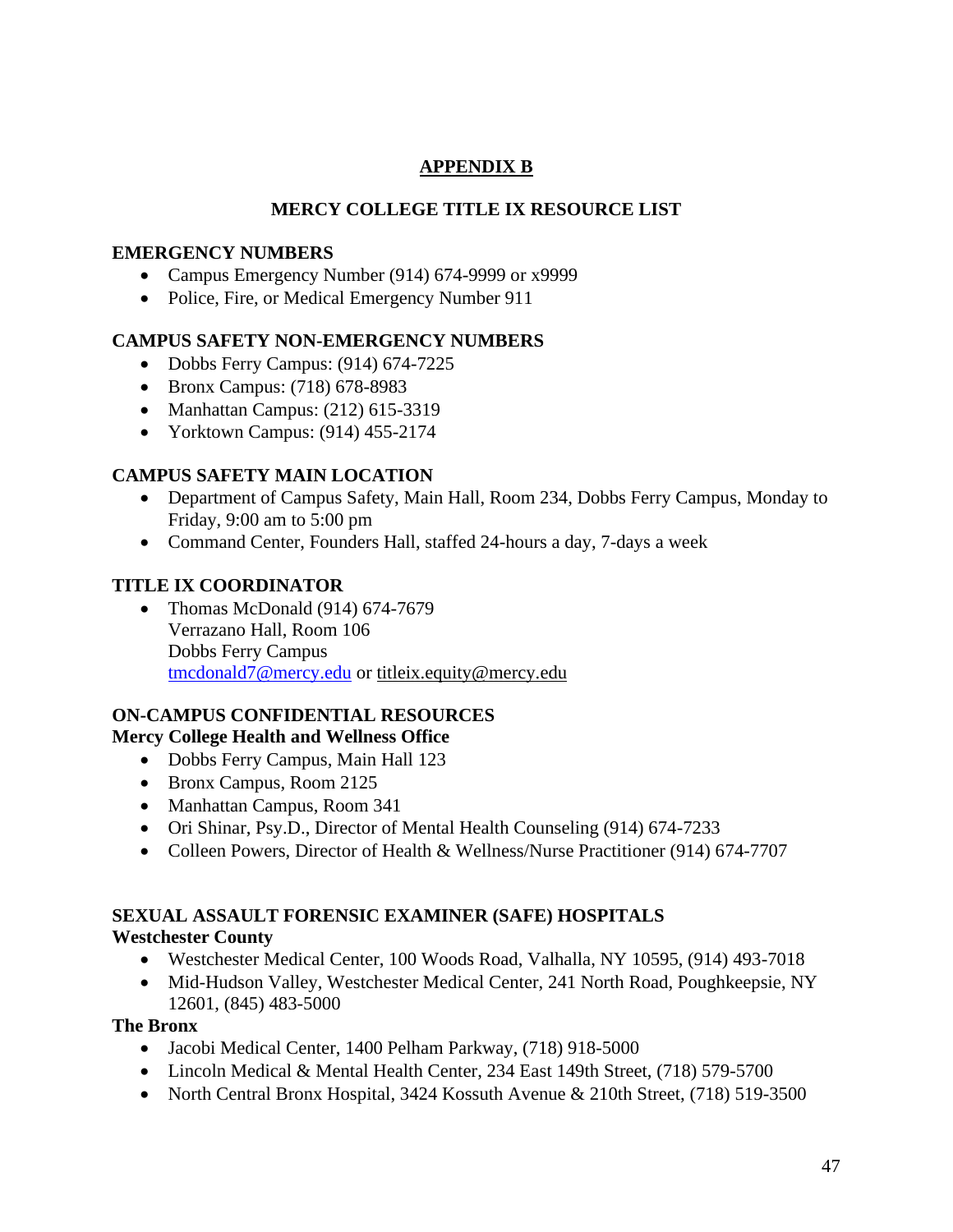### **Manhattan**

- Bellevue Hospital Center, 462 First Avenue, (212) 562-4132
- Harlem Hospital Center, 506 Lenox Avenue, (212) 939-1000
- Lenox Health Greenwich Village, 30 Seventh Avenue, (516) 465-8018
- Metropolitan Hospital Center, 1901 First Avenue, (212) 42[3](https://profiles.health.ny.gov/hospital/view/102950#ServicesBox)-8993
- Mount Sinai Beth Israel, First Ave at 16th Street, (212) 420-2873
- Mount Sinai Hospital, One Gustave L. Levy Place, (212) 241-7005
- Mount Sinai Morningside, 1111 Amsterdam Avenue, (212) 523-4295
- New York-Presbyterian Hospital, Columbia Presbyterian Center, 622 West 168th Street, (212) 305-2500
- New York-Presbyterian Hospital, New York Weill Cornell Center, 525 East 68th Street, (212) 746-5454

### **Queens**

- Elmhurst Hospital Center, 79-01 Broadway, (718) 334-4000
- Queens Hospital Center, 82-68 164th Street, (718) 883-2350

### **Brooklyn**

- Coney Island Hospital, 2601 Ocean Parkway, (718) 616-3000
- Kings County Hospital Center, 451 Clarkson Avenue, (718) 245-3901
- Woodhull Medical & Mental Health Center, 760 Broadway, (718) 963-8101

### **Staten Island**

• Richmond University Medical Center, 355 Bard Avenue, (718) 818-2413

## **COMMUNITY RESOURCES**

The following community resources offer confidential resources for victims of sexual assault, domestic violence, and other forms of sexual violence. Services include 24/7 hotlines; counseling; advocacy; legal assistance; shelter; medical care; HIV and STD screenings; and assistance working with local police, courts, and area hospitals.

# **WESTCHESTER**

- **WestCOP – Victim Assistance Services** Office: (914)345-3113 24/7 Hotline: (914) 345-311, Spanish available 24/7 Toll Free Hotline: (855) 827-2255, Spanish available [www.westcop.org](http://www.westcop.org/)
- **Hope's Door**  Office: (914) 747-0818 24/7 Hotline: (888) 438-8700, Spanish available [www.HopesDoorNY.org](http://www.hopesdoorny.org/)
- **My Sister's Place** 24/7 Hotline: (800) 298-7233, Spanish available [www.mspny.org](http://www.mspny.org/)
- **Putnam/Norther Westchester Women's Resource Center** 4/7 Hotline: (845) 628-2166, Spanish available [www.pnwwrc.org](http://www.pnwwrc.org/)
- **Westchester County Office for Women**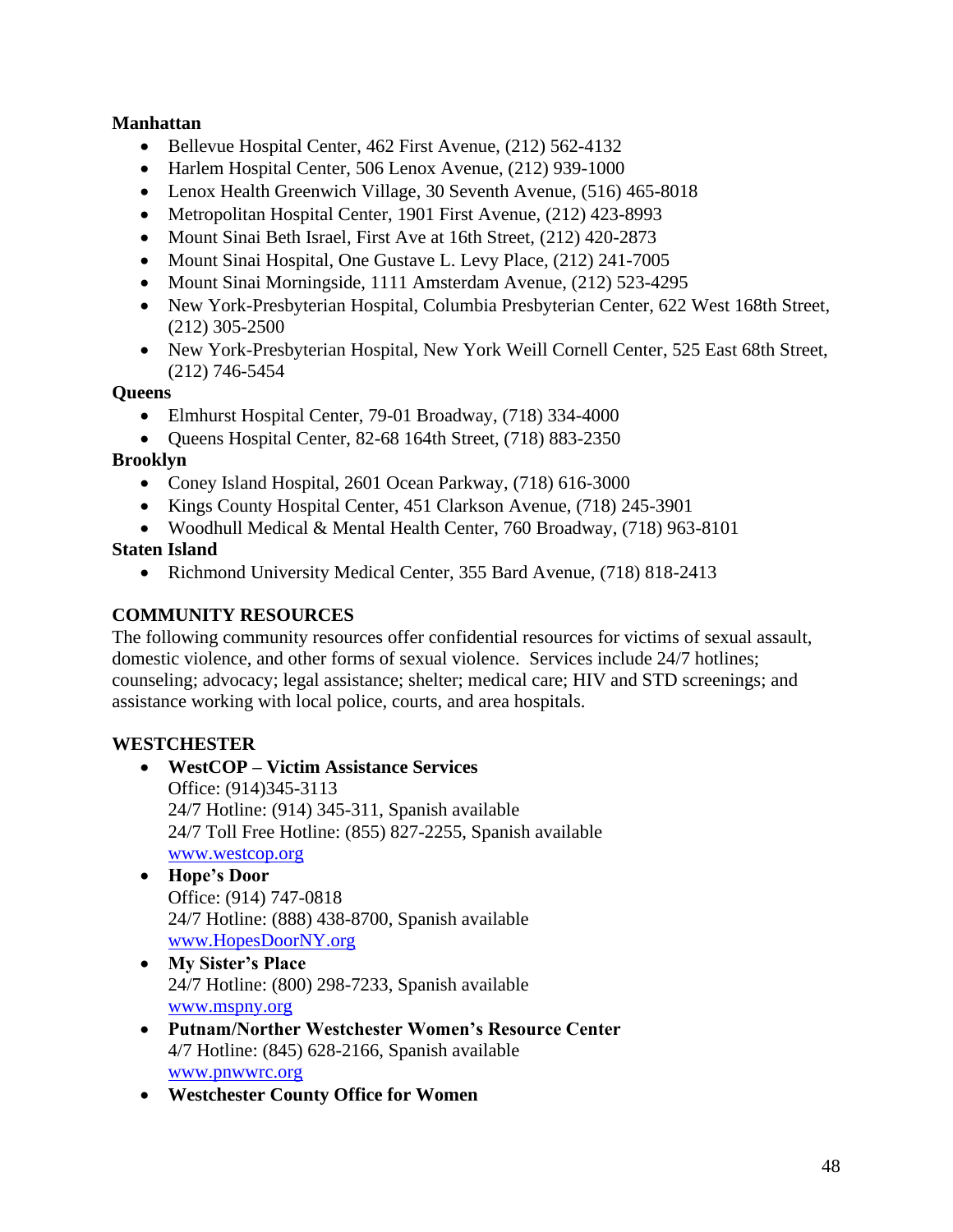Office: (914) 995-5972, English Office: (914) 995-2099, Spanish After Hours: (914) 995-2099 Sexual Assault Hotline 24/7: (833) 220-2444

# **NEW YORK CITY**

- **Bronx DA's Office – Crime Victim's Assistance Unit** 198 East  $161<sup>st</sup>$  St. – Room 558 (Bronx) Office: (718) 838-7309
- **Sexual Assault Treatment Program** North Central Bronx Hospital 3424 Kossuth Avenue (Bronx) (718) 519-2121
- **Mount Sinai Victim Support Services** 312 East 94<sup>th</sup> Street (Manhattan) Office: (212)731-7546 24/7 Hotline: (212) 423-2140, Spanish available
- **The DOVE Program (Domestic & Other Violence Emergencies)** New York Presbyterian 622 West 168th Street (Manhattan) 24/7 Hotline: (212) 305-9060, Spanish available
- **SAFE Center, Sexual Assault Response Team** Bellevue Hospital Center 462 First Avenue (Manhattan) (212) 562-3435
- **Rape Crisis & Violence Intervention** Beth Israel Medical Center 317 East 17<sup>th</sup> Street (Manhattan) (212) 420-4516

# **ADDITIONAL HOTLINES AND RESOURCES**

- **NYS Domestic Violence Hotlines** 24/7 Hotline: (800) 942-6906, multiple languages 24/7 Hotline: Deaf/Hard of Hearing (800) 799-7233 or 711
- **Safe Horizons Hotline** 24/7 Hotline: (800) 621-HOPE (4673), Spanish available www.safehorizon.org
- **Rape, Abuse & Incest National Network (RAINN)** 24/7 Hotline: (800) 656-HOPE (4673), Spanish available [www.rainn.org](http://www.rainn.org/)
- **NYC Antiviolence Project – LGBTQ**  24/7 Hotline: (212) 714-1141, Spanish available

# **ADDITIONAL LEGAL ASSISTANCE**

- **Pace Law School Women's Justice Center** (914) 287-0739
- **Legal Services of Hudson Valley** (877) 574-8529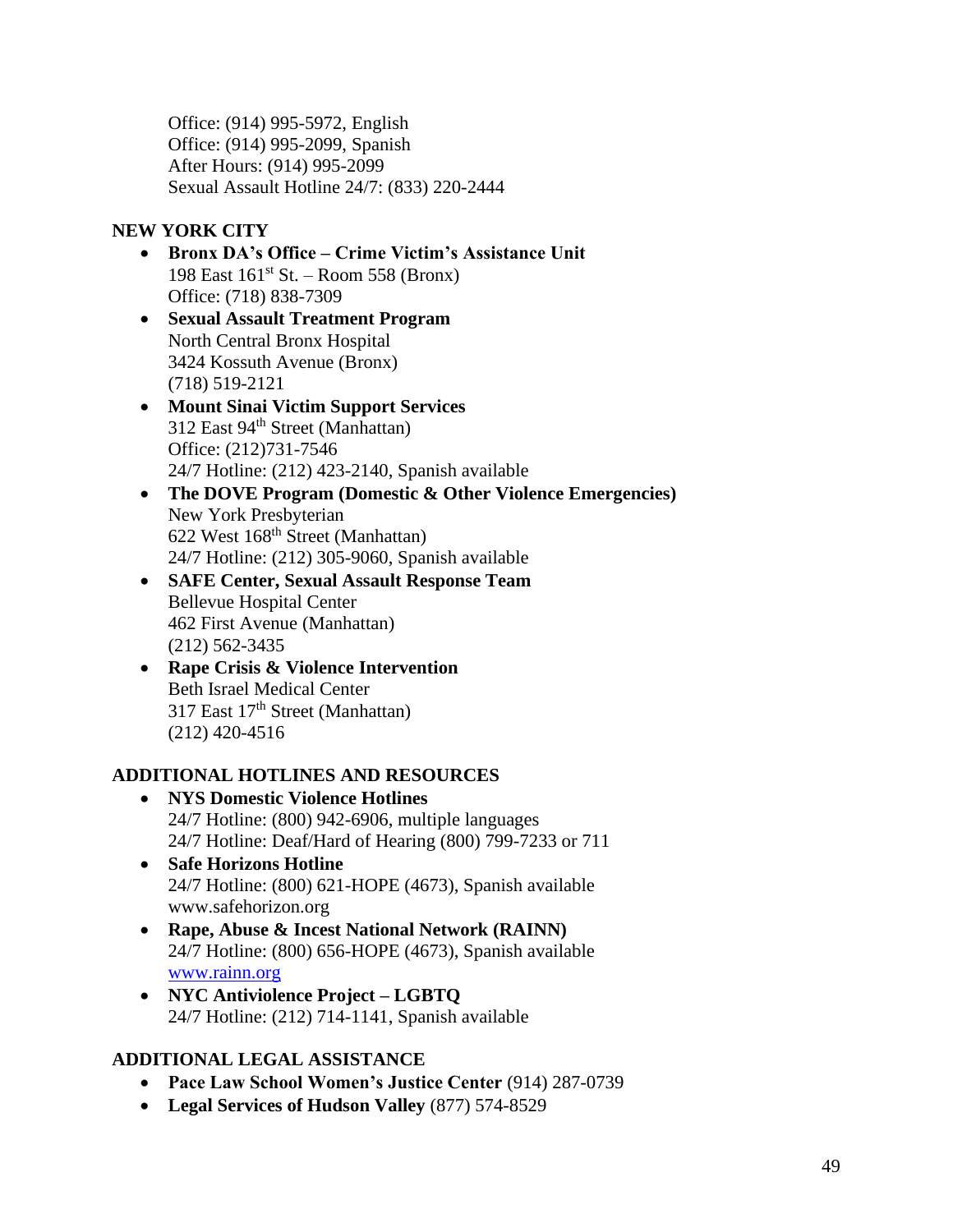- **My Sister's Place Legal Center** (914) 948-8466
- **Westchester Hispanic Coalition** (914) 948-8466
- **Empire Justice Center** (914) 422-4329

*Note: If any of the above resources do not meet a specific need, the Title IX Coordinator can help locate appropriate services.*

#### **EXTERNAL AGENCIES TO FILE COMPLAINTS OF SEXUAL MISCONDUCT**

- **Office for Civil Rights (OCR)** US Department of Education Main Office: (800) 421-3481 Main Email: [OCR@ed.gov](mailto:OCR@ed.gov) New York Office: (646) 428-3800 New York Email: [OCR.NewYork@ed.gov](mailto:OCR.NewYork@ed.gov) New York Location: 32 Old  $Slip-26<sup>th</sup>$  Floor, Manhattan
- **New York State Division of Human Rights** One Fordham Plaza – 4<sup>th</sup> Floor, Bronx Main Number, Toll Free: (888) 392-3644 TTD/TTY Number: (718) 741-8300 Email: [info@dhr.ny.gov](mailto:info@dhr.ny.gov)
- **New York City Commission on Human Rights** Phone: Call 311 or (212) 416-0197 for locations and services
- **United States Equal Opportunity Employment Commission (EEOC)** Main Number: (800) 669-4000 TTY Number: (800) 669-6820 New York office location: 33 Whitehall Street – 5<sup>th</sup> floor, Manhattan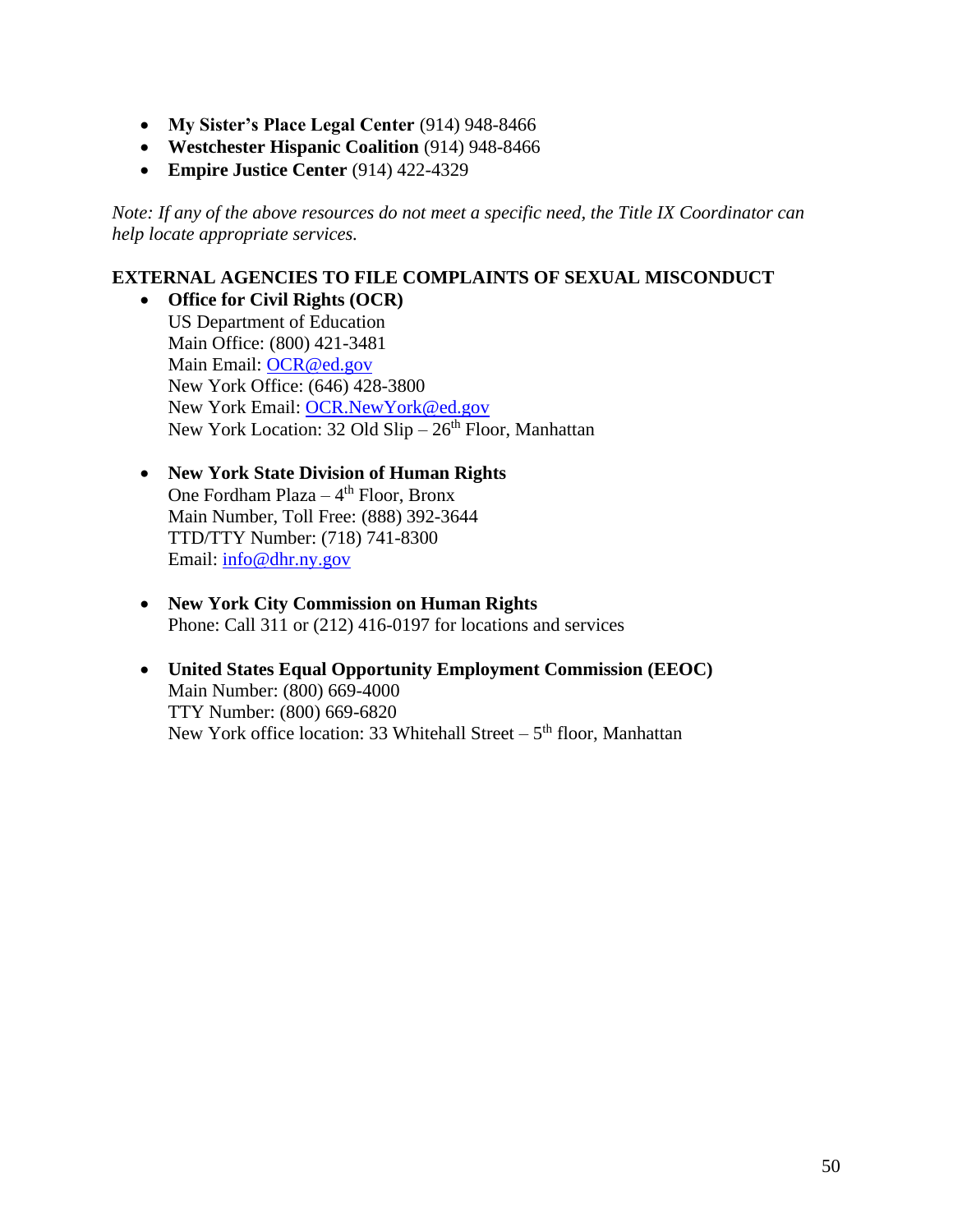# **APPENDIX C**

## **DECORUM POLICY FOR TITLE IX GRIEVANCE PROCESS HEARINGS**

### **I. Rules of Decorum**

The following Rules of Decorum are to be observed in the hearing and applied equally to all parties (meaning the complainant and respondent) and advisors:

- 1. Questions must be conveyed in a neutral tone.
- 2. Parties and advisors will refer to other parties, witnesses, advisors, and institutional staff using the name and gender used by the person and shall not intentionally mis-name or misgender that person in communication or questioning.
- 3. No party may act abusively or disrespectfully during the hearing toward any other party or to witnesses, advisors, or decision-makers.
- 4. While an advisor may be an attorney, no duty of zealous advocacy should be inferred or enforced within this forum.
- 5. The advisor may not yell, scream, badger, or physically ''lean in'' to a party or witness's personal space. Advisors may not approach the other party or witnesses without obtaining permission from the Hearing Officer.
- 6. The advisor may not use profanity or make irrelevant personal attacks upon a party or witness. Questions are meant to be interrogative statements used to test knowledge or understand a fact; they may not include accusations within the text of the question.
- 7. The advisor may not ask repetitive questions. This includes questions that have already been asked by the Hearing Officer, the advisor in cross-examination, or the party or advisor in direct testimony. When the Hearing Officer determines a question has been "asked and answered" or is otherwise not relevant, the advisor must move on.
- 8. Parties and advisors may take no action at the hearing that a reasonable person in the shoes of the affected party would see as intended to intimidate that person (whether party, witness, or official) into not participating in the process or meaningfully modifying their participation in the process.

# **II. Warning and Removal Process**

The Hearing Officer shall have sole discretion to determine if the Rules of Decorum have been violated. The Hearing Officer will notify the offending person of any violation of the Rules.

Upon a second or further violation of the Rules, the Hearing Officer shall have discretion to remove the offending person or allow them to continue participating in the hearing or other part of the process.